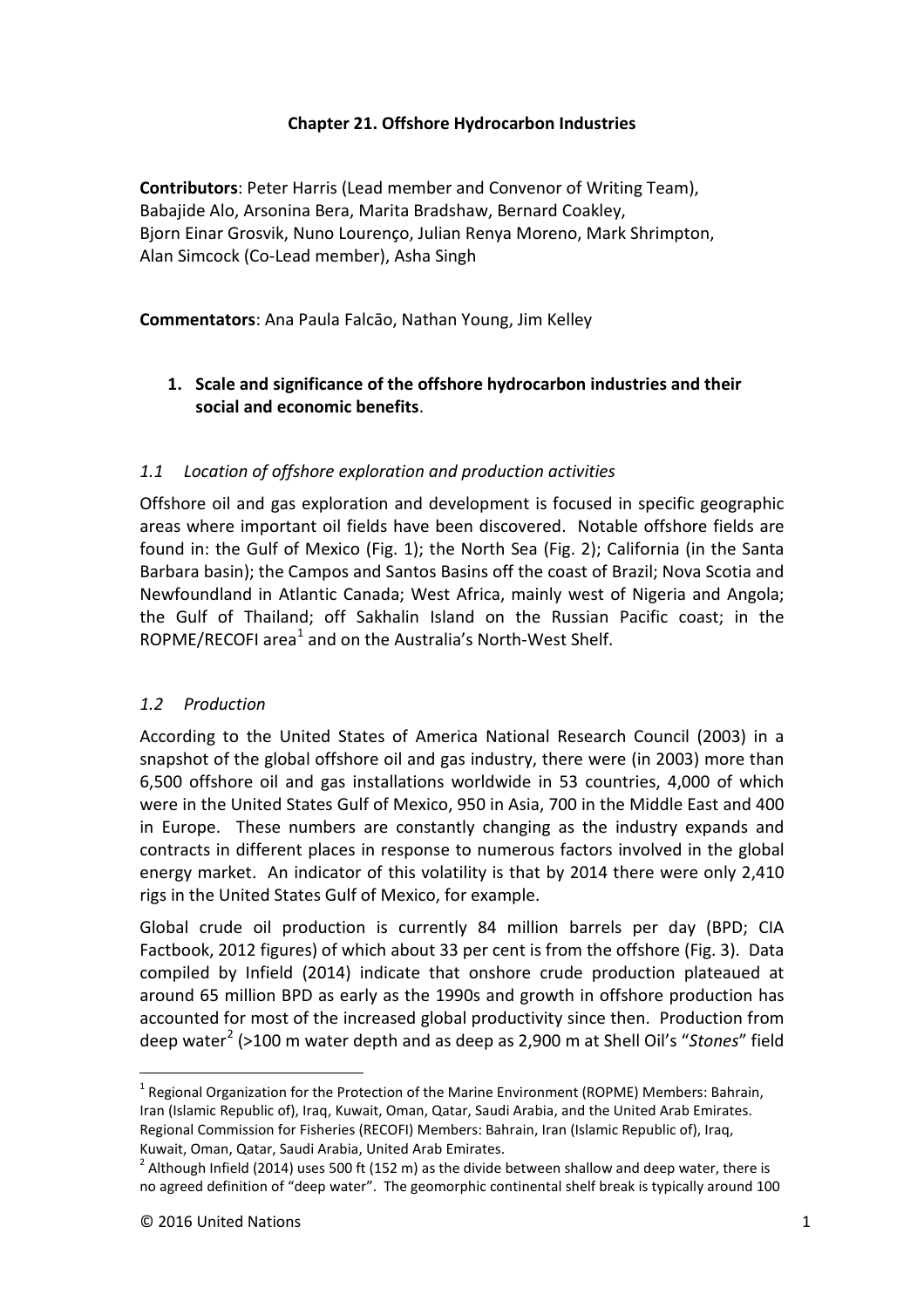in the Gulf of Mexico) platforms accounted for about 1 per cent of production in 2000 but this figure had increased to 7 per cent by 2010 and is anticipated to reach 11 per cent of total global production by 2015 (Infield, 2014; Fig. 3).

Over 1,000 offshore oilfields are forecast to be developed between 2011 and 2015, about 80 per cent of which will be in shallow water depths (<100 m). Capital spending on shallow water platforms and pipelines is forecast to grow from an estimated 50 billion United States dollars in 2011 to nearly 60 billion United States dollars by 2015, whereas spending on deep water infrastructure is forecast to rise from 45 billion dollars in 2011 to nearly 80 billion dollars by 2015 (Infield, 2014).

Offshore natural gas production is geographically dispersed: key areas include the North Sea, Gulf of Mexico, Southeast Asia, Australia, New Zealand, Qatar, West Africa and South America. The geographic areas of major investment are (in order of decreasing numbers of projects): the North Sea; Southeast Asian seas; the Gulf of Mexico; Eastern Indian Ocean; and Gulf of Guinea.

In 2001, the United States received 23 per cent of its domestic natural gas from the Gulf of Mexico but by 2013 federal waters of the Gulf of Mexico provided only 5 per cent of United States production (EIA, 2014). The reason is the fracking (hydraulic fracturing) revolution combined with horizontal drilling into tight (i.e. low permeability) geological formations, which has led to a significant increase in the United States' production of onshore shale gas and shale oil such that domestic production will meet US requirements in the short to medium term (until the mid 2020s). Fracking is also employed in some offshore locations (e.g. off southern California).

The southernmost offshore petroleum facilities in production in the world are in gas fields located 70 km offshore Tierra del Fuego, Argentina. These fields are currently producing 15 million cubic metres of gas per day. The offshore platforms are designed to resist the roughest sea conditions and wind speeds of up to 180 km/hr. The northernmost facilities in production are the Prirazlomnoye oil fields, located off the coast of Russia in the Pechora Sea (adjacent to the Barents Sea). The field is estimated to hold 72 million tons of recoverable oil and production is expected to reach six million tons annually. In 2014, some 300,000 tons will be shipped out from waters that are ice-covered for 7-8 months a year (Barents Observer, 2014).

### *1.3 Exploration*

 $\overline{a}$ 

Oil and gas explorers rely on seismic reflection surveys to produce images of the stratigraphy and structure of subsurface rocks. They use this information to determine the location and size of oil and gas reservoirs. Globally, there were about 142 specialized seismic vessels in operation in 2013 (Offshore Magazine, 2013) and each year the Bureau of Ocean Energy Management<sup>[3](#page-1-0)</sup> gives permits for about 20 3-D

<span id="page-1-0"></span>to 200 m in depth (it is around 120 m deep in the Gulf of Mexico between Texas and Florida; Harris et al., 2014), so any rig in water deeper than this is located on the continental slope (deep water).  $3$  On October 1, 2011, the Bureau of Ocean Energy Management, Regulation and Enforcement (BOEMRE), formerly the Minerals Management Service (MMS), was replaced by the Bureau of Ocean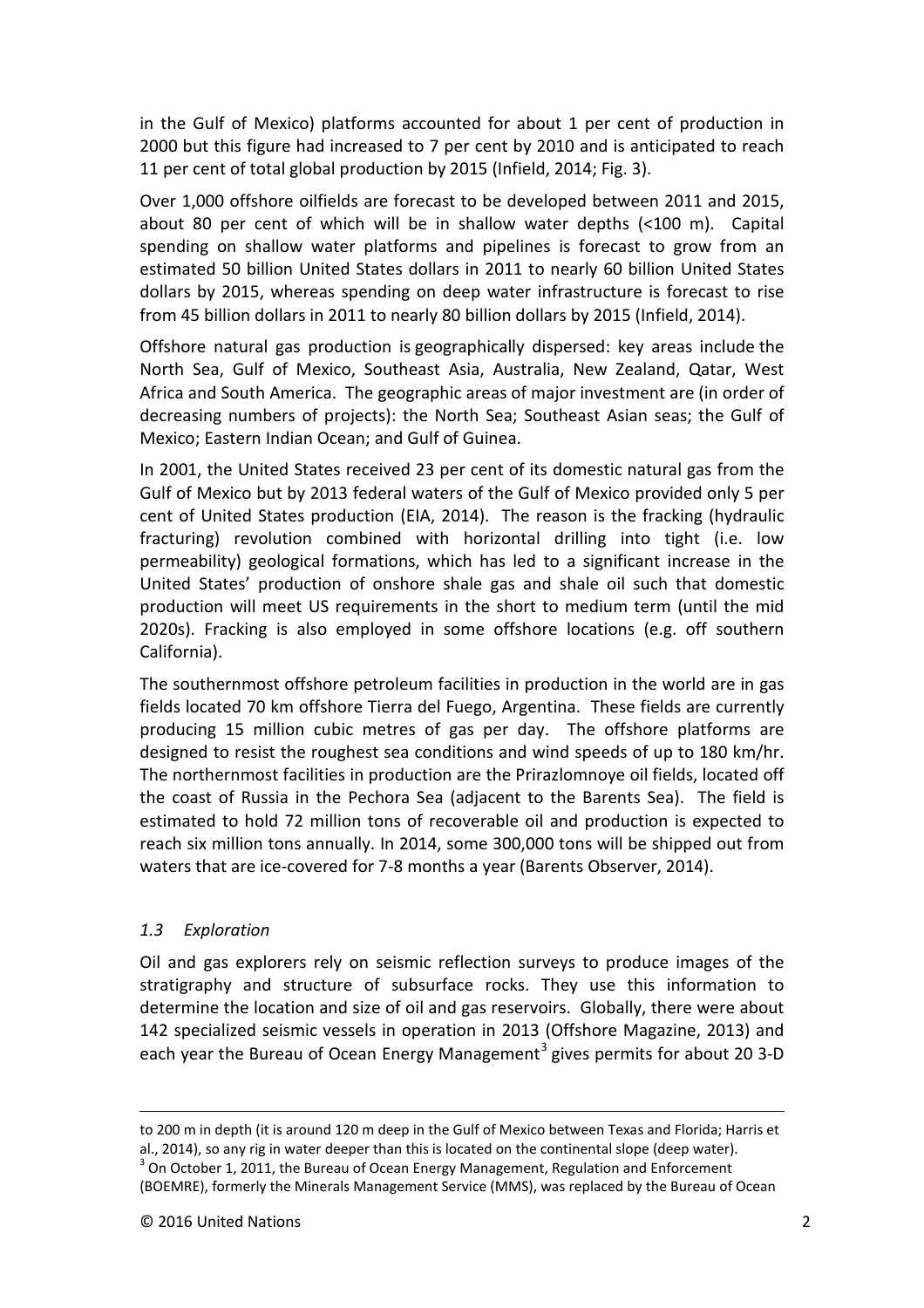seismic surveys in the United States Gulf of Mexico. Every seismic vessel tows a seismic source comprising a number of compressed air-guns, and an array of hydrophones in a "streamer" to capture the sound waves reflected from sedimentary layers below. Multi-streamer marine seismic surveys can image the subsurface in 3 dimensions (3-D seismic), acquired by a vessel equipped with between 8 and 16 streamers towed 50 to 100m apart, each 3 to 8 km long. Seismic reflection surveys are not restricted to the exploration phase but may be periodically repeated during the production phase of an offshore field. Once in production, some oil fields are re-surveyed to assess how well the reservoir is drained over time (4-D seismic).

Exploratory drilling is carried out mainly by jack-up rigs, semi-submersibles, or drillships. A jack-up rig consists of a buoyant hull fitted with extendable legs that, resting on the sea floor, are capable of raising its hull over the surface of the sea. There are about 540 jack-up rigs currently in operation globally, normally limited to shallow water (<100 m) drilling.

In order to explore in deep water, either drillships or semi-submersible vessels (also referred to as Mobile Offshore Drilling Units, or MODUs) are used. These vessels must maintain their position over the well to within a percent or so of water depth, requiring either dynamic position capability (using powerful propeller "thrusters") or anchoring to the seabed. The world fleet of offshore drilling ships currently comprises about 80 vessels of various sizes and capabilities. Semi-submersible vessels are built with ballasted pontoons with tall legs that support a platform. Once on location the pontoons are partly flooded so that they sink below the ocean surface and wave action, while holding the platform at a safe height above the waves. When oil fields were first developed in deep water offshore locations, drilling semi-submersibles were converted for use as combined drilling and production platforms. As the oil industry has progressed into deeper water, purpose-built production semi-submersible platforms were designed. There are currently about 40 semi-submersible, deep-water exploration vessels in operation globally (Offshore Magazine, 2013).

#### *1.4 Social aspects of the offshore oil and gas industry*

Over 200,000 people work on offshore rigs and platforms globally, although the exact number is difficult to estimate<sup>[4](#page-2-0)</sup>. In 2011 there were 23,758 core offshore workers spending over 100 nights a year offshore on the United Kingdom's North

 $\overline{a}$ 

Energy Management (BOEM) and the Bureau of Safety and Environmental Enforcement (BSEE) as part of a major reorganization (http://www.boemre.gov).

<span id="page-2-0"></span> $4$  The estimate of over 200,000 offshore workers was derived by adding the number for the North Sea (about 24,000) to the number in the Gulf of Mexico (about 121,000) and multiplying by 1.5 to account for the remainder of the global workforce. It does not include shore-based staff. Another way to estimate the numbers working offshore is to use the average crew numbers (fro[m www.oilpro.com\)](http://www.oilpro.com/) as follows: (A) 540 jack-up exploration rigs (crew = 55 per rig) total of ~30,000; plus (B) 142 seismic vessels (crew = 80 per vessel) total of ~11,000; plus (C) 80 drill ships (crew = 80 per ship) total of ~6,500. For each crew at sea there is another crew ashore (on leave) so multiply by 2, making over 100,000 personnel in total (oilpro.com), not including shore-based workers or the crews of fixed production platforms.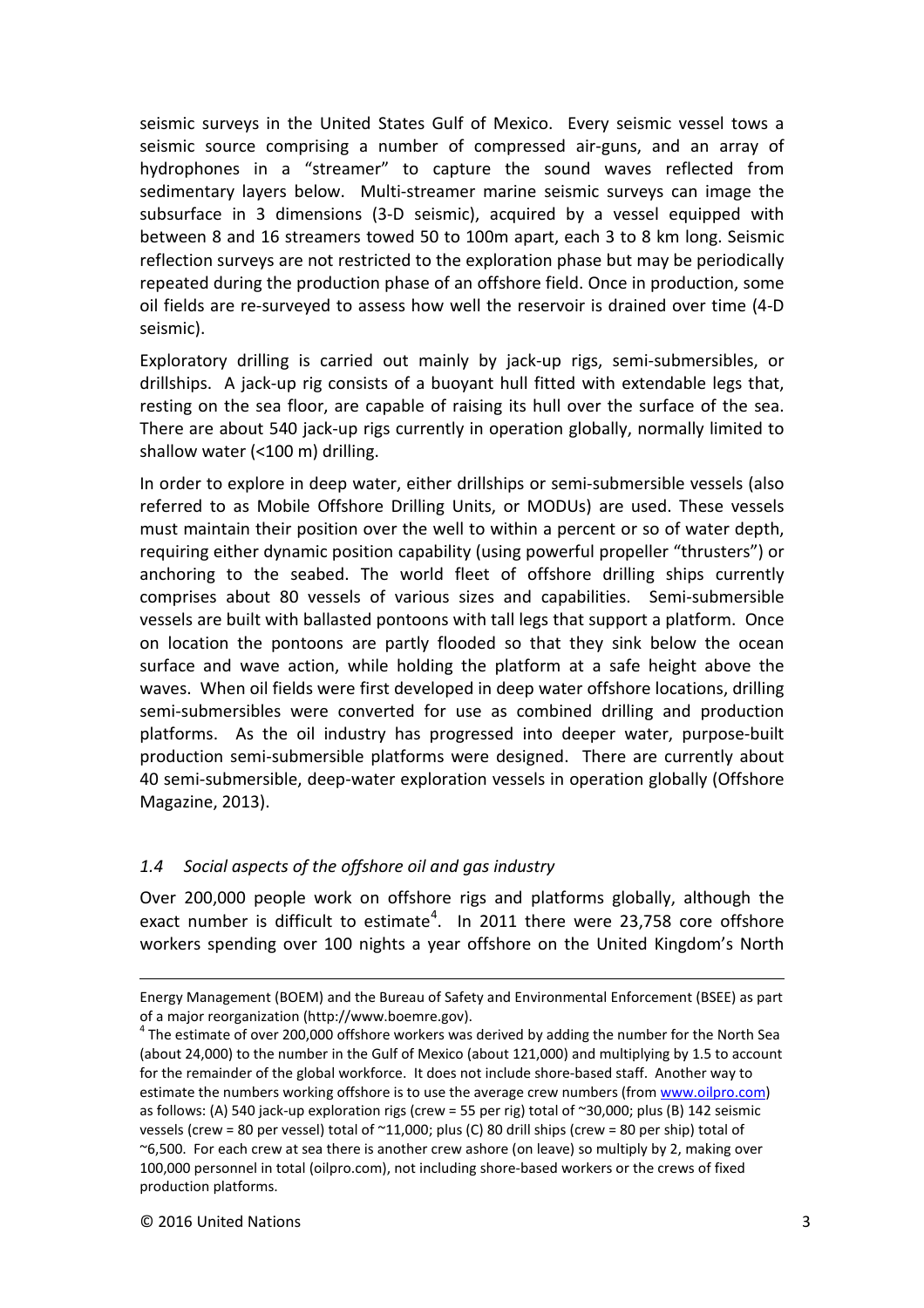Sea oil rigs. According to the United States Bureau of Labor Statistics, there were 120,676 people employed in the Gulf of Mexico oil and gas industry in 2009 earning 15.6 billion United States dollars (average income of 129,000 dollars pa). Salaries of offshore oil and gas industry workers have a broad range (Hays, 2013). In Nigeria, expatriate workers are the highest paid in Africa with an average annual salary of 140,800 dollars whereas local workers in Nigeria's oil and gas sector have an average salary of 55,100 dollars (43 times higher than the average annual income in Nigeria, which is 1,280 dollars (World Bank, 2010)). Local oil and gas sector workers have average salaries ranging from 31,100 dollars in Sudan to 163,600 dollars in Australia (Hays, 2013). The average salaries paid to foreign workers are generally higher than local remuneration rates, ranging from 59,800 dollars in Sudan to 171,000 dollars in Australia (Hays, 2013).

Most offshore oil workers spend extended periods, often one or more weeks, at their workplace – usually a production platform or a MODU. They then leave to live at home onshore for a non-work period that is also commonly one or more weeks. The offshore accommodations, recreational facilities and food are provided by their employer, which also provides transportation between the workplace and some onshore "pick-up point", commonly a heliport. This work system is variously called "fly-in", "fly-in/fly-out", "FIFO" or "long-distance commute" employment (Shrimpton and Storey, 2001).

Like other employment systems, this work pattern offers advantages and disadvantages for offshore workers, their families and the communities and regions in which they live. However, it is important to note that there are important limitations to the understanding of offshore employment effects; for example, the research to date has focused on developed countries (mostly Australia, Canada, Norway, United Kingdom and of Great Britain and Northern Ireland and the United States), large operations and companies, fixed work schedules and married male workers.

This work system has implications for various interrelated work and family life issues, the most important of which are Health and Safety and Family Life:

*Health and Safety*: This includes issues relating to working in a hazardous environment, the remoteness of the operations, the hazardous and stressful nature of the commute, the use of extended shifts and rotations and in some instances the possible risk of abduction by pirates or militants.

*Family Life*: Offshore commute work presents challenges to family relationships, but these must be assessed in the context of an understanding of the range of advantages and disadvantages that the system can present. As identified by workers and their family members, these are:

- income from offshore work;
- secondary and family employment;
- separation of work and family life;
- access to services and facilities;
- independence and decision-making;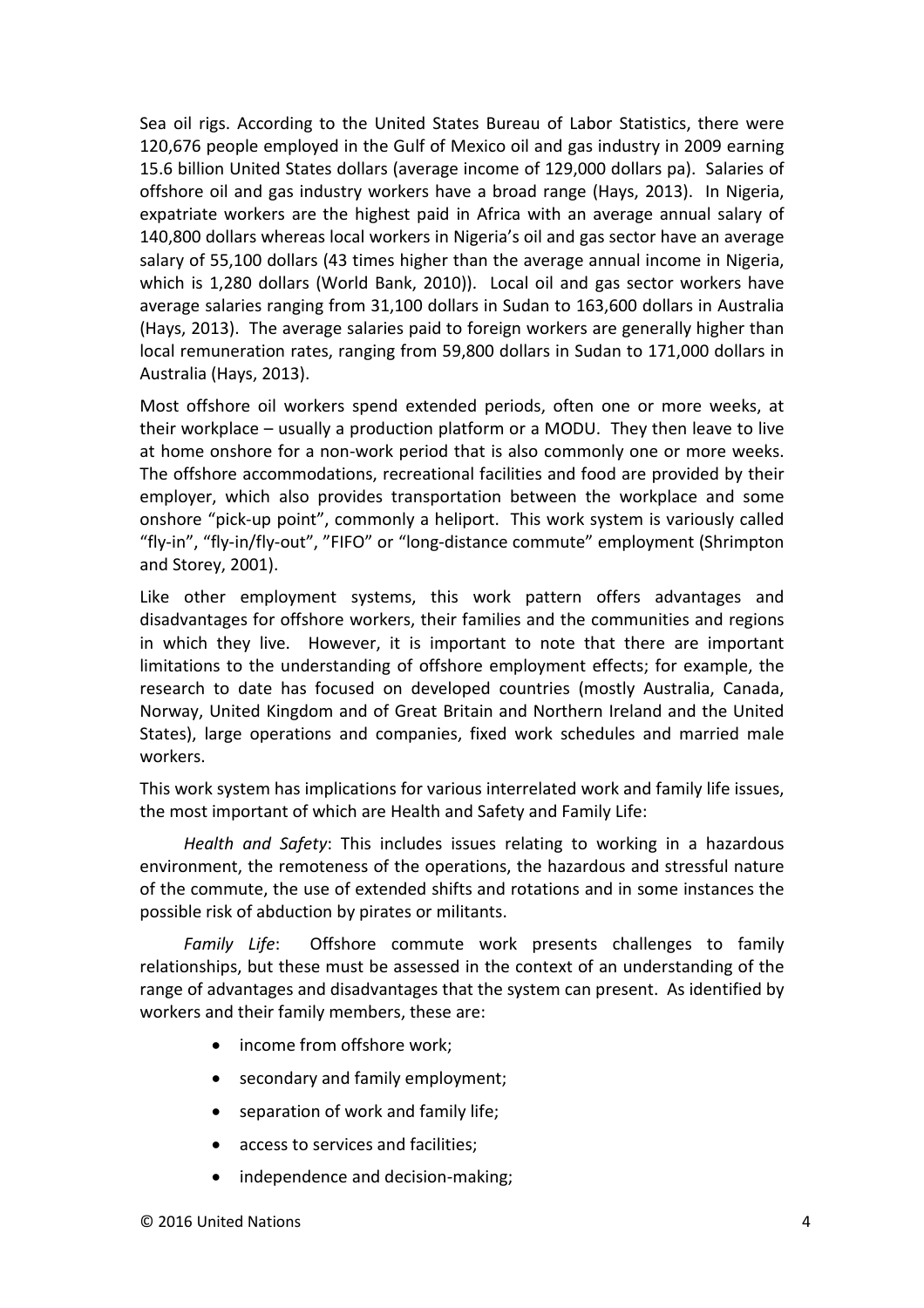- inappropriate worker behaviour;
- family separation; and
- isolation from and within the community.

However, these advantages and disadvantages are not always experienced in the same ways and to the same degree, with the main factors underlying such variations being differences in the availability of alternative employment, the work environment and workers' experience of it, the regularity and security of employment, family members' experience and expectations of family life, and workers' and spouses' perceptions of the effects on the family.

Various responses and interventions may be appropriate in addressing family life challenges, including those that improve the compatibility of the work organization and family life, improve the compatibility of the work culture and home life, improve self-selection during hiring, help newhires and their families get used to a new work pattern, and provide counselling or other support to employees and family members.

Overall, while research has shown that commute operations have somewhat higher proportions of separated and divorced workers than do conventional ones, it is not clear that this is a direct consequence of the work system, because these workplaces seem to attract separated and divorced employees.

*Piracy and abductions:* (Kashubsky, 2011) compiled a database of 60 known attacks against maritime and petroleum infrastructure between 1975 and 2010. Out of these incidents, 41 have occurred since 2004, the majority of which have taken place in Nigeria (Kashubsky, 2011). The majority of incidents involved violence (whether actual use of violence or threat of violence), but 15 of 60 incidents (25 per cent) were non-violent.

Since 2006 there have been about 200 abductions in the Niger Delta of foreign workers from offshore platforms, survey vessels and pipe-laying barges. Such abductions are carried out by militant groups, especially the Movement for the Emancipation of the Niger Delta (MEND), whose stated goals are to localize control of Nigeria's oil and to secure reparations from the federal government for pollution caused by the oil industry.

## *1.5 Communities wholly or mostly dependent upon the offshore hydrocarbon industries*

Offshore petroleum activity has had significant, and sometimes dramatic, effects on infrastructure development, education and training, and research and development (Stantec, 2012), primarily focused on such major centres of activity as Aberdeen (United Kingdom of Great Britain and Northern Ireland), Stavanger (Norway), Houston (United States), New Orleans (United States) and St John's (Canada). Industry activity has also increased the entrepreneurship and competitiveness of local individuals and companies at the local level, and generated population growth, commonly reversing previous demographic trends.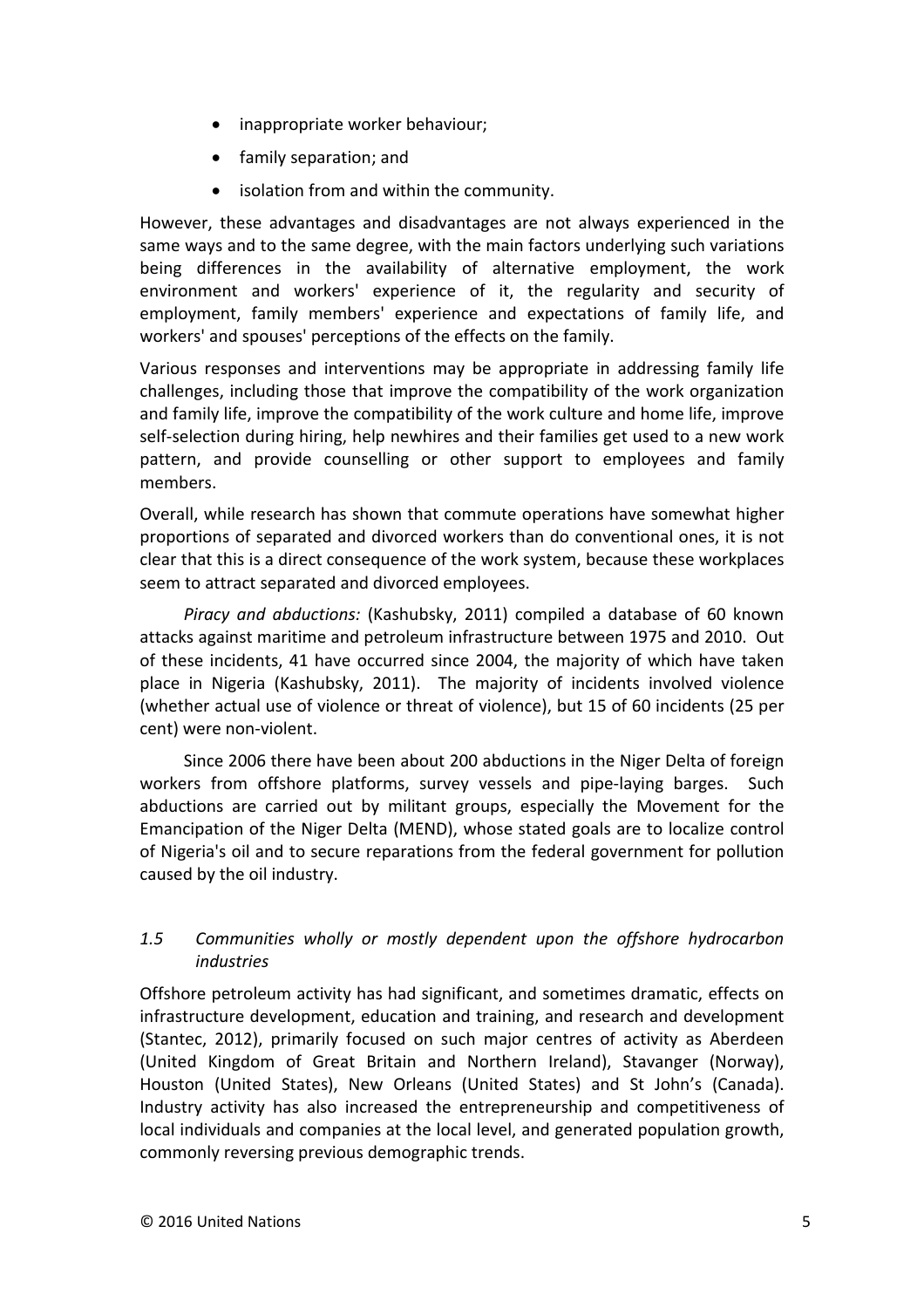Aberdeen is a good example of the way in which these effects can affect a port city. It receives many benefits from the petroleum industry but there are also "displacement and deterrence effects" on traditional industries (Harris et al., 1988). Displacement sees existing activity being crowded out by new activity, while deterrence sees new activity preventing other activity by making a region unattractive for it. The offshore petroleum industry generated upward pressure on wages and increased the price of housing and office space, although industrial property shortages were avoided due to an increase in warehouse and factory space. The high housing prices deterred outside workers from entering the region for employment.

As a result of these forces, several industries had local growth rates below their national averages, while ones that were already declining saw that decline accelerate. The industries that declined faster than average in the 1970s included: fishing, food and drink, clothing and footwear, building materials, and timber and furniture. Harris et al. (1988) conclude that "for every 100 jobs created by the oil industry in Aberdeen, at least eight jobs have been lost in traditional industries. By 1981, displaced and deterred employment amounted to more than 3,000 jobs. Of this, only about 25 percent has been absorbed by the oil sector."

This decline of other industries resulted in a higher dependence on the oil industry. Newlands (2000) estimates that, in 1985, 40 percent of Aberdeen's workforce relied upon oil. He also notes that, in the 1960s, "most businesses in Aberdeen were locally owned and controlled with only a few examples of external ownership [but] a survey conducted in 1984 suggested that the figure had fallen to as low as 11 percent".

By contrast with the potential negative impacts on traditional sectors of the economy, there may also be benefits for them. Harris et al. (1988), note that "better communications… benefit individuals as well as firms. Indeed, they are just one example of the improvement in the range and quality of services available to people in Aberdeen which has taken place in recent years. There has been a marked increase in the number, variety, and quality of shops and restaurants. There are more entertainment spots such as wine bars, discos and nightclubs. These developments cannot be attributed wholly to the establishment of the oil industry in Aberdeen, but oil developments have undoubtedly influenced the extent and pace of change". However, such benefits are concentrated in and around major centres of offshore petroleum activity.

Such changes have had significant positive consequences for tourism in Aberdeen, Stavanger, St. John's and other activity centres. Various studies have shown the industry making a major contribution to tourism through improved air links, meetings, conferences, trade shows, corporate hospitality and the personal expenditures of petroleum industry personnel. Newlands (2000) notes that new hotels opened, and others expanded, in Aberdeen in the 1970s. This increased the number of hotel rooms by 27 percent between 1970 and 1975 and by 58 percent between 1975 and 1980. The number of restaurants rose from 17 to 36. A similar expansion and "cosmopolitanization" of the hospitality, accommodations and hence tourism sectors has been seen in St. John's (Shrimpton 2002).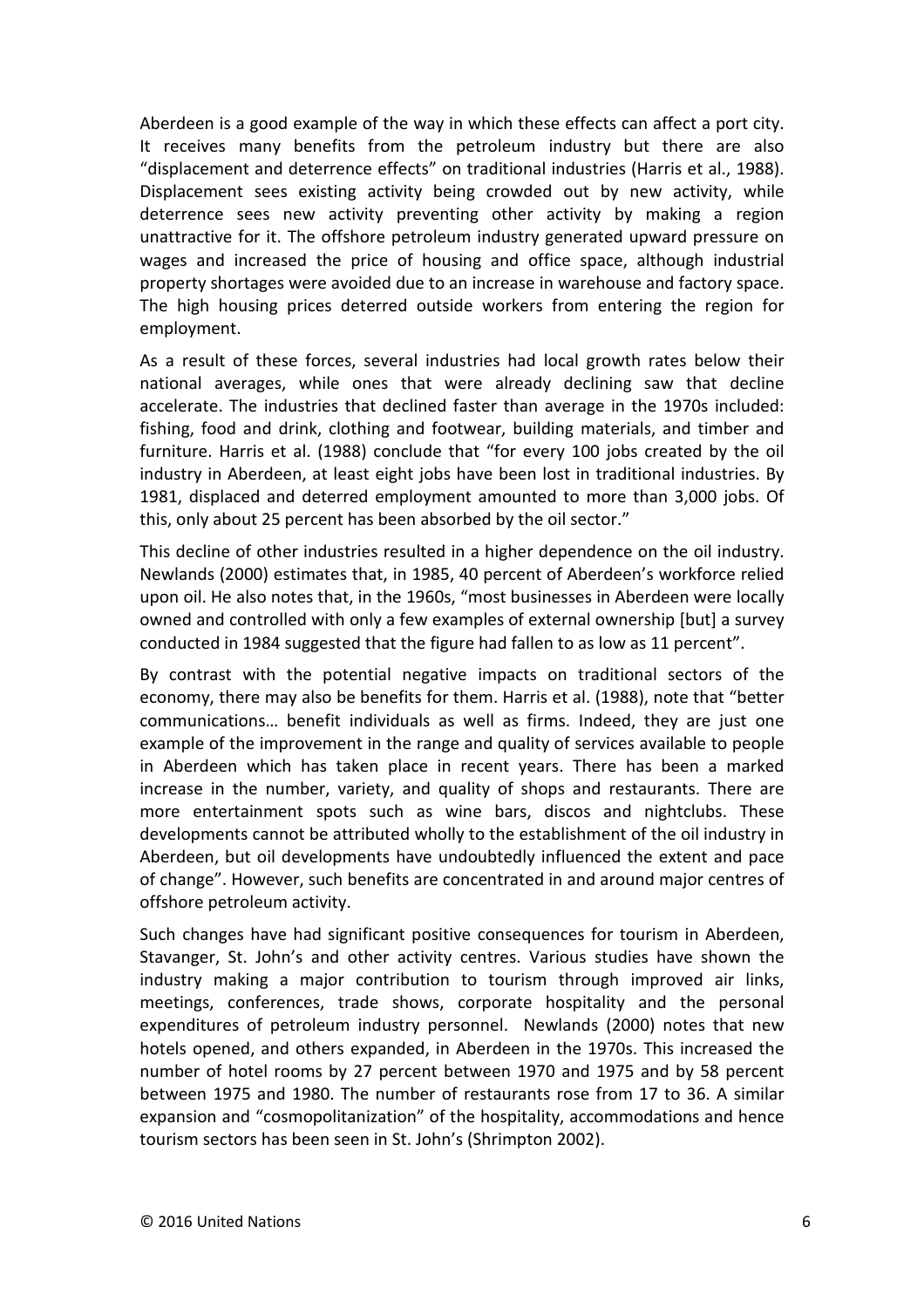Generally speaking, management strategies have limited the negative biophysical environmental and other effects of offshore petroleum activity on Norway, the Shetland Islands, Nova Scotia, Newfoundland and Labrador, which continue to experience rapid growth in tourism, including eco-tourism and adventure tourism.

Harris et al. (1988) also note that: "the maintenance or improvement of services applies also to the public sector. There are better hospital facilities and a larger and more comprehensive educational system than would have been the case had oil developments not reversed the trend of economic decline and emigration from Aberdeen".

Given the nature of the offshore employment system (Section 1.4) it has a number of effects on the communities and regions where the workers live (Shrimpton and Storey, 2001), including those on:

- *Residential Patterns*: The commute system can give workers and their families considerable flexibility as to where they live. Depending largely on the schedule, transportation systems and employee preferences, they may live close to, or distant from, the workplace.
- *Expenditures*: Offshore work wage rates are often high, they are commonly combined with long hours of work and considerable amounts of overtime, and workers generally have few expenses or spending opportunities at the workplace. As a result, these workers generally also have high disposable incomes. Their expenditure patterns, including payment of taxes, are largely dependent on where they live, and can make a significant contribution to the economy of those communities and regions.
- *Non-Commute Employment*: Some offshore employees have secondary paid work while in their home communities. This can involve the use of oil industry work skills and/or involvement in traditional local farming or fishing activity. In the latter case, offshore oil labour and incomes can help sustain the local primary sector.
- *Community Life and Social and Recreational Services*: Offshore work removes some citizens from communities on a part-time basis, affecting their ability to participate in formal and informal social events and networks, including local service groups, sports teams and elected government.

# *1.6 Description of economic benefits to States*

Daily global offshore oil production is currently about 28 million barrels (Fig. 3), which is worth between 1.4 billion dollars and 2.8 billion dollars per day (assuming 50 dollars and 100 dollars per barrel). Oil and gas production from the United Kingdom continental shelf (for example) has contributed 271 billion United Kingdom pounds (2008 money) in tax revenues over the last forty years. In 2008, tax rates on United Kingdom continental shelf production ranged from 50 – 75 per cent, depending on the field. The industry paid 12.9 billion pounds in corporate taxes in 2008-9, the largest since the mid-1980s, because of high oil and gas prices. This represented 28 per cent of total corporation tax paid in the UK. In addition to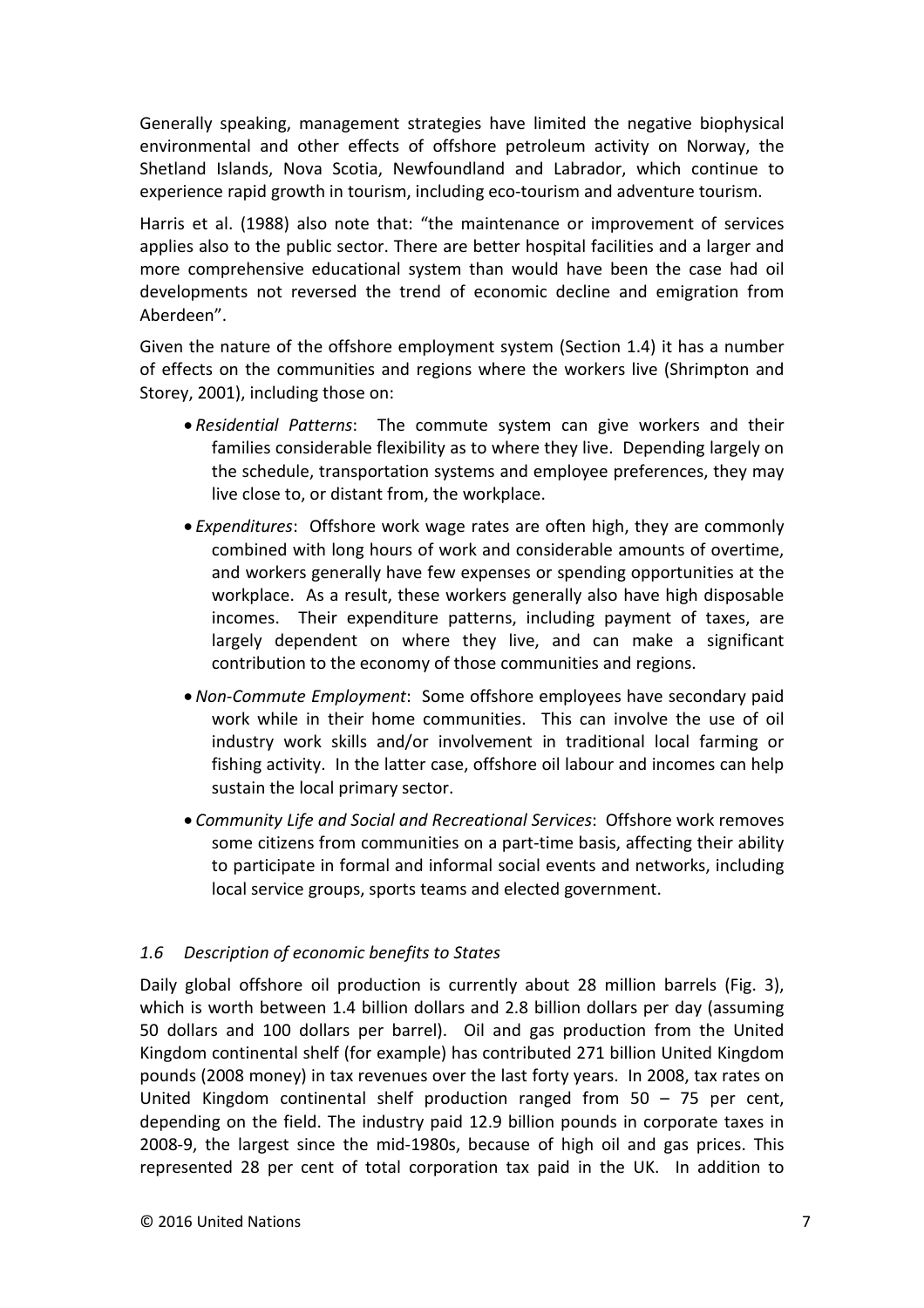production taxes, the supply chain contributes another 5-6 billion pounds per year in corporation and payroll taxes (UK National Archives, 2013).

In Australia, from 1999 to 2013, the offshore petroleum industry has contributed over 21.9 billion Australian dollars in petroleum resource rent tax in addition to corporate taxes (data.gov.au, 2014).

The offshore oil and gas industry accounts for about 1.5 per cent of United States GDP, 3.5 per cent of the United Kingdom's GDP, 12 per cent of Malaysia's GDP, 24 per cent of Norway's GDP and 35 per cent of Nigeria's GDP (OPEC, 2013; EIA, 2014). In Norway, crude oil, natural gas and pipeline transport services accounted for about 100 billion dollars in 2010, nearly half of the value of Norway's total exports and 10 times higher than the export value of fish (Norwegian Petroleum Directorate, 2012). In Nigeria crude oil export was valued at around 94 billion dollars pa and accounts for about 70 per cent of total exports revenue (OPEC, 2013 figures). Thus the overall value of the offshore oil and gas industry accounts for a significant part of GDP but varies dramatically among countries in terms of its overall importance.

Offshore petroleum activity can have a range of other impacts, some of them negative, on the local economy. Some early literature described negative effects on the local economy. For example, Galenson (1986) argues that Norway's performance in curbing inflation was less than it might have been without oil revenues, and that they allowed the government to pursue policies that harmed manufacturing: "Oil money was used to preserve the existing pattern of industry. The restructuring necessary to meet changing market demands was slowed, if not stopped. New initiatives were not encouraged". Mallakh et al. (1984) and Noreng (1980) argue that one of problems was that Norwegian government policy prevented labour from moving to more productive firms and sectors. It was not only prevented from moving to and from manufacturing, but from less to more productive uses within manufacturing.

However, petroleum taxes and royalties can help address the challenges posed by the fact that the sector is cyclical and involves a non-renewable resource, meaning that the state's revenue from it can be highly volatile. In 1990, Norway established a government pension fund to transfer capital from the state's petroleum revenue. The fund was designed to be invested for the long term, but in a way that made it possible to draw on when required. Its purpose is to support the government's longterm management of the petroleum revenues. The fund gives the government room for manoeuvring in fiscal policy should oil prices drop or the mainland economy contract. This facilitates economic stability and predictability. The fund also serves as a tool to manage the financial challenges of an ageing population and an expected drop in petroleum revenues.

There is growing interest, globally, nationally and locally, in creating sustainable economic development. Notwithstanding the fact that the offshore petroleum industry activity involves large technologically-complex projects and the exploitation of a non-renewable resource, the evidence from Canada, Norway, the United Kingdom, and other States indicates that it has been the engine for significant and sustainable (over many decades) economic development in a number of jurisdictions on both sides of the Atlantic. This is partly because it can make a major contribution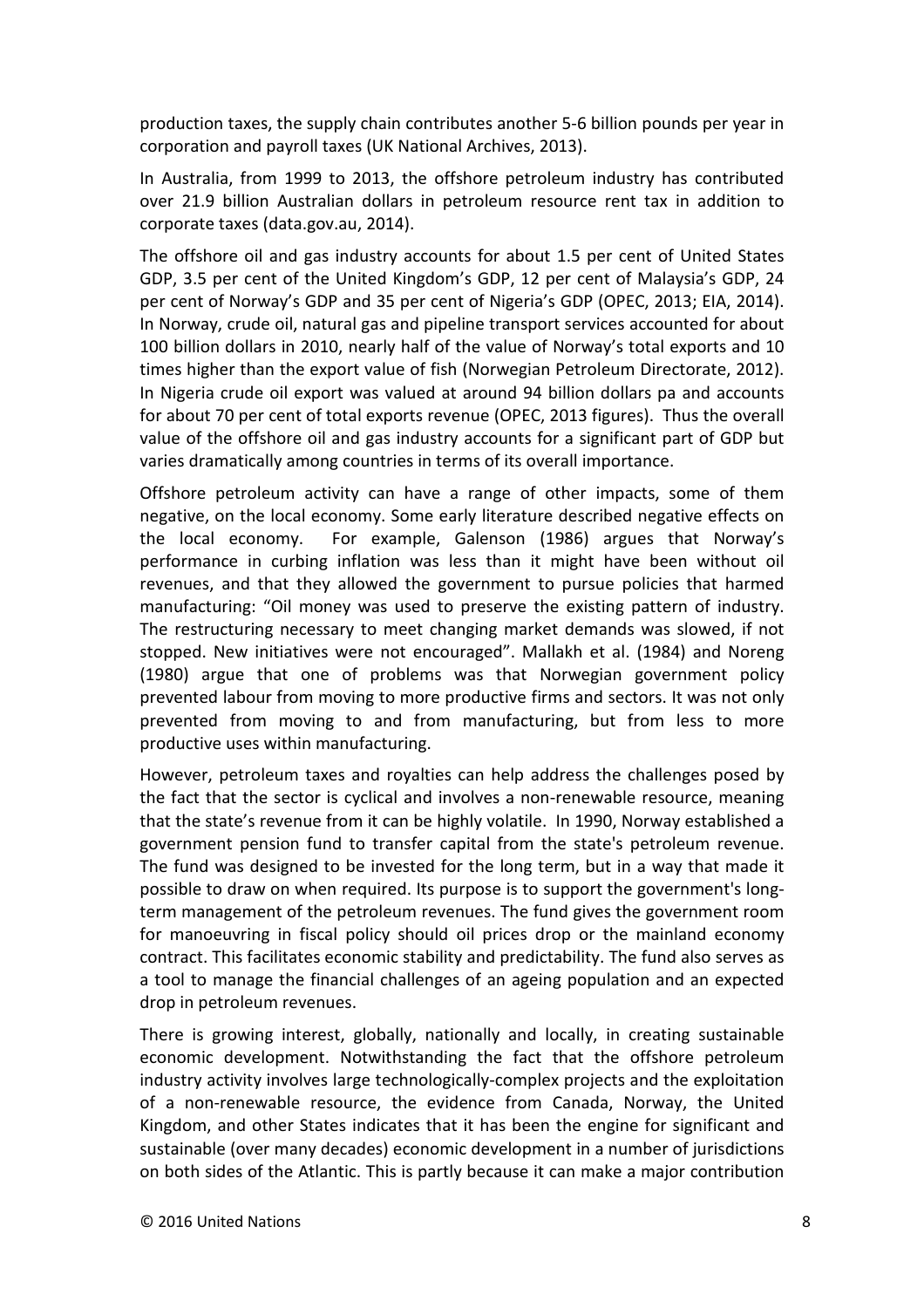to output, income, employment and government finances. Such activity has often also had a transformative effect, by helping to enhance the productive capacity of the economy through stimulating growth in the quantity and quality of factor inputs to the production process, thereby contributing to sustainable long-term economic development.

## *1.7 Emerging technologies and potential for future developments*

An example of an emerging technology relevant to offshore oil and gas facilities is the design of structures that could be deployed on the seafloor (rather than floating). Equipment that can be fixed directly to the sea floor, where it is relatively protected from ice and violent weather, could be used for subsea produced water removal and re-injection or disposal, single-phase and multi-phase boosting of well fluids, sand and solid separation, gas/liquid separation and boosting, and gas treatment and compression (Sorenson, 2013). Re-injection of produced gas, water and waste increases pressure within the reservoir that has been depleted by production. Also, re-injection helps to decrease unwanted waste, such as flaring (because the gas that would have been flared is re-injected), by using the separated components to boost recovery.

Disadvantages of robotic (unmanned) seafloor mounted facilities include difficulties in monitoring their operation and implementing any necessary repairs. The 2010 Deepwater Horizon (DWH) underwater spill in the Gulf of Mexico took months to bring under control, partly because of the challenges imposed by the water depth of the structure. The added complications that would arise in an Arctic setting, where repairs may have to be undertaken in winter months beneath floating sea ice, are factors that any such operations would need to address.

Another new technology is Floating Liquefied Natural Gas (FLNG) production where the processing of gas from offshore fields takes place at sea. The world's first FLNG vessel, Shell's Prelude, is currently under construction in the Republic of Korea for deployment on Australia's North-West Shelf. The LNG plant will be located on a large vessel that will be moored above the gas field – several hundred kilometres from the coast. The successful deployment of FLNG may allow for the production of gas from smaller or more remote offshore fields (Geoscience Australia and BREE, 2012).

A potential future development in the offshore energy sector is the possibility of mining methane gas hydrates from seabed deposits. Methane clathrate, also called methane hydrate, is composed of methane trapped within the crystal structure of water, forming a solid similar to ice, found in seabed sediments in water depths of greater than 300 to 500 m (Ruppel, 2011). When brought to the earth's surface, one cubic metre of gas hydrate releases 164 cubic metres of natural gas. Methane that forms hydrate can be both biogenic, created by biological activity in sediments, and thermogenic, created by geological processes deeper within the earth. A conservative estimate (Boswell & Collett 2011) for the global gas hydrate inventory is ~1,800 gigatons of carbon. While global estimates vary considerably, the energy content of methane occurring in hydrate form is immense, possibly exceeding the combined energy content of all other known fossil fuels. However, methane production from hydrate has not been documented beyond small-scale field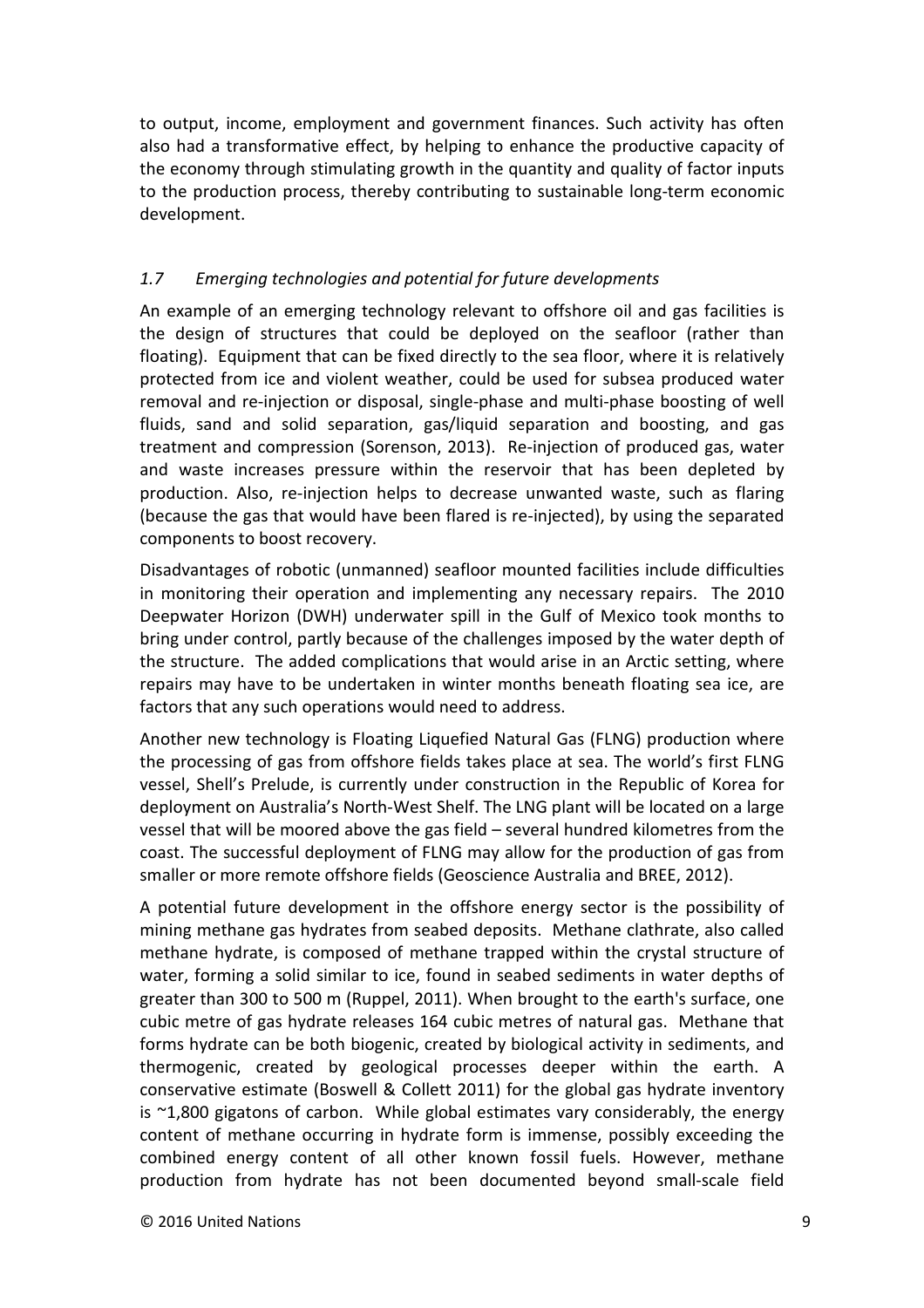experiments and its contribution to global gas supply has probably been delayed by several decades by the increasing development of onshore gas resources from shale, coal seams and other unconventional deposits (Geoscience Australia and BREE, 2012).

## **2. Environmental impacts from exploration, including seismic surveys, offshore facility development and decommissioning**

# *2.1 Environmental impacts*

Environmental impacts arise throughout petroleum exploration-drilling-production development operations as well as in the decommissioning of facilities once the oil field is no longer economic, although the nature and degree of impact varies (Swan et al., 1994). Seismic surveys, oil and gas production, transportation and decommissioning all have associated environmental impacts; these are described briefly below.

The risks of impact from oil spills are greatest during transport, from pipeline rupture and vessel loss or spillage, when large volumes of oil can be released suddenly. It is important to realize that accidental (anthropogenic) spills occur against a background of continuous leakage from the seafloor. Crude oil is a naturallyoccurring substance. An amount of oil approximately equal to that spilled accidentally by humans enters the oceans each year through natural seepage (Kvenvolden and Cooper, 2003; National Research Council, 2003). Natural seepage is a gradual, ongoing process and ecosystems have evolved that use it as a food source. Spills are ecologically damaging because they result in unnatural concentrations of oil at a particular site that are incompatible with local marine life.

Also it should be noted that accidental oil spills account for only a small percentage of the total volume of oil that enters the oceans due to humans. Most oil enters the ocean mixed with sewage and urban stormwater runoff (GESAMP, 2007) but such diffuse sources do not have the same dramatic impact on ecosystems as a spill because the oil is delivered continuously in low concentrations over a broad area. The long-term effects of low-level oil pollution from diffuse sources are unknown (GESAMP, 2007).

# *2.2 Drilling and production activities*

Drilling activities are carried out from ships or fixed platforms during exploration and to extract oil once it has been found. Direct damage to the seafloor is caused by the anchors used to hold the rig in place as well as by the impact of the well emplacement itself. Drilling requires the use of lubricant (drilling mud) and the disposal of drill cuttings onto the seabed at the drill site. Drilling mud and some of the drill-cuttings contain crude oil residues, polycyclic aromatic hydrocarbons (PAHs) and heavy metals that can be toxic. The environmental impacts of drilling may include smothering the seabed by blanketing it with dense drilling mud and cuttings and toxicity effects (Swan et al., 1994). The initial impact is generally confined to the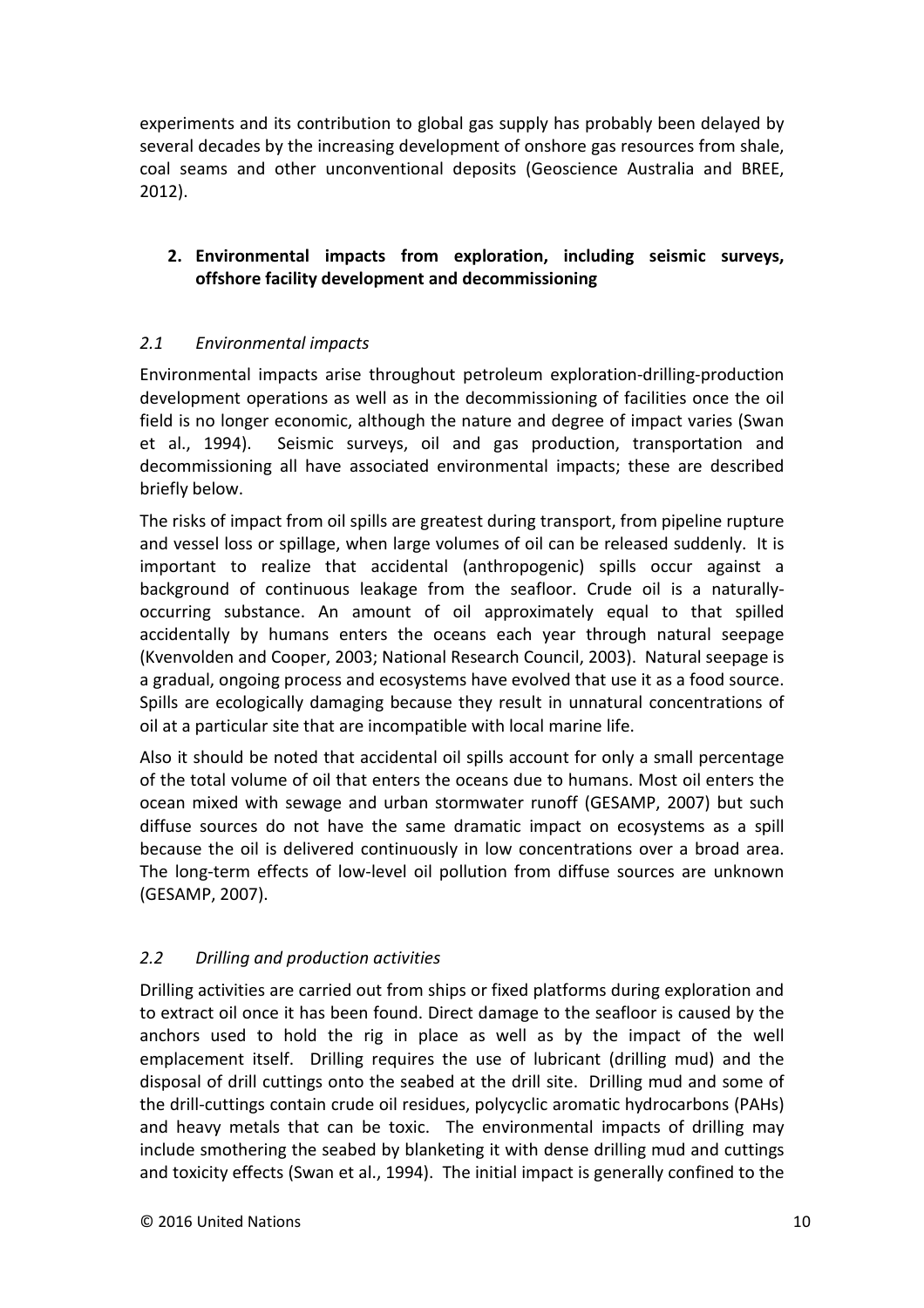immediate surrounds, typically within 150 m of the drill site. However, Olsgard and Gray (1995) reported that barium, total hydrocarbons, zinc, copper, cadmium and lead contamination sourced from production platforms on the Norwegian shelf had spread considerably after a period of 6 to 9 years, so that evidence of contamination was found 2 to 6 km away from the platforms. This led to a ban in the North Sea on discharging oil-based muds or cuttings contaminated with them from 1993. The ban gradually decreased the affected zone around drilling installations from several km to approximately 500 m (Bakke et al., 2013).

During the production of oil and gas, water from the hydrocarbon reservoir is also brought to the surface. This is known as "produced water" (PW), is a by-product of oil production and it is either disposed of into the ocean or may be re-injected into the well to promote oil recovery (Swan et al., 1994). Produced water can also include sea-water injected into the well to promote recovery. Compared with ambient seawater, PW may contain elevated concentrations of heavy metals (e.g. arsenic, mercury, barium, copper, lead and zinc), radium isotopes, as well as hydrocarbons. The proportion of oil/water varies between locations but generally the proportion of water increases over time as the oil deposit is depleted (i.e. older wells discharge more PW than new wells). The proportion of water produced per barrel of oil typically ranges from around 3:1 to 7:1 although the relative amount of PW increases over time, such that in extreme cases the fluid pumped from a well might be 98 per cent water and only 2 per cent oil (Holdway and Heggie, 2000). At the production platform, most of the PW is separated from the oil, treated (typically to around 30 mg/L hydrocarbon) and disposed of into the ocean. Because the increase in the absolute amount of PW discharged leads to an increase in the absolute amount of oil discharged, unless the proportion of oil in the PW discharged is decreased, regulatory measures have been adopted in some areas, such as the North Sea, which have resulted in reductions between 2001 and 2006 of around 33 per cent in the amount of oil discharged in PW (OSPAR Decision 2001/1; OSPAR 2010).

PW forms a buoyant plume because it is typically 40 $^{\circ}$  to 80 $^{\circ}$ C warmer (and therefore less dense) than ambient seawater and thus it will be dispersed by wind and currents away from the production platform. Mixing and dilution with seawater results in toxic effects of PW being generally confined to within 1 km of production platforms, although PW plumes may be detected in surface waters for distances exceeding 10 km from the point source (Jones and Hayward, 2003). Cases of coral discolouration (coral bleaching) have been attributed to dilute (~12 per cent) PW concentrations (ITOPF, 2007). Hence, the situation of production platforms in relation to prevailing winds and currents and to the proximity of sensitive habitats is a consideration for offshore petroleum development.

There are additional environmental consequences of the emplacement of rigs and floating platforms into the marine environment, which include effects on migratory birds and artificial habitat. Electric lights used on the rigs have been shown to interfere with the natural migration pathways of some species of birds, causing them to accidently collide with platform structures. Although the actual numbers of birds killed due to having collided with platforms is unknown, modelling has shown that the numbers could be significant (OSPAR, 2012b). Any seafloor disturbing activities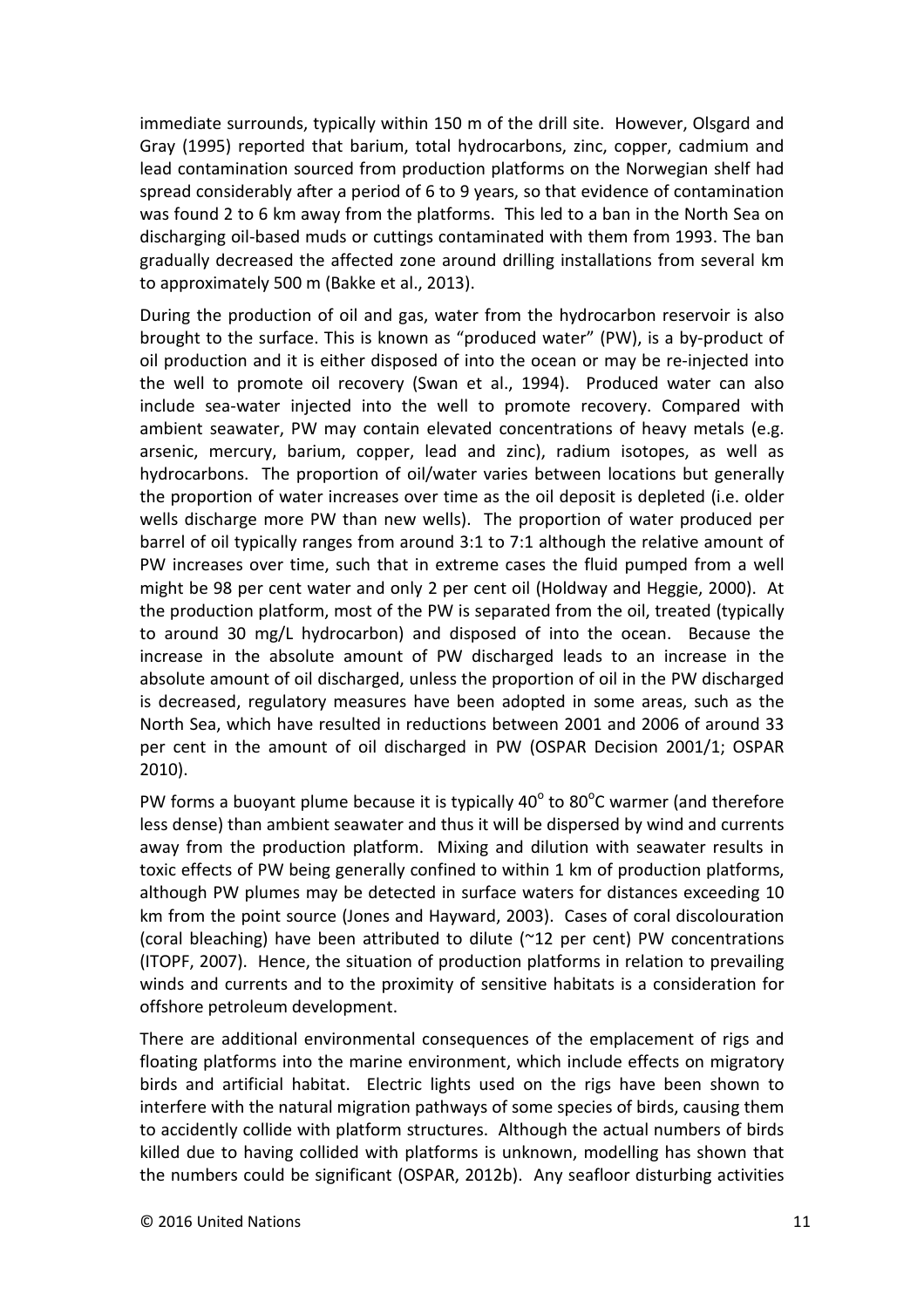such as anchor placement and retrieval, drilling, construction and decommissioning activities, and jetting into the seafloor for pipeline trenches has the potential to disturb or cause permanent and irreversible damage to natural and cultural resources. Underwater cultural heritage such as shipwrecks and submerged prehistoric sites are especially vulnerable to seafloor disturbing activities as these resources are finite and each site is unique. Natural resources such as coral reefs, fish habitat, and deepwater chemosynthetic communities can also be impacted by these activities. In order to reduce the risk of damage in United States waters, the United States Bureau of Ocean Energy Management (BOEM) requires the operator to conduct high-resolution geophysical surveys to identify potential resources before the operator can receive their permit and commence seafloor disturbing activities.

Once in place, the legs (jacket) of an offshore platform become habitat for some species of fish and sessile marine biota and can create a local area of elevated biomass and biodiversity. This is because access to the immediate area around the platform is restricted for reasons of safety such that the platform creates a zone that acts as a de facto marine reserve. In addition, the steel structure provides a hard substrate for colonization that would otherwise not be present, thus artificially increasing the local biodiversity (Page et al., 1999; Shaw et al., 2001; Whomersley and Picken, 2003).

Over the lifespan of a platform, shell debris derived from molluscs that colonize the platform legs accumulates at the base of the platform. The shell accumulation is draped over drill cuttings (described above) forming a characteristic, mound-shaped deposit. The shell drape provides a new habitat that has different properties from the surrounding seabed and thus offers habitat to different species. Disturbance of the shell drape will expose the (potentially toxic) drill cuttings that are a factor for consideration for rig decommissioning.

Because of the biological colonization of MODUs, the relocation of the vessel between drilling locations has been identified as a vector for the introduction of nonnative species (Paula and Creed, 2005; Sammarco et al., 2010).

### *2.3 Seismic surveys and their impact on marine mammals and other ocean life*

Marine acoustic survey equipment is used by the oil and gas industry as well as by the military, marine industries and academic researchers to map the seafloor, study the sediments beneath the seafloor and image the water column. Depending on the purpose, sonars differ in frequency, source level and beam pattern. Sonar signals diminish as they propagate, affecting different parts of the water column with different biological consequences. Towed, low frequency systems (such as seismic air guns) are omni-directional, radiating sound in all directions. Hull-mounted systems are higher frequency (kHz or greater) and utilize beam forming to obtain higher resolution images at lower source levels.

Airguns employed to acquire seismic reflection data are far more powerful (225 to 255 decibels re 1 micro-Pascal peak; Richardson et al., 1995) than equipment used for marine research or normal ship navigation. Airguns used in seismic reflection surveys emit sound at a frequency of typically ~100 Hz which overlaps with the range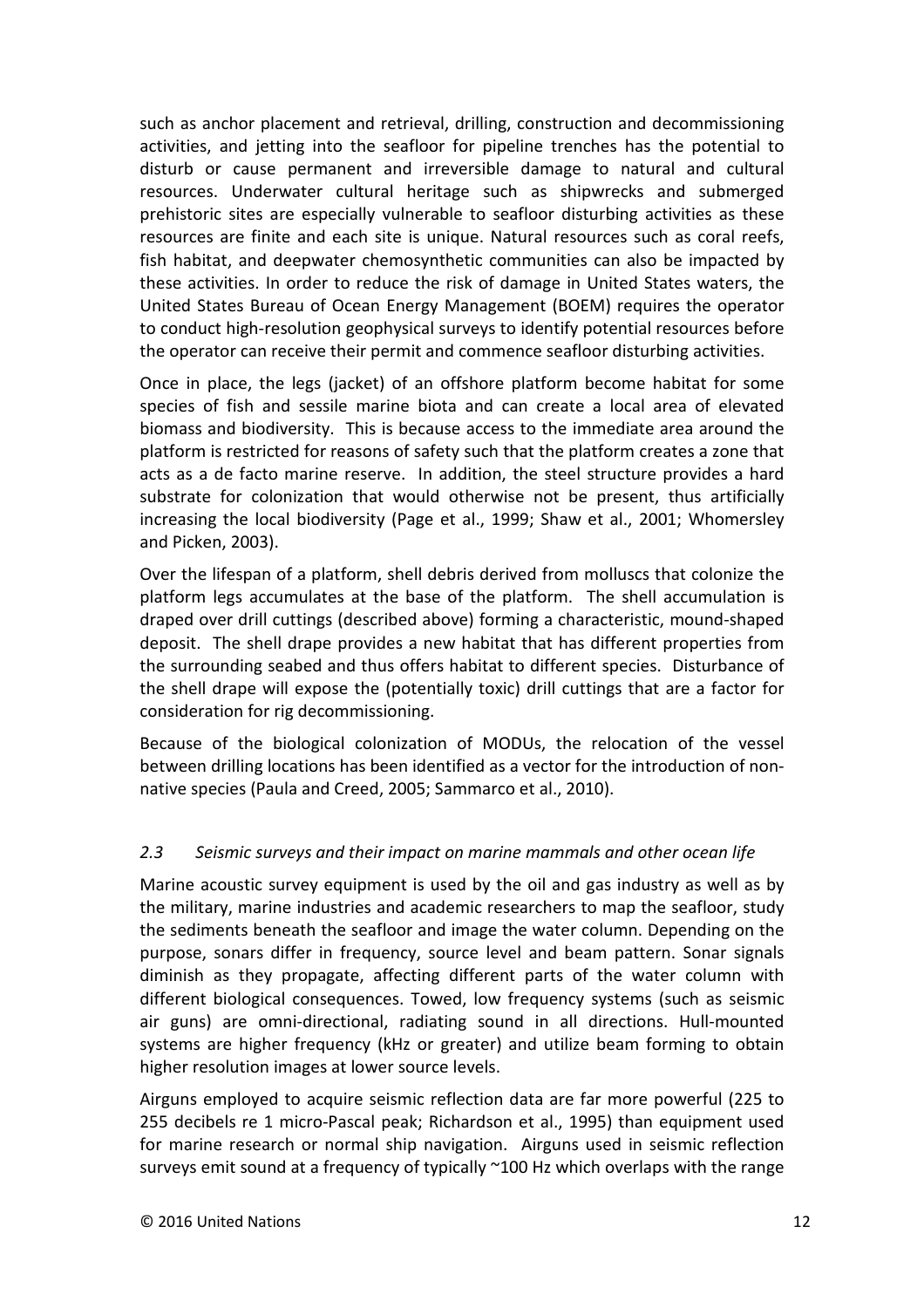of marine mammals' hearing and is therefore most likely to affect marine mammals and other marine life (McCauley et al., 2000; O'Brien et al., 2002; NRC, 2003; Boebel et al., 2005; Nowacek et al., 2007; 2013; CBD, 2014).

Cetaceans have been observed avoiding powerful, low frequency sound sources. A study by McCauley et al (2000) has shown that migrating humpback whales will leave a minimum 3 km gap between themselves and an operating seismic vessel, with resting humpback whale pods (groups) containing cows exhibiting increased sensitivity and leaving an increased gap of 7–12 km. Conversely, the study found that male humpback whales were attracted to a single operating airgun as they were believed to have confused the low-frequency sound with that of whale breaching behaviour. In addition to whales, sea turtles, fish and squid all showed alarm and avoidance behaviour in the presence of an approaching seismic source. While there has not been any documented direct linkage between seismic surveys and the beaching of marine mammals, Gordon et al., (2004) noted that concerns over the stranding of beaked whales in two separate incidents was sufficient for United States courts to agree to a restraining order on seismic operations by the RV *Maurice Ewing*. Nowacek et al. (2007) noted that displacement (relocation to an unimpacted area) is a common response of mammals, which may cause harm if the impacted site is an important feeding ground (see also Cerchio et al., 2014). Lucke et al (2009) found that harbour porpoises consistently showed aversive behavioural reactions at received sound pressure levels above a certain threshold level produced using a seismic airgun.

The historical record of cetaceans stranding themselves prior to the industrial age includes the English Crown holding rights on stranded cetaceans from at least 1324, when they were known as "fishes royal" since the Crown had first claim on them (Fraser, 1977). Thus cetacean stranding occurs under natural environmental conditions. Additional evidence in support of this conclusion is the occurrence of marine mammal strandings within the geological record (Pyenson et al., 2014).

It is not known whether there has been any increase in whale strandings that can be attributed directly to seismic surveys. Nowacek et al. (2007; 2013) conclude that major data deficiencies are: the lack of studies linking animal responses to received acoustic level data; gaps in species representation; and poor understanding of habituation, sensitization and tolerance. In the case of marine animals other than cetaceans, there is some evidence for short-term displacement of seals and fish by seismic surveys, but there is little literature available (Thompson et al., 2013; see also Chapter 37).

# *2.4 Pipeline construction, main causes of leaks and decommissioning*

In order to bring oil and gas ashore to refineries and transport systems, pipelines are laid across the seabed, in places forming complex networks (Fig. 2).<sup>[5](#page-12-0)</sup> Before a pipeline can be laid, the proposed route is surveyed using acoustic seabed mapping technology and underwater cameras to identify any obstacles such as natural bedrock formations, boulders, seabed valleys or migrating sand dunes as well as

 $\overline{a}$ 

<span id="page-12-0"></span> $<sup>5</sup>$  The following summary of pipeline construction is based primarily on Palmer and King (2004).</sup>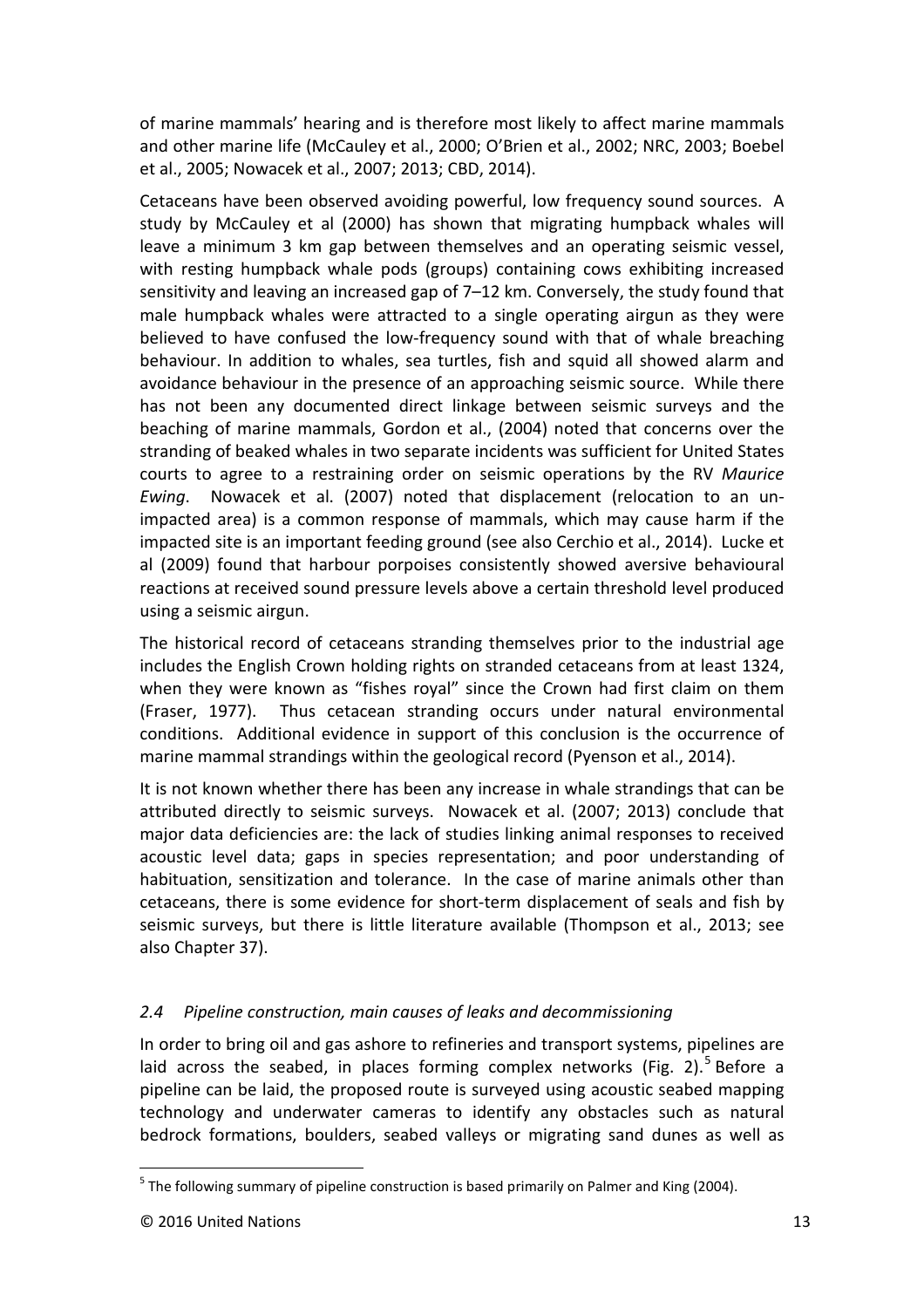shipwrecks, other cables and pipelines and dumped ammunition. The pipe is then laid along the surveyed route using either a specialised pipe-laying vessel or else a pull/tow system where the pipeline is built onshore and then towed by ship to its desired location. The first process usually involves one pipe-laying vessel supported by barges that supply the ship with pipe sections plus other support ships that monitor the seabed. Pipe sections are welded together on board, the joints tested (by ultrasound) and the pipe coated with an anticorrosion application.

The diameter of the pipe varies between 0.15 to 1.4 m, but is  $\sim$ 0.3 m in most cases. A distinction is made between a flowline and a pipeline. Flowlines are intrafield pipelines used to connect subsea wellheads, manifolds and the platform within a particular development field. Pipelines (export pipelines, also called trunk lines) are used to bring the resource to shore.

Problems that affect the stability and integrity of submarine pipelines are: (1) expansion/contraction of the steel pipe causing lateral or upheaval buckling; (2) erosion of the seabed around the pipeline by storms, waves and currents leaving unsupported spans of pipeline vulnerable to fracture; and (3) corrosion. Solutions to the expansion/contraction problem are: adding expansion joints; burial; anchoring; applying a concrete or rock cover; or laying the pipe in an "S"- shaped configuration (S-lay). Problems of seabed erosion can be overcome by burial (Xu et al., 2009; Yang et al., 2012). Burial of the pipeline is also required in areas where vessels might anchor, where bottom fishing activities occur or where the pipeline crosses the shoreline. However, burial is more expensive than simply laying the pipeline along the seabed, so it is not used unless necessary (or a legal requirement).

Pipelines are maintained and inspected using a "pig," a tool that can be inserted in one end of the pipeline and pushed by the fluid to the other end. The most basic pigs are used to clean the inside of the pipes; highly-complex "smart pigs" can inspect the condition and thickness of the pipeline and detect points of corrosion or fracturing. Smart pigs are used more in the North Sea than in the Gulf of Mexico because the majority of existing Gulf of Mexico lines were not originally designed or built to accommodate smart tool pigs (MSL, 2000).

Pipelines are monitored for leakage by analog and computer-assisted systems (Stafford and Williams, 1996). The mass balance approach simply measures the amount of oil going in the pipeline and the amount coming out. Real-time transient modelling compares actual measured data with a computer model. If the results are outside normal operating limits, an alarm alerts the operator to take appropriate action. Other methods of monitoring pipelines include chemical and radioactive tracers, acoustic emission, neural networks, fibre-optic sensors and pressure point analysis (Stafford and Williams, 1996).

Woodson (1990) compiled a database of 1,047 submarine pipeline failures reported in the Gulf of Mexico between 1967 and 1990. The results indicate that a pipeline failure occurred in the Gulf of Mexico on average once every 5 days over the period of data collection. The source of failure was reported in 916 incidents in which the main causes were attributed as follows: 50 per cent (456 out of 916 incidents) due to internal or external pipeline corrosion; 12 per cent (106 incidents) due to storms and hurricanes; 14 per cent (124 incidents) due to damage from ship's anchors and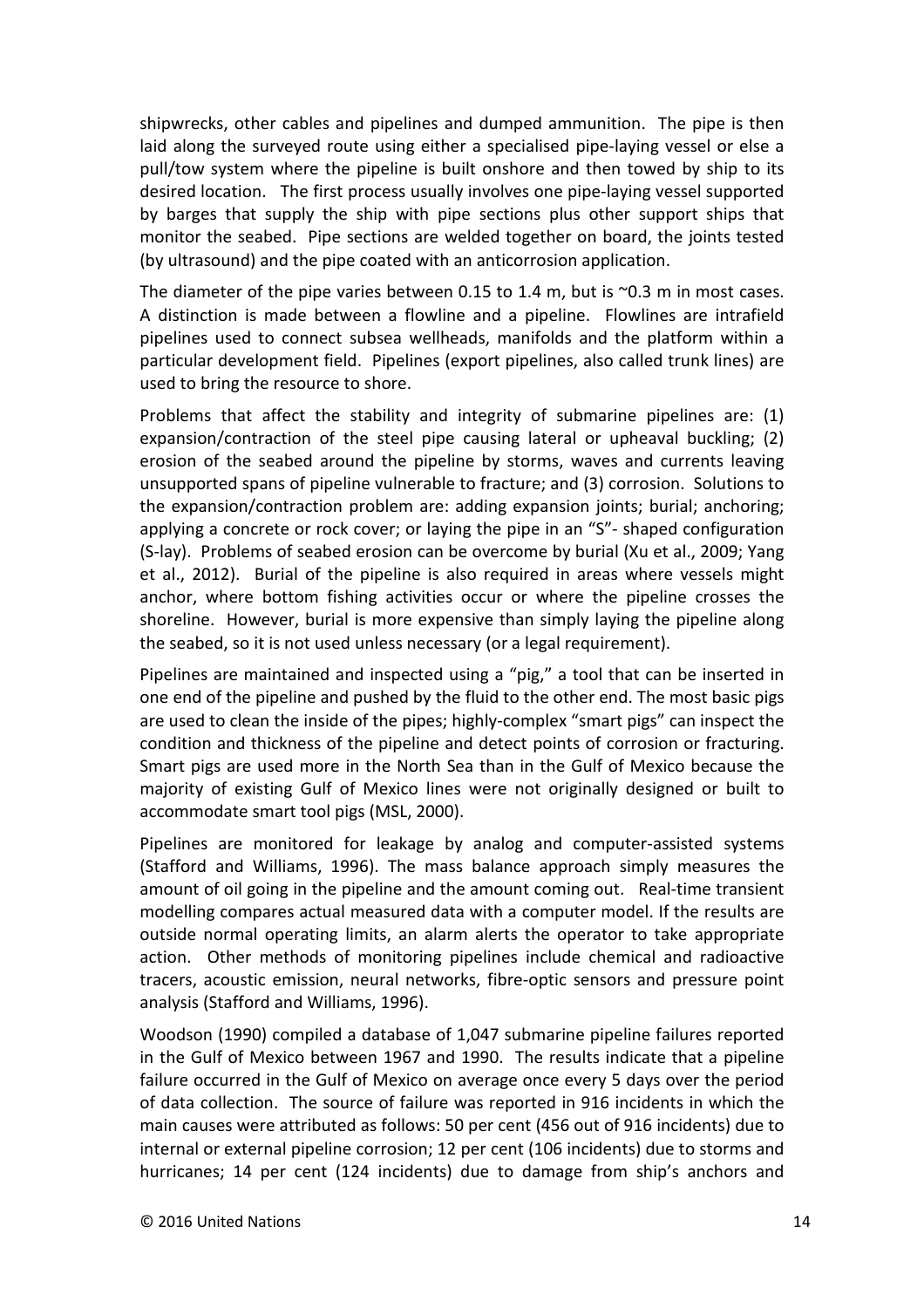fishing gear; 10 per cent (94 incidents) due to material failure of valves, gaskets or other joints; and 15 per cent (136 incidents) due to other or unknown causes. Pipelines over 10 years in age had a greater number of failures due to corrosion than younger pipelines; there was a trend of an increasing rate of failure due to corrosion in the last 5 years of the database (1986-1990), presumably attributable to the aging of the pipeline network. Pipelines damaged by storms (in which pipes are excavated by waves and currents exposing an unsupported span that is liable to fracture) were not buried in 40 out of 52 cases (Woodson, 1990).

In its review of offshore pipeline safety, the United States Marine Board Committee on the Safety of Marine Pipelines (Marine Board, 1994) cited the work of Woodson (1990) and noted that during the 1990s, transmission and production pipeline leakage and accidents accounted for about 98 per cent of accidental releases by offshore production activities. However, although corrosion is the most commonly cited cause of pipeline failure, corrosion-related ruptures do not result in significant release of oil into the environment. Rather, damage caused by a few major incidents involving ship's anchors caused pipe leakage that is attributed to 95 per cent of the 250,000 barrels that leaked from pipelines in the Gulf of Mexico from 1967 to 1990 (Marine Board, 1994).

The National Research Council (NRC) (1997) noted that, in the United States Gulf of Mexico "no agency coordinates the collection of information and the available data on offshore pipeline failures are correspondingly "incomplete". Data on pipeline failures from state waters are collected by states (when collected) and may not be readily accessible. This is in spite of the fact that pipelines in state waters are commonly the oldest and most exposed to collision with ships (Marine Board, 1994). Since 2006, data on offshore pipelines (outside of state waters) has been the responsibility of the Bureau of Safety and Environmental Enforcement (BSEE).

In Europe, a pipeline data base complied by PARLOC (2001) includes records from 1971 to 2000 during which time there were 542 pipeline incidents including 96 pipeline leaks into the environment plus 92 leaks of pipeline fittings. The cause of failure of pipeline fittings is not recorded (PARLOC, 2001); for pipelines the database shows that corrosion is the major cause of failure (51 per cent) followed by maritime actions such as anchoring (23 per cent), material failure and other or unknown causes (26 per cent).

Less than 2 per cent of the North Sea pipeline inventory has been decommissioned as of 2013 (Oil and Gas UK, 2013). Of North Sea pipelines that have been decommissioned, 80 per cent are less than 16 inches (40.64 cm) in diameter. Half of the larger diameter pipelines (16 inches (40.64 cm) or greater) decommissioned to date were removed (i.e. 10 per cent of decommissioned pipelines were removed). Cleaning and purging is carried out following cessation of production, pipeline system depressurisation and removal of bulk hydrocarbons. Cleaning involves chemical cleaning to detach hydrocarbon residue from the pipe wall and bidirectional magnetic, disc and brush cleaning to remove ferrous and other loose debris using a specialist pig (Oil and Gas UK, 2013; see also Chapter 20).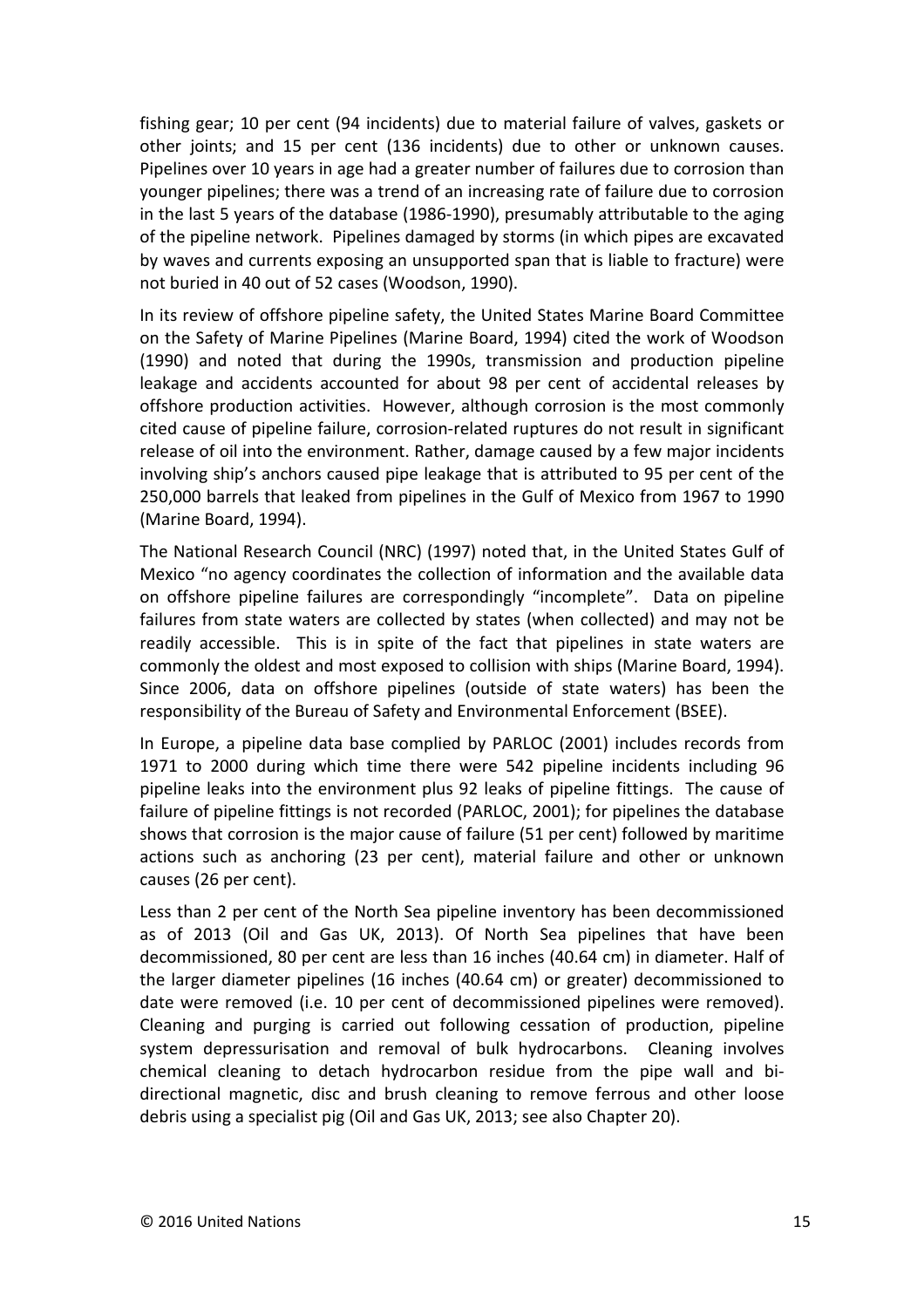The Gulf of Mexico offshore oil and gas has been operating since 1936 (Owen, 1975) and more of the pipeline infrastructure has been retired than in other parts of the world. Rach (2013) reported, based on data from the United States Bureau of Safety and Environmental Enforcement, that the inventory of Gulf of Mexico pipelines (as of mid-2013) includes 24,126 miles (38,827 km) that are in active use, 2,409 miles (3,877 km) proposed for installation, 12,628 miles (20,323 km) that have been abandoned, 2,264 miles (3,643 km) proposed to be abandoned and 2,425 miles (3,902 km) of pipeline that are out of service. Thus 42 per cent of existing (66,695 km) pipelines in the Gulf of Mexico are either abandoned, proposed to be abandoned or are no longer in service.

Apart from leakage of oil, other environmental and economic consequences of abandoned pipelines are their impacts on fishing (inhibiting bottom-trawling), other pipe and cable-laying activities and creating artificial habitats.

## *2.5 Rig decommissioning, dismantling and disposal, "Rigs to Reefs" programme*

In its assessment of environmental governance in 27 developing countries, the World Bank (2010) found that governments lack a policy and process for decommissioning and abandonment and do not routinely assess, determine, or assign the future liability costs of decommissioning and abandonment. Only about 50 per cent of countries have an established process for managing the decommissioning and abandonment of oil and gas projects. Disposal of man-made structures (including platforms) at sea and abandonment or toppling on site of manmade structures falls under the scope of the Convention on the Prevention of Marine Pollution by Dumping of Wastes and Other Matter, 1972 (1972 London Dumping Convention) (LDC) and the1996 London Protocol (LP). These treaties are global agreements and provide relevant dumping management policies, provisions, and assessment guidelines (London Convention and Protocol/UNEP, 2009). The 1989 International Maritime Organization (IMO) guidelines provide for the removal of offshore installations in order to leave 55 metres of clear water over any remains left in place (IMO, 1989).

In the United States, the BSEE has jurisdiction over decommissioning of wells and structures, pipelines, and the so-called "Rigs-to-Reefs" program. The Rigs-to-Reefs programme is the practice of converting decommissioned offshore oil and gas rigs into artificial reefs, which has occurred mostly in the Gulf of Mexico. However, less than 10 per cent of rigs decommissioned in the Gulf of Mexico have so far been converted to reefs; 90 per cent are removed (The Economist, 2014; BSEE data). Apart from a few platforms converted to reefs in Brunei Darussalam and Malaysia, opposition to the practice has meant that none have been allowed off California or in the North Sea to date (Day, 2008; Macreadie et al., 2011, 2012; Jørgensen, 2012). In the North Sea, 122 decommissioned installations were brought ashore between 1999 and 2010, and four large concrete installations and the footings of one large steel installation have been left in place (OSPAR 2010). One estimated cost of removing the existing North Sea production platforms, in the United Kingdom sector alone, was over 14 billion dollars (Prince, 2004). About 60 rigs are nearing the end of their working life in Australia (Macreadie et al., 2011).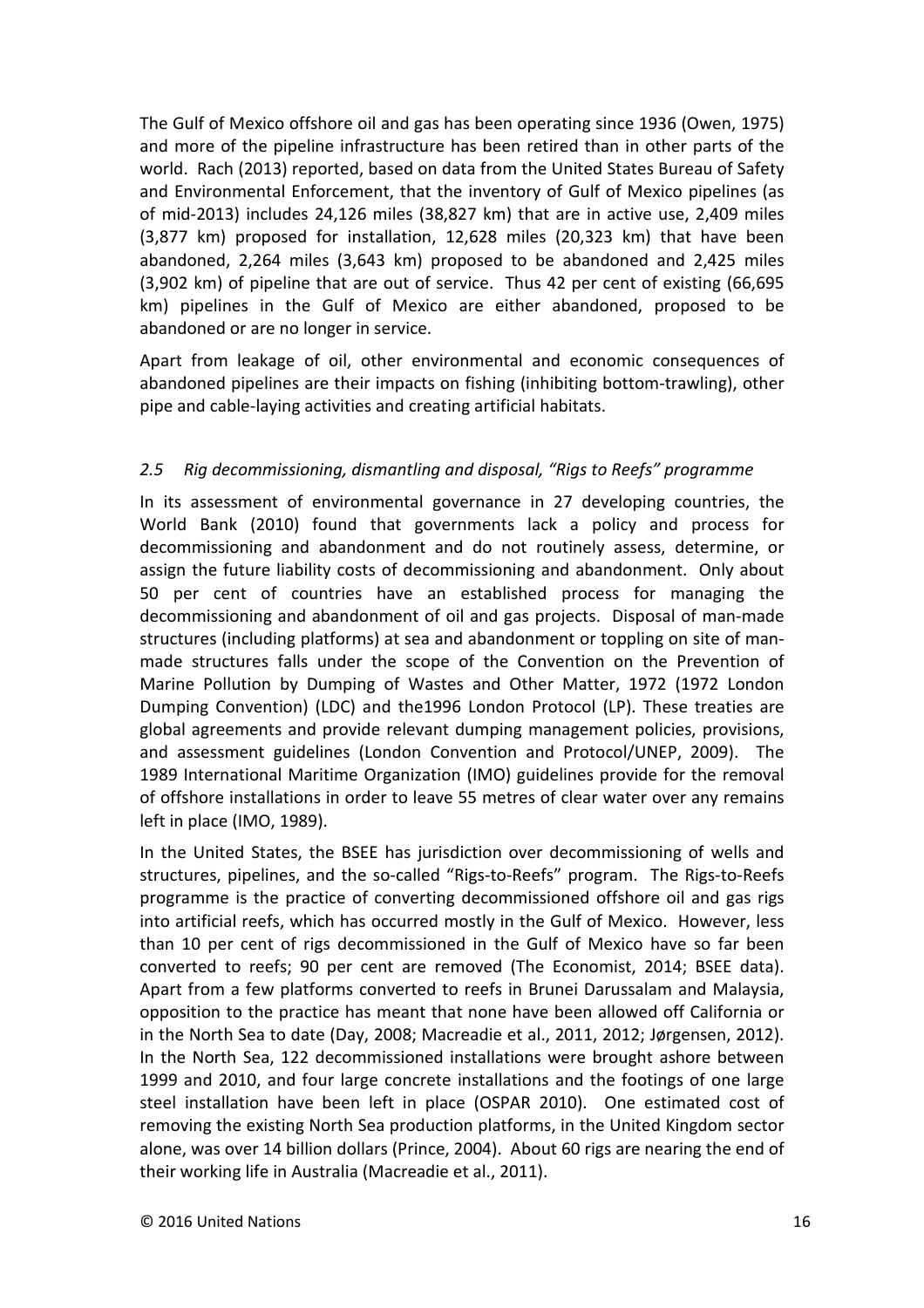The BSEE has granted permits for about 420 platforms to be converted to artificial reefs in the Gulf of Mexico. There are three methods for converting a non-producing platform into an artificial reef: (1) partially remove the platform; (2) topple the platform in place; or (3) tow-and-place the platform to one of about 28 sites designated as an artificial reef area. Partial removal typically relies on non-explosive means to cut the platform below the sea surface, leaving the legs in their vertical position. Toppling in place uses non-explosive or explosive severance to cut the platform from its legs and lay the platform legs on their side (the platform itself is removed). The tow-and-place method entails removing the platform and detaching the structure from the seafloor before towing it to a designated artificial reef area for disposal.

In the United States Gulf of Mexico there were about 2,996 production platforms as of March 2013, of which 813 (27 per cent) are no longer producing. In 2010, the United States Government issued notices to companies requiring them to set permanent plugs in nearly 3,500 nonproducing wells and dismantle about 650 unused oil and gas production platforms (Rach, 2013). Decommissioning means ending operations and returning the lease or pipeline right-of-way to a condition that meets the requirements of regulations of BSEE and other agencies that have jurisdiction over decommissioning activities. The regulations apply to any installation, other than a pipeline, that is permanently or temporarily attached to the seabed. Very few deep sea (>200 m depth) oil and gas fields have as yet been depleted, hence decommissioning of infrastructure has not yet become an issue (Macreadie et al., 2011).

Regulations for the decommissioning of a platform vary between countries. The United States requires plugging the well(s) supported by the platform and severing the well casings 15 feet (5 m) below the seabed; cleaning and removing all production and pipeline risers supported by the platform; removing the platform from its foundation by severing all bottom-founded components at least 15 feet (5 m) below the seabed; disposing of the platform onshore or placing the platform at an artificial reef site; and cleaning the platform site to ensure that no debris or potential obstructions remain. Over the lifespan of a platform a mound of debris accumulates beneath the platform that may contain toxic chemicals; removal of such mounds is also a requirement for decommissioning.

In the North Sea, OSPAR Decision 98/3 requires the topsides of all decommissioned installations to be removed to shore and all sub-structures or jackets weighing less than 10,000 tons to be completely removed. The regulations stipulate that, where there may be practical difficulty in removing installations (i.e. the footings of large steel platforms weighing over 10,000 tons, the concrete gravity based platform substructures, or concrete anchor bases and other structures with significant damage or deterioration, which would prevent removal), a decision may be taken to leave parts of the structure on the seabed, on a case-by-case basis.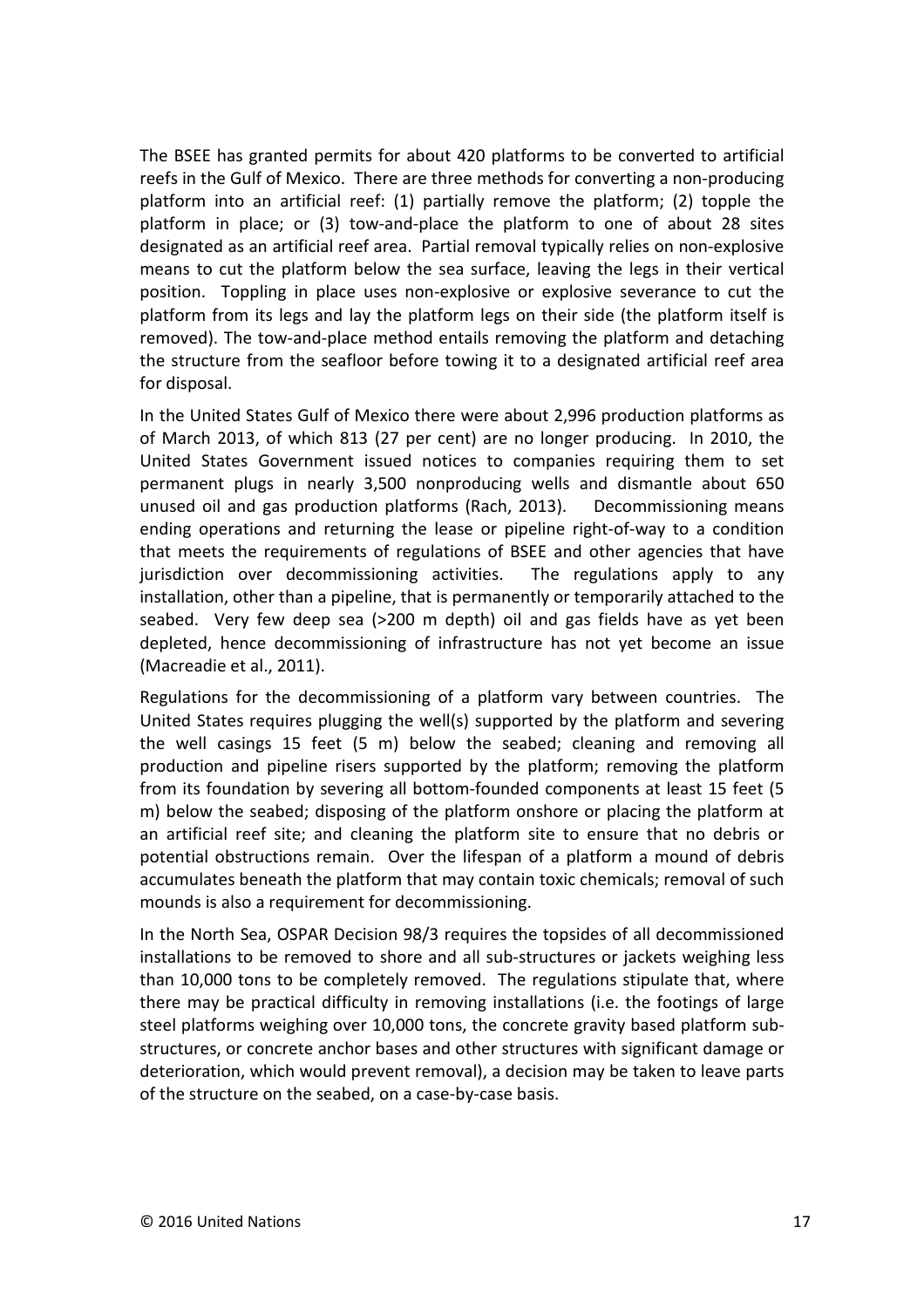## **3. Offshore installation disasters and their impacts, including longer-term effects.**

## *3.1 Impacts of offshore installation disasters*

Impacts of offshore oil and gas installation disasters include loss of human life, loss of revenue and environmental impacts. Offshore disasters have resulted in loss of life on several occasions in the history of the offshore oil and gas industry. In March 1980, the "flotel" (floating hotel) platform Alexander L. Kielland capsized in a storm in the North Sea with the loss of 123 lives. In February 1982, the Ocean Ranger semi-submersible mobile offshore drilling unit sank on the Grand Banks of Newfoundland; none of the 84 crew members survived. In July 1988, 167 people died when Occidental Petroleum's Piper Alpha offshore production platform exploded in the United Kingdom sector of the North Sea after a gas leak. In 2001 Petrobras-36 in Brazil exploded and sank five days later killing 11 people. In April 2010, the Deepwater Horizon platform exploded, killing 11 people. The Kolskaya floating oil rig capsized and sank in the Sea of Okhotsk in December 2011, killing 53 crew members. In December, 2013, a rig owned by Saudi Arabia's state-run petroleum company, Aramco, sank in the ROPME/RECOFI area, killing three crew members. Such disasters have resulted in the imposition of new regulations on industry (Turner, 2013); for example, the Piper Alpha disaster resulted in the United Kingdom Government passing the 1992 Offshore Installations (Safety Case) Regulations. However, there have been subsequent disasters around the world and the industry, as a whole, has continued to make the changes needed to improve its safety record (Harris, 2013).

From 2001 to 2010, the United States Minerals Management Service reported 69 offshore deaths, 1,349 injuries, and 858 fires and explosions on offshore rigs in the Gulf of Mexico. During 2003–2010, the United States oil and gas extraction industry (onshore and offshore, combined) had a collective fatality rate seven times higher than that for all United States workers (27.1 versus 3.8 deaths per 100,000 workers; Centers for Disease Control and Prevention, 2013). Catastrophic events attract intense media attention but do not account for the majority of work-related fatalities during offshore operations. A report by Baker et al. (2011) found that helicopter crashes were the most frequent fatal event in this industry.

Economic impacts stemming from offshore oil and gas installation disasters include the direct loss of income for the period that the facility remains offline, the costs to repair the facility, the costs to other industries (e.g. fishing and tourism) affected by the disaster and other compensation. As a result of the Deepwater Horizon oil spill, BP established a Trust Fund of 20 billion dollars for natural resource damages, state and local response costs and individual compensation. Other industry-wide consequences may follow such disasters. For example, exploration drilling in the Gulf of Mexico was slow to recover from the moratorium that followed the Deepwater Horizon oil spill in 2010. By 2012 36 rigs were back working off Louisiana and 4 off Texas, compared with 21 and 2, respectively, in late 2010. On 3 June, 2008, a high-pressure 12 inch export sales gas pipeline (SGL), critically weakened by a region of external corrosion, ruptured and exploded on the beach of Varanus Island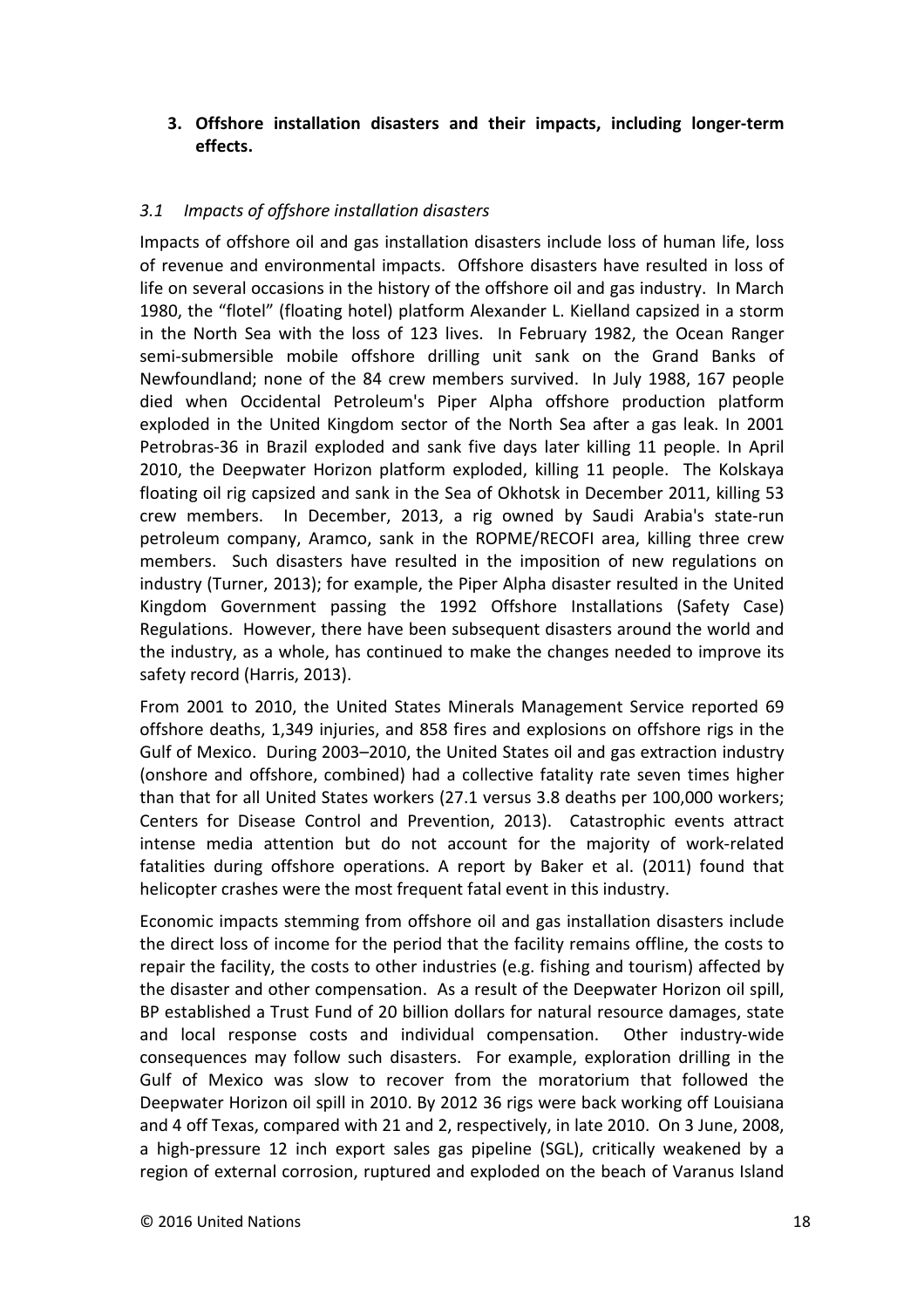off the coast of Western Australia. There was approximately 60 million Australian dollars in damage to the plant. Plant closure led to up to 3 billion dollars of losses to the West Australian economy, which lost 30 per cent of its gas supply for two months.

A blowout of the Montara wellhead platform on 21 August 2009, on Australia's remote North-West Shelf, leaked an estimated 30,000 barrels of crude plus an unknown quantity of gas until 3 November 2009 (total of 74 days), when the leak was finally stopped. The rig later caught fire but all 69 workers on the rig were safely evacuated with no injuries or fatalities. The company spent about 5.3 million Australian dollars on clean-up, about 300 million dollars in lost revenue and repair bills and was fined 510,000 dollars in August 2012 by the Australian Government (ABC News, 2012); the well finally went into production in June, 2013. However, fishermen and seaweed farmers in Indonesia are seeking compensation with support from the Australian Lawyers Alliance (ALA), claiming that environmental damage caused by the spill has cost them more than 1.5 billion dollars per year in lost earnings (ALA, 2014).

In 1980, within the ROPME/RECOFI area, the Hasbah Platform Well 6 blew out for 8 days, spilling 100,000 barrels of oil and costing the lives of 19 men. However, the worst disaster in the region occurred during the 1991 war between Iraq and Kuwait, when there were 22 incidents that spilled amounts of oil variously estimated at between 2 and 11 million barrels into the ROPME/RECOFI area (Khordagui and Al-Ajmi, 1993; Elshorbagy, 2005). The coast of Saudi Arabia was the most heavily impacted by the spill. Initial assessments of the environmental damage caused by the spilled oil were optimistic of rapid recovery (e.g. Fowler et al., 1993), but more recent studies have documented lingering effects of oil trapped in intertidal sediments and salt marshes over broad spatial scales (Michel et al., 2005; Barth, 2007). As of 2011, the Government of Saudi Arabia had invested 180 million United States dollars and the United Nations had spent U45 million dollars in rehabilitating impacted areas.

Natural disasters also take a toll on offshore oil and gas facilities. In August 2005, Hurricane Katrina affected 19 per cent of United States oil production by destroying 113 offshore oil and gas platforms, damaging 457 oil and gas pipelines, and spilling an unquantified amount of oil [\(http://www.bsee.gov/Hurricanes/2005/katrina/\)](http://www.bsee.gov/Hurricanes/2005/katrina/).

Environmental consequences of offshore oil and gas installation disasters are perhaps the most widely publicized aspect of such events. In the 2010 Deepwater Horizon (DWH) Gulf of Mexico oil spill, it is estimated that around 4.9 million barrels (about 670,000 tons, assuming a specific gravity of 0.88) was discharged into the sea before the well was capped, approximately 16 times more oil than was spilled by the Exxon Valdez in 1989 (about 37,000 tons of crude oil; Crone and Tolstoy, 2010; Oil Spill Commission, 2011). The impact of this huge volume of oil on deep water habitats in the Gulf of Mexico is unknown at the time of this writing (April, 2014). Prior to the DWH incident, the total volume of oil spilled in the Gulf of Mexico between 1964 and 2009 is estimated to be 517,847 barrels (Mufson, 2010).

Numerous smaller-sized spills have also occurred in recent years. Examples include a North Sea spill of 200 tons in August 2011 that occurred at Shell's platform Gannet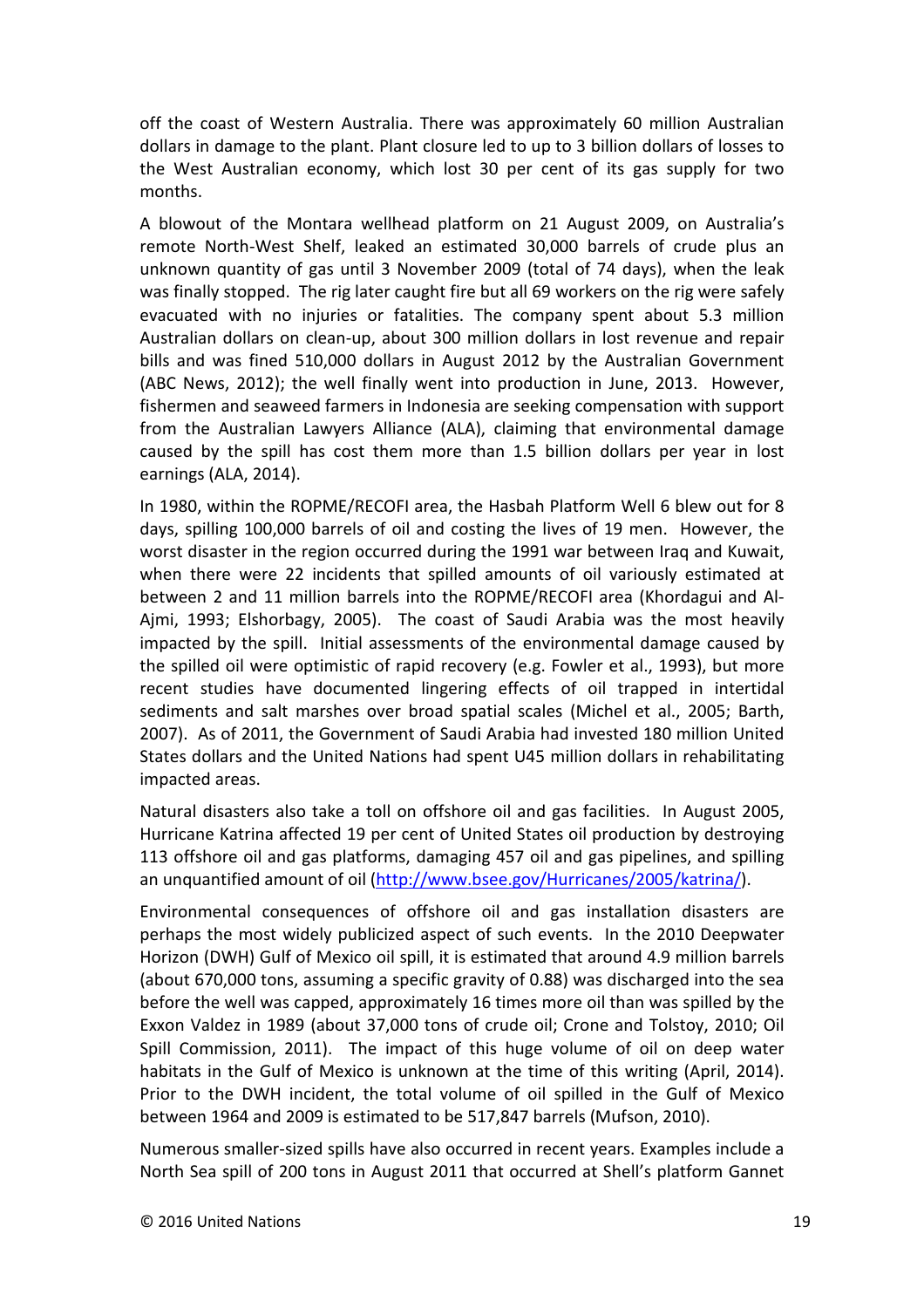Alpha; in 2012 Chevron suspended activities after two oil leaks (of around 5,000 barrels) occurred in a space of four months off the Brazilian coast; in March 2012 the platform Elgin-Franklin, operated by the Total group in the North Sea, was evacuated after an uncontrollable gas leak of an estimated 300 million cubic feet over a 45 day period (Beall and Ferreti, 2012).

The number of accidents reflects the massive scale of the offshore drilling and production enterprise. For every accident there are environmental consequences. Before the Deepwater Horizon accident, such major incidents were anticipated to occur with such extreme rarity that they were not considered relevant. One explanation could be that risk assessments are performed for single wells and not for whole areas (or on an industry-wide basis). However, a study of accidental oil spills based on global historical data has shown that the DWH accident was not an outlier, but an accident that can happen every 17 years with an uncertainty interval from 8 to 91 years (5−95 per cent). When the DWH accident was excluded from the data set, the resulting frequency was 23 years with an uncertainty interval from 10 to 177 years (Eckle et al., 2012).

Accidents that occur in coastal waters have the most severe environmental impact. Most oil floats on the sea surface where it can be readily delivered to the shoreline, where the concentrated consequences are evident. The coast is also a habitat for a diversity of species of birds, mammals, invertebrates and marine plants. For this reason spills that impact the coast, such as the Exxon Valdez spill that occurred in Alaska in 1989, have the greatest impact on the ecosystem (Shaw, 1992). The speed of ecosystem recovery is generally slower for colder and deeper habitats than it is for warmer and shallower habitats (Harris, 2014). However, every ecosystem is different and recovery times are difficult to estimate. For example, oil spilled in the Niger Delta over the last 50 years has penetrated up to 5 m into the soil profile and caused groundwater contamination in 8 out of 15 sites investigated that could take up to 30 years to clean up (UNEP, 2011).

# *3.2 Impact of oil spills on the marine ecosystem*

The impacts of oil spills range from the immediate effects of oiling to longer term consequences of habitats being modified by the presence of oil and tar balls. Traces of hydrocarbons can remain in coastal sediments for many years after an oil spill (Hester and Mendelssohn, 2000). For example, for some of the rocky shores where oil stranded after the Exxon Valdez spill in 1989, oil is still found subsurface, only slightly weathered (Irvine et al., 2014). Similarly, oil from the 1991 Gulf War is still apparent in intertidal sediments and in salt marshes along the coast of Saudi Arabia (Michel et al., 2005; Barth, 2007).

There is no clear relationship between the amount of oil spilled in the marine environment and the likely impact on wildlife. A smaller spill at a particular season of the year and in a sensitive environment may prove much more harmful than a larger spill at another time of the year in another or even the same environment. Even small spills can have very large effects. Species that use the sea surface are most vulnerable (birds and mammals) and the eggs and larvae of many other species can be damaged by oil (Alford et al., 2014).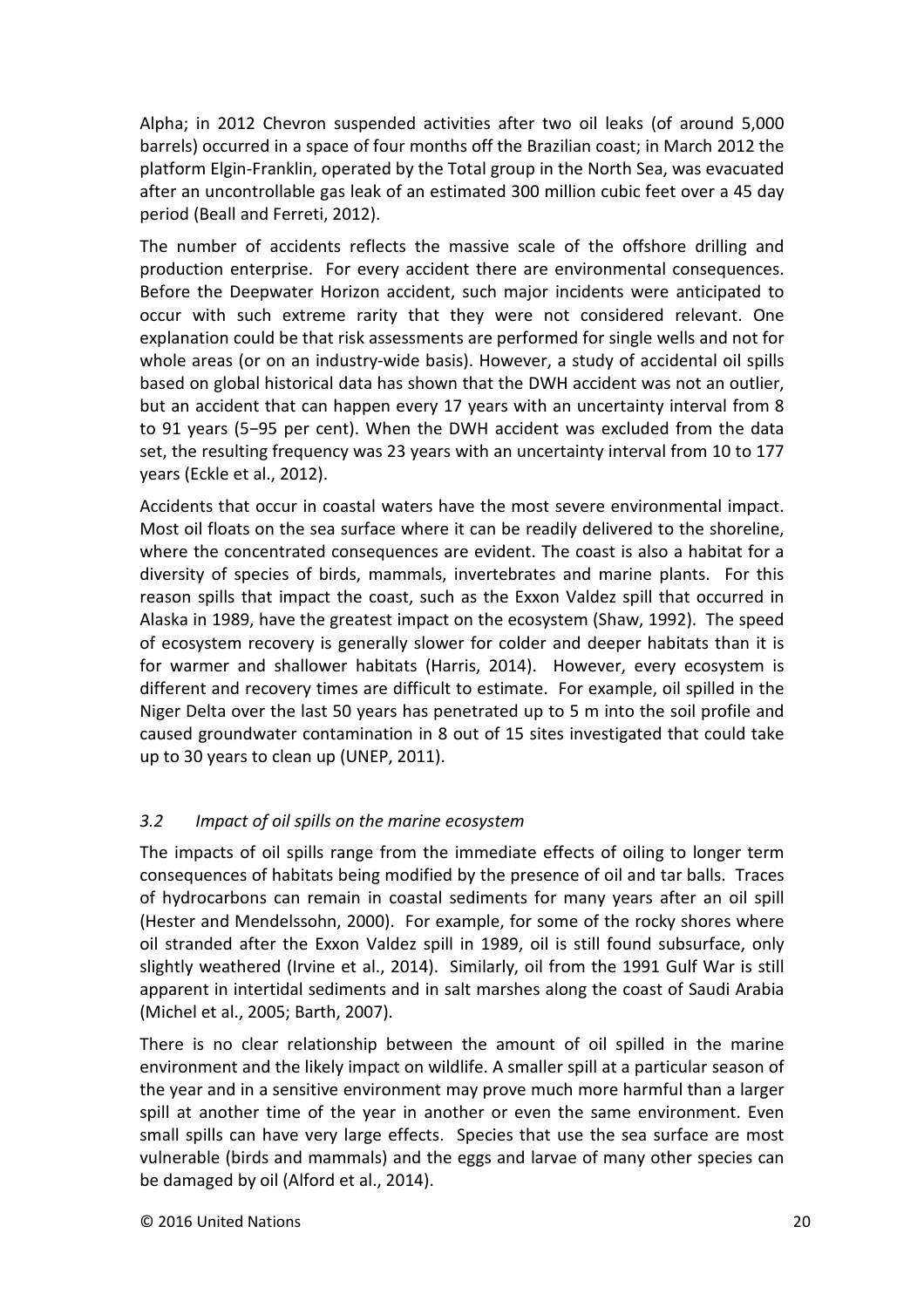Some species may exhibit reduced abundance due to spills (Sánchez et al., 2006) although direct causal evidence is not always available (Carls et al., 2002). Some opportunistic species are able to take advantage of the changed habitat conditions and the attendant reduced abundance of impacted species, giving rise to a shortterm increase in local biodiversity (Edgar et al., 2003; Yamamoto et al., 2003); this is an example of why biodiversity statistics alone are not a reliable indicator of environmental health. Recovery time for sites varies as a function of the type of oil spilled, the biological assemblage impacted, substrate type, climate, wave/current regime and coastal geomorphology and ranges from years to decades depending on these and other factors (Ritchie, 1993; Jewett et al., 1999; French-McCay, 2004).

There are a number of pathways for oil to reach the oceans, namely:

- Land-based sources (urban runoff, coastal refineries);
- Oil transporting and shipping (operational discharges, tanker accidents);
- Offshore oil and gas facilities (operational discharges, accidents, blow-outs);
- Atmospheric fallout;
- Natural seeps.

Figures published by National Research Council (2003) range from an average of 470,000 tons to a possible 8.4 million tons per year for the sum of all of these sources. It is generally agreed that the largest single source is the land-based (urban runoff, coastal refineries) input, although there is little agreement on the absolute values for any source terms.

When oil enters the sea, it reacts according to physical, chemical and biological processes that change the properties of the oil and consequently, its behaviour. Factors include:

- The quantity and duration of the discharge/spill;
- The time of the year at which it occurs;
- The temperature of the air and the receiving water body;
- The weather and sea (e.g. waves and currents) conditions;
- The species composition in the area affected;
- The properties of the shoreline (rocky, sandy, mud flats, mangroves, etc.).
- The presence and abundance of oil-degrading micro-organisms;
- The concentration of dissolved oxygen in the water.

Different types of oil have different physical properties, which affect the way the oil will react in the environment (Table 2).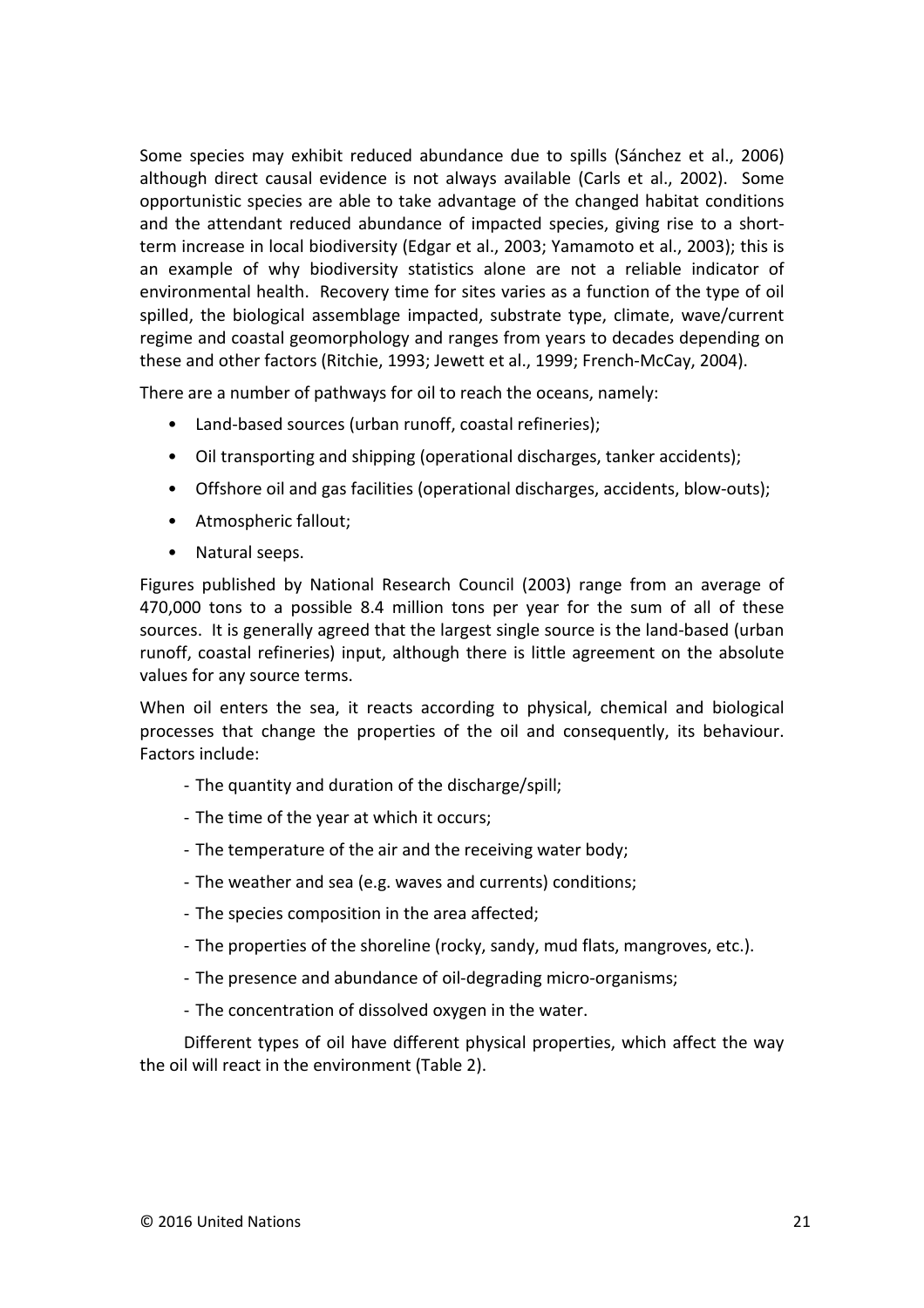Table 2. Oil classification for four groups having different physical properties according to the International Tanker Owners Pollution Federation Limited (ITOPF; http://www.itopf.com/marinespills/fate/models/).

| Group     | <b>Density</b> | <b>Examples</b>                           |
|-----------|----------------|-------------------------------------------|
| Group I   | < 0.8          | Gasoline, Kerosene                        |
| Group II  | $0.8 - 0.85$   | Gas Oil, Abu Dhabi Crude                  |
| Group III | $0.85 - 0.95$  | Arabian Light Crude, North Sea Crude Oils |
| Group IV  | > 0.95         | Heavy Fuel, Venezuelan Crude Oils         |

Oil, when spilled at sea, will normally break up and be dissipated or scattered into the marine environment over time. This dissipation is a result of a number of chemical and physical processes that change the compounds that make up oil when it is spilled. The key natural processes are evaporation, dispersion, dissolution, oxidation, emulsification, biodegradation and sedimentation. The addition of chemical dispersants (also surfactants) can accelerate this process of natural dispersion.

Lighter components of the oil will evaporate to the atmosphere. The amount of evaporation and the speed at which it occurs depend upon the volatility of the oil. Evaporation of oil with a large percentage of light and volatile compounds occurs more quickly than one with a larger amount of heavier compounds.

Waves, currents and turbulence at the sea surface can cause all or part of a slick to break-up into fragments and droplets of varying sizes. These become mixed into the upper levels of the water column.

Water soluble compounds in oil may dissolve into the surrounding water. This depends on the composition and state of the oil, and occurs most quickly when the oil is finely dispersed in the water column. Components that are most soluble in sea water are the light aromatic hydrocarbons compounds, such as benzene and toluene. However, these compounds are also those first to be lost through evaporation, a process which is 10-100 times faster than dissolution.

Oils react chemically with oxygen either breaking down into soluble products or forming persistent compounds called tars. This process is promoted by sunlight although it is very slow even in strong sunlight such that thin films of oil break down at no more than 0.1 per cent per day. The formation of tars is caused by the oxidation of thick layers of high viscosity oils or emulsions. This process forms an outer protective coating of heavy compounds that results in the increased persistence of the oil as a whole. Tar balls, which are often found on shorelines and have a solid outer crust surrounding a softer, less weathered interior, are a typical example of this process.

Emulsification occurs when two liquids combine, one suspended in the other. Emulsification of crude oils refers to the process whereby sea water droplets become suspended in the oil. Oils with an asphaltene content greater than 0.5 per cent tend to form stable emulsions which may persist for many months after the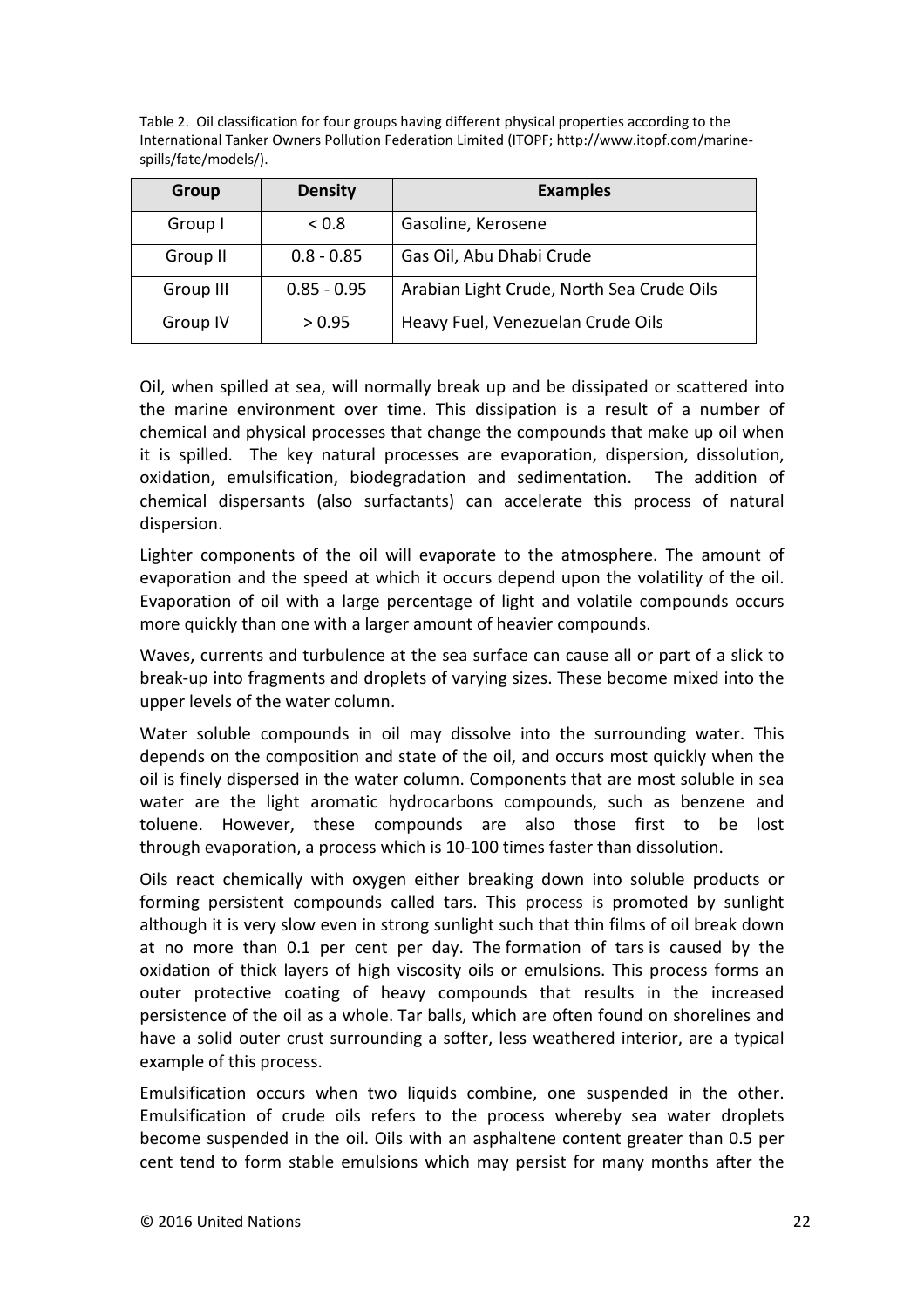initial spill has occurred. Emulsions may separate into oil and water again if heated by sunlight under calm conditions or when stranded on shorelines.

Sea water contains a range of micro-organisms or microbes that can partially or completely degrade oil to water soluble compounds and eventually to carbon dioxide and water. Many types of microbe exist and each tends to degrade a particular group of compounds in crude oil (Hazen et al., 2010).

Sinking usually occurs due to the adhesion of particles of sediment or organic matter to the oil, in which case the oil accumulates in the seabed sediments. In the ROPME/RECOFI area for example, Elshorbagy (2005) reported that oil-contaminated seabed sediments occur, particularly in coastal areas. The highest levels of hydrocarbons were 1600 μg  $I<sup>1</sup>$  found near Bahrain compared with background levels of 10 to 15 μg  $I^{-1}$ . Oil washed ashore at Pensacola Beach, Florida, from the DWH spill resulted in weathered oil petroleum hydrocarbon concentrations in beach sands ranging from 3.1 to 4,500 mg  $kg^{-1}$  (Kostka et al., 2011).

## **4. Significant environmental aspects in relation to offshore hydrocarbon installations.**

Drilling operations may require the use of many chemicals. In the OSPAR region, chemicals are categorised in four colour classes depending on degradability, octanolwater coefficient and toxicity. The green category means it "shall pose little or no risk to the environment". Chemicals in the black category should be prohibited and chemicals in the red category should be substituted. Chemicals in the yellow category have characteristics between the red and the green class and are considered to be environmentally acceptable.

Other operational discharges are drill cuttings and small spills of oil and chemicals connected to exploration, production or transport.

For the offshore industry in the North East Atlantic, OSPAR has agreed on several decisions and recommendations to reduce discharges of oil and chemicals. These include Recommendation 2001/1: Management of PW and 15 per cent reduction target for oil discharged with PW, in addition to agreements on decisions and recommendations for use of chemicals offshore, decommissioning and environmental management (OSPAR, 2010).

OSPAR reports discharges, spills and emissions from oil and gas installations. Between 2001 and 2007 an average of between 400 and 450 million  $m^3$  vr<sup>-1</sup> PW were discharged (OSPAR 2009). For 2010 a sum of 361 million  $m^3$  PW was discharged in this area. The main contributing countries were Denmark (25 million m<sup>3</sup>), Norway (131 million m<sup>3</sup>) and United Kingdom (196 million m<sup>3</sup>; OSPAR, 2010). The numbers account for the whole OSPAR region, but the main region of activities is the North Sea. Oil content in PW was reported as dissolved and dispersed oil, and annual average oil content was reported to be 12 and 13 mg/l, respectively. Annual average oil content in dissolved and dispersed oil was 4,227 tons and 4,746 tons, respectively, giving a total of 8,972 tons in 2010. Annual quantity of injected PW was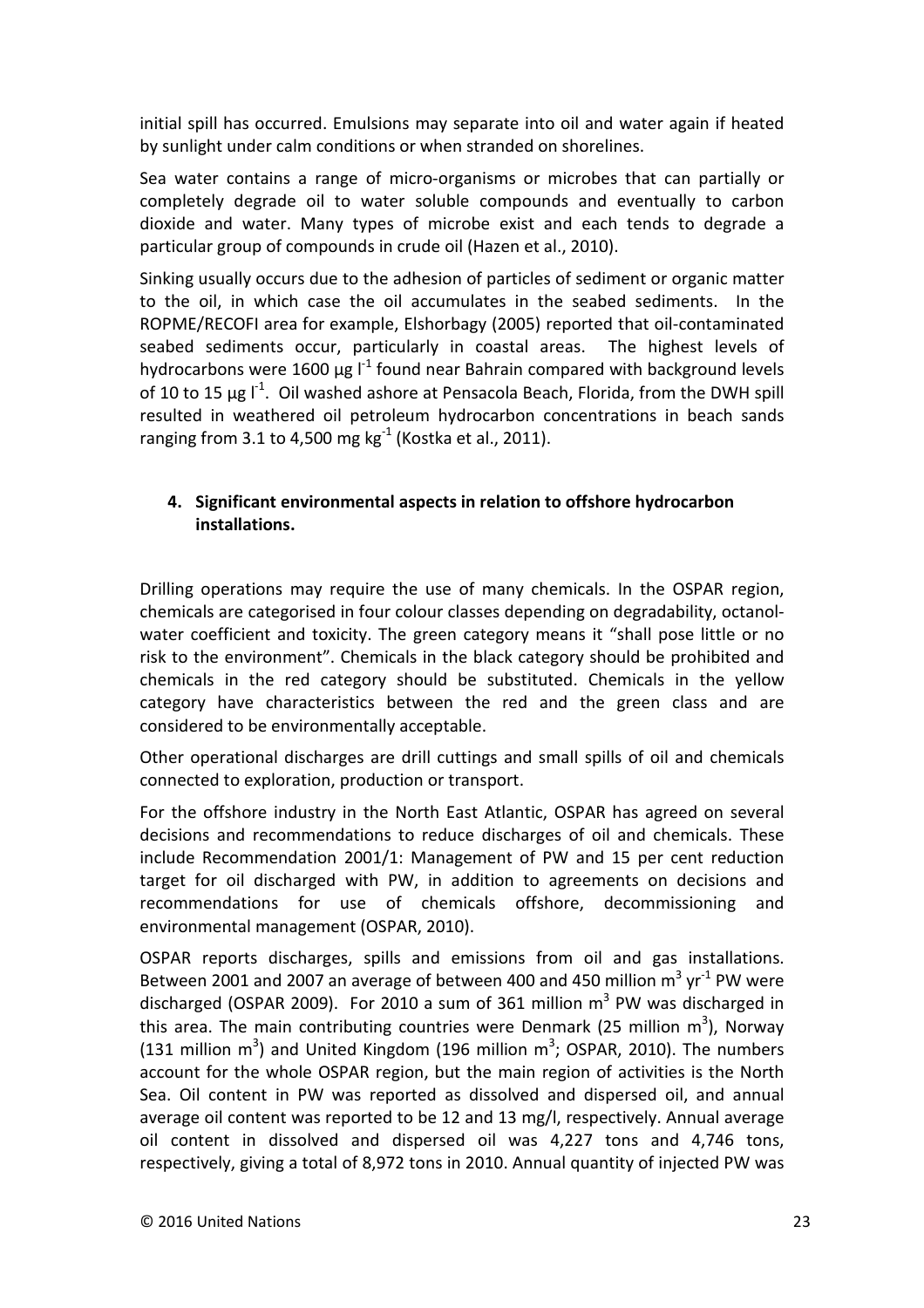81 million  $m^3$  (OSPAR, 2012a). Yearly discharge of approximately 400 million  $m^3$  PW has been relatively constant since 2001 (OSPAR, 2010).

Most of the concern regarding negative effects on ecosystems due to operational discharges from offshore oil and gas activities has been directed to the oil fraction of PW discharges, and less towards the added chemicals. This is due to the content of polycyclic aromatic hydrocarbons (PAHs) and alkylated phenols from the oil fraction. PAHs have received focus because they can be metabolically activated in fish and bound to DNA as DNA adducts. PAHs are also shown to damage early developmental stages of fish creating several effects at low doses, including effects on heart development (Incardona et al., 2004; Brette et al., 2014). Alkylated phenols have received focus because some of these compounds have hormone-mimicking effects (Heemken et al, 2001).

Norway monitors the levels of contaminants in sediments, deployed fish and mussels and in wild caught fish, in addition to effect studies in fish and mussels. Monitoring of sediments shows very small areas with increased total hydrocarbon content or disturbed fauna. Mussels and fish deployed in cages for 6 weeks around different platforms did not show effects in distances further than 1 km (Brooks et al., 2011). No increased levels of contaminants were found in fillets of wild caught fish, although in some cases wild caught fish had increased levels of PAH metabolites in bile. The most surprising findings have been levels of DNA adducts in haddock liver from the North Sea, at levels giving rise to environmental concern in 2002 (Balk et al., 2011) and in 2011 (Grøsvik et al., 2012) because the levels were above the environmental assessment criteria (EAC) for DNA adduct in haddock liver (ICES, 2011).

## **5. Gaps in capacity to engage in offshore hydrocarbon industries and to assess the environmental, social and economic aspects.**

The hydrocarbon industry is an extremely technical endeavour and it has evolved over a period covering more than 70 years. The offshore industry must deal with the fact that the hydrocarbon resource lies hidden, often several kilometres beneath the seafloor. Therefore, the industry employs highly skilled specialists and advanced technologies to image and sample the seafloor to find the hidden hydrocarbons. In general, oil and gas resource development requires the deployment of considerable technology to access, control, and transport the hydrocarbons.

In many parts of the world, massive oil revenues have not overcome high levels of poverty. Indeed, in some cases, they have led to significant social problems. Many oil and gas companies do not publish information what royalties, taxes and fees they pay country by country, and there is thus often a lack of transparency about these transactions. (FESS, 2006; Ross, 2008).

Only 80 out of the known 974 sedimentary basins on earth contain exploitable hydrocarbons (Li, 2011). Therefore, huge risks and uncertainty are inherently associated with hydrocarbon exploration activities. Many "dry" exploration wells are drilled for every winner (for example, see BSEE web site). The industry invests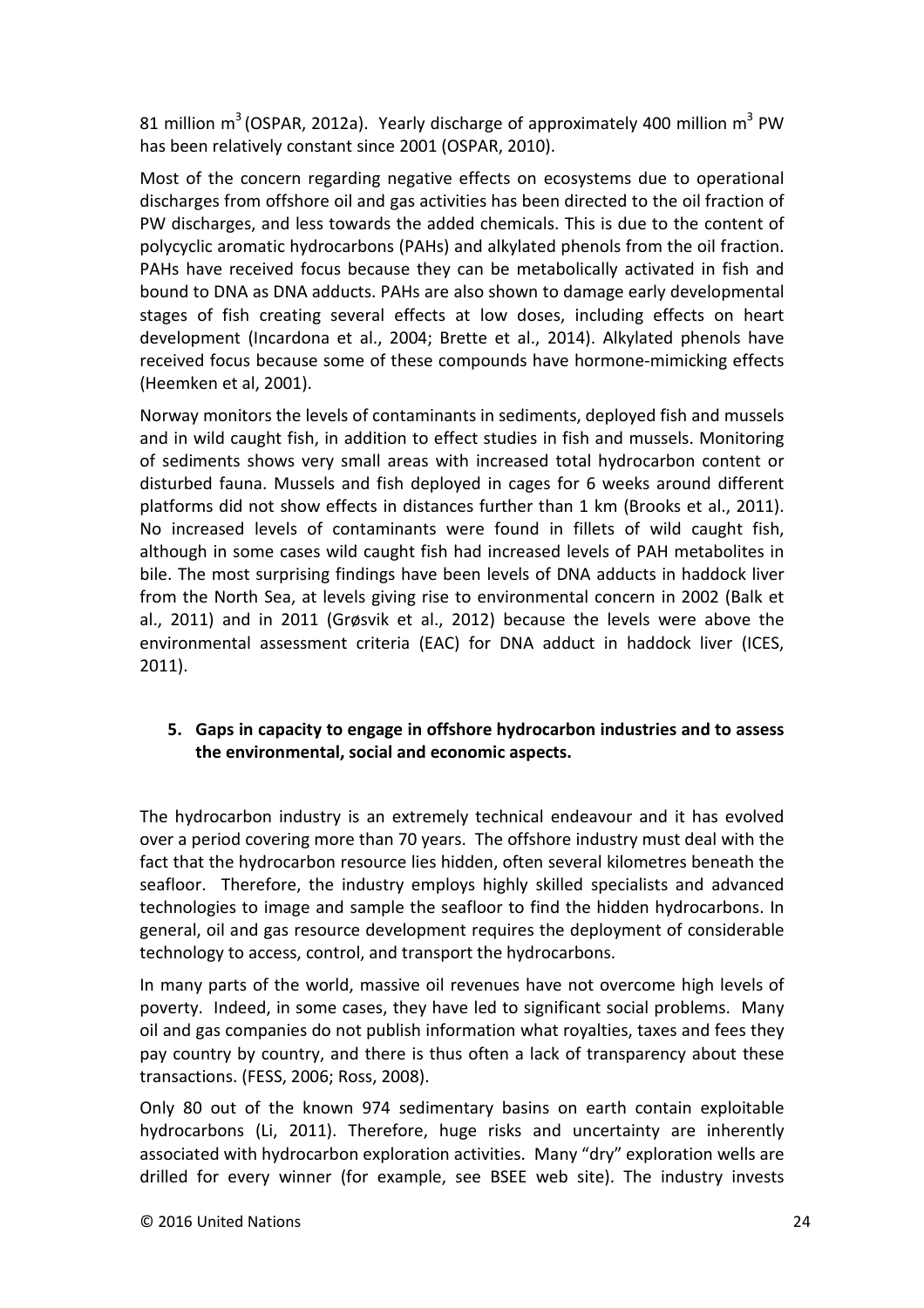expertise, money and time to reduce risk and uncertainty so that the maximum amount of hydrocarbons is found with minimum effort and investment.

Exploration and production companies are international and operate with sophisticated technologies to make discoveries, across international boundaries wherever hydrocarbons may be found. Individual fields may cross international boundaries, further complicating their development and adding risk to investors; the Timor Gap, an area of disputed seafloor located on the border between Australia and Timor-Leste is a good example (Nevins, 2004).

In the initial stages of their development, many oil-endowed countries lacked the highly specialized knowledge or the substantial funds required to successfully find and produce offshore hydrocarbons. So, offshore hydrocarbon exploration became a primarily private-sector activity worldwide, dominated by international oil companies with the relevant skills, experience and finances needed to take on significant risk.

Over the past few decades there has been a significant shift in ownership of the offshore oil and gas global enterprise. In the 1970s, 85 per cent of all offshore oil reserves were owned by seven international oil companies (IOCs). By 2012, 18 of the top 25 oil and gas producers were National Oil Companies (NOCs), controlling 75 per cent of oil production and holding 90 per cent of the world's oil reserves (Wagner and Johnson, 2012). NOCs have competed with IOCs developing new technologies and productive resource capacity to potentially overtake the largest IOCs in size and scope. NOC's like Brazil's Petrobras, Malaysia's Petronas and Norway's Statoil have specialized in deepwater drilling technologies, once monopolized by the IOCs (Wagner and Johnson, 2012). This is an example of technology transfer that has benefitted developing countries by allowing them to participate in (if not dominate) the offshore oil and gas industry.

Assessing the environmental impact of offshore oil and gas development in developing countries has not progressed at the same pace as the capacity to develop and exploit the resource. In its assessment of environmental governance in 27 oilproducing developing countries, the World Bank (2010) found there was a "lack of a sufficiently organized administrative structure that enables efficient regulatory compliance and enforcement. Additionally, the human and financial resources needed for effective environmental governance are generally lacking." A case study from Trinidad and Tobago published by Chandool (2011) illustrates the key issues: paucity of accessible data, lack of public participation, lack of post-approval enforcement and lack of quality control in environmental impact assessment (EIA) practice.

In Malaysia, companies are required to complete an EIA that is prepared by a registered consultant (Mustafa, 2011). The industry was found to have breached its license to operate in 28 cases that went to court in 2009, with fines totalling Ringgit Malaysia (RM) 250,000 (about 76,000 dollars or an average fine of 2,700 dollars). Given the overall value of the industry (Petronas alone had a net worth in 2012 of over 157 billion dollars and had nearly 40,000 employees), there is a *prima facie* lack of proportion between the potential damage from the offences and the deterrent level of such fines.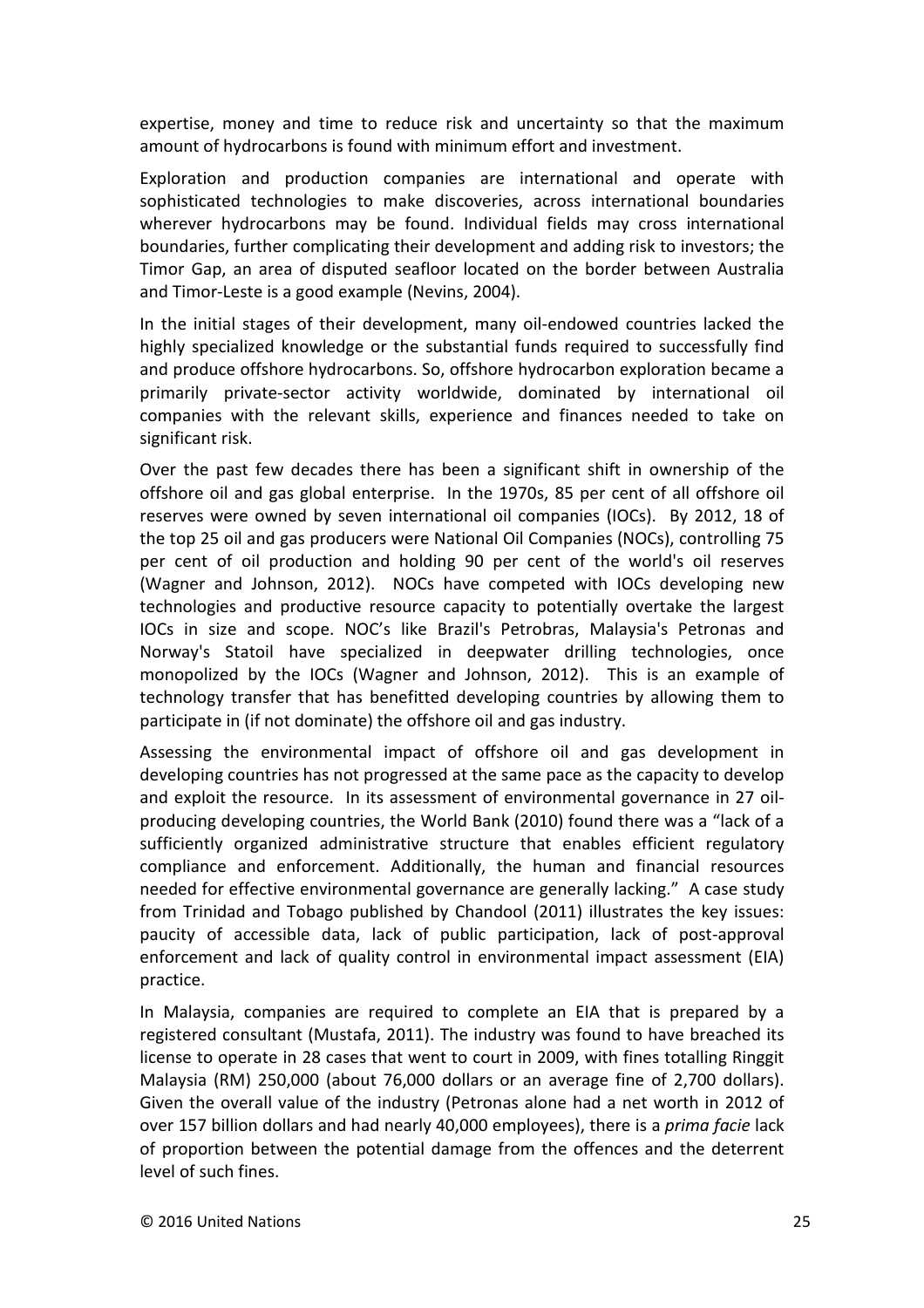More broadly, there are gaps in monitoring the offshore oil and gas industry by the responsible government departments. It has already been mentioned above (Section 2.4) that the collection of information on offshore pipeline failures is not coordinated in the Gulf of Mexico between state and federal jurisdictions (NRC, 1997). The data that are collected by government departments charged with monitoring the offshore oil and gas industry are often incomplete or not strategic. For example, PARLOC (2001) notes that whilst corrosion has been identified as one of the major causes of leaking pipes in the North Sea, corrosion protection data are not currently recorded in the pipeline database, so it is not possible to derive failure rates for specific types of corrosion prevention. The lack of coordination between different agencies having a share of responsibility in managing the offshore oil and gas sector was identified as a key issue by the Australian Government's Montara Commission of Inquiry Report (2010), whose conclusion was: "A single, independent regulatory body should be created, looking after safety as a primary objective, well integrity and environmental approvals. Industry policy and resource development and promotion activities should reside in government departments and not with the regulatory agency. The regulatory agency should be empowered (if that is necessary) to pass relevant petroleum information to government departments to assist them to perform the policy roles."<sup>[6](#page-25-0)</sup> Thus, there is a gap in the capability of the responsible government departments to collect and share relevant information among different departments and authorities.

Another gap is with respect to the capacity for local communities to engage with the offshore oil and gas industry in decision-making. As has been already noted above for Trinidad and Tobago, lack of public participation in environmental impact assessments is a clear capacity gap (Chandool, 2011). The Australian company, Santos, engaged with local communities in Indonesia's Jawa Timur Province, who were concerned with the impact of offshore oil activities on their coastal habitats (Anggraeni, 2013). Although the community expressed concerns over Santos' air quality risk management and employment opportunities for local people, a dialogue was established allowing for a more satisfactory outcome for the local community (Anggraeni, 2013).

 $\overline{a}$ 

<span id="page-25-0"></span> $<sup>6</sup>$  Partly in response to this conclusion, the Australian Government established, on 1 January 2012,</sup> the National Offshore Petroleum Safety and Environmental Management Authority (NOPSEMA; http://www.nopsema.gov.au), to be the national regulator for health and safety, well integrity and environmental management for offshore oil and gas operations.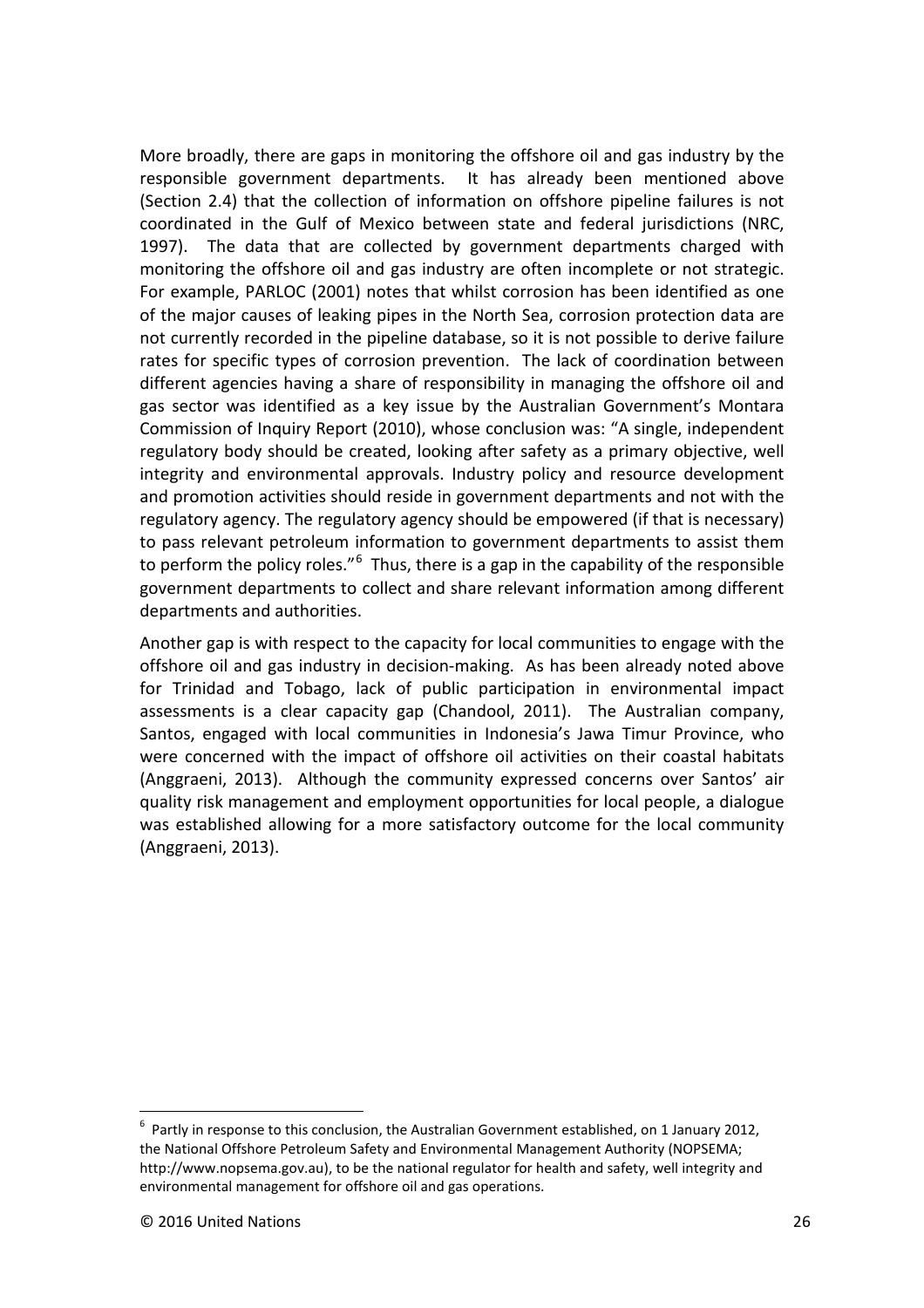#### **Figures**



The boundaries and names shown and the designations used on this map do not imply official endorsement or acceptance by the United Nations.



Figure 1. Map of offshore oil and gas pipelines in the United States section of the Gulf of Mexico (from NOAA). http://stateofthecoast.noaa.gov/energy/gulfenergy.html.

The boundaries and names shown and the designations used on this map do not imply official endorsement or acceptance by the United Nations.

Figure 2. Offshore oil and gas fields under exploitation, new discoveries not yet in production and pipelines in the North Sea in 2009. Figure taken from OSPAR, 2010. [\(http://qsr2010.ospar.org/en/ch07\\_01.html\)](http://qsr2010.ospar.org/en/ch07_01.html).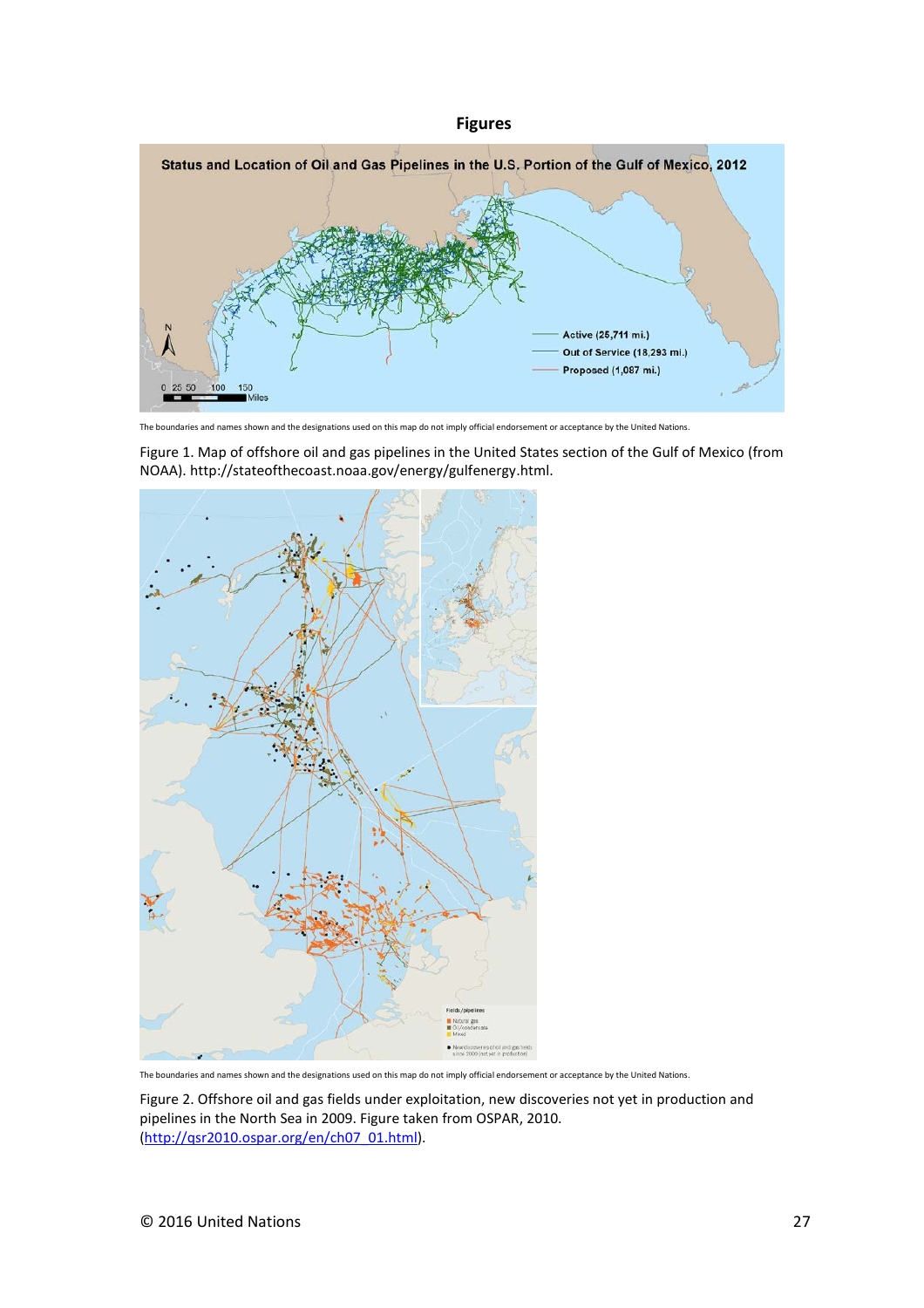

Sources: Infield Systems, BP Statistical Review 2014

Figure 3. Global crude oil production, comparing onshore, shallow offshore (<100 m water depth) and offshore deep (>100 m water depth) production (from Infield, 2014).

Whereas onshore production has remained stable at around 50-60 million barrels per day since the early 1970s, offshore production has grown steadily over the last four decades. Deep water production has accounted for nearly all growth since about 2005.

#### **References**

- ABC News (2012) Indonesian fishermen want Montara oil spill investigated, Felicity James and Matt Brann, http://www.abc.net.au/news/2014-07- 15/indonesian-fishermen-want-montara-oil-spill-investigation/5598650.
- ALA, (2014). Australia's overseas development assistance program and the Montara oil spill - Environmental degradation in East Nusa Tenggara, Indonesia. Submission to Senate Standing Committee on Foreign Affairs, Defence and Trade, Inquiry into Australia's overseas aid and development assistance program, Australia's overseas aid and development assistance program Submission 31. Australian Lawyers Alliance, Sydney, Australia.
- Alford, J.B., Peterson, M.S., Green, C.C., (2014). *Impacts of Oil Spill Disasters on Marine Habitats and Fisheries in North America.* CRC Press, New York, p. 340.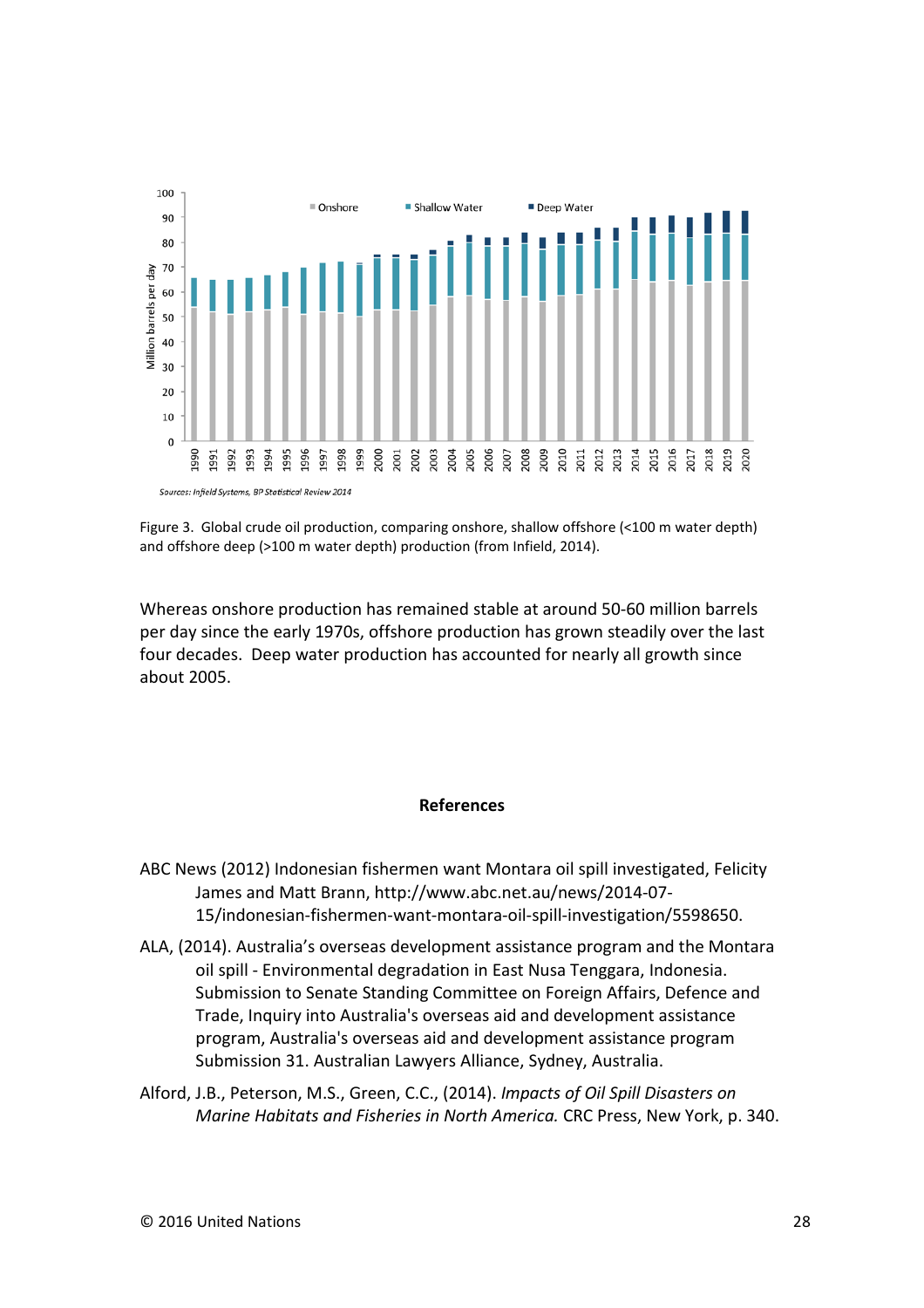- Anderson, C.M., Mayes, M., LaBelle, R., (2012). *Update of Occurrence Rates for Offshore Oil Spills*. Bureau of Safety and Environmental Enforcement and Bureau of Ocean Energy Management, Herndon, VA, USA, p. 87.
- Anggraeni, R., (2013). *Corporate Social Responsibility Performance Assessment, Case Study Santos (Madura Offshore) Pty Ltd, Jawa Timur Province.* Unpublished Masters Thesis, IPB - Bogor Agricultural University, Kota Bogor, Indonesia.
- Australian Government (2010). Report of the Montara Commission of Inquiry, in: Borthwick, D.C. (Ed.). Australian Government Department of Canberra, p. 395.

http://www.industry.gov.au/AboutUs/CorporatePublications/MontaraInquir yResponse/Documents/Montara-Report.pdf

- Baker, S.P., Shanahan, D.F., Haaland, W., Brady, J.E., Li, G., (2011). Helicopter crashes related to oil and gas operations in the Gulf of Mexico. *Aviation and Space Environmental Medicine*; 82:885–9.
- Bakke, T.H., Klungsøyr, J., Sanni, S. (2013). Environmental impacts of produced water and drilling waste discharges from the Norwegian offshore petroleum industry. *Marine Environmental Research* 92:154-169.
- Balcomb, K. C. and Claridge, D. E., (2001). A mass stranding of cetaceans caused by naval sonar in the Bahamas. *Bahamas Journal of Science*. 5, 2-12.
- Balk, L., Hylland, K., Hansson, T., Berntssen, M.G.H., Beyer, J., Jonsson, G., Melbye, A., Grung, M., Torstensen, B.E., Børseth, J.F., Skarphedinsdottir, H., Klungsøyr, J. (2011). Biomarkers in Natural Fish Populations Indicate Adverse Biological Effects of Offshore Oil Production. *PLoS ONE*, 6**(**5) DOI: 10.1371/journal.pone.0019735.
- Barents Observer, (2014). World's northernmost offshore oil in transport, April 2014, http://barentsobserver.com/en/energy/2014/04/worlds-northernmostoffshore-oil-transport-22-04
- Barth, H.-J., (2007). Crab induced salt marsh regeneration after the 1991 Gulf War oil spill. *Aquatic Ecosystem Health & Management* 10, 327-334.
- Beall, J. and Ferreti, A., (2012). Forage Pétrolier Offshore: La nécessaire prévention des risques. *Marine & Océans* 35, 62-63.
- Boebel, O., Clarkson, P., Coates, R., Larter, R., O'Brien, P. E., Ploetz, J., Summerhayes, C., Tyack, T., Walton, D. W. H. and Wartzok, D., (2005). Risks posed to the Antarctic marine environment by acoustic instruments: A structured analysis - SCAR action group on the impacts of acoustic technology on the Antarctic marine environment. *Antarctic Science*. 17, 533-540.
- Boswell, R. and Collett, T. S., (2011). Current perspectives on gas hydrate resources. *Energy and Environmental Science* 4, 1206-1215.
- Brette, F., Machado, B., Cros, C., Incardona, J.P., Scholz, N.L., Block, B.A. (2014). Crude Oil Impairs Cardiac Excitation-Contraction Coupling in Fish. *Science* 343:772-776.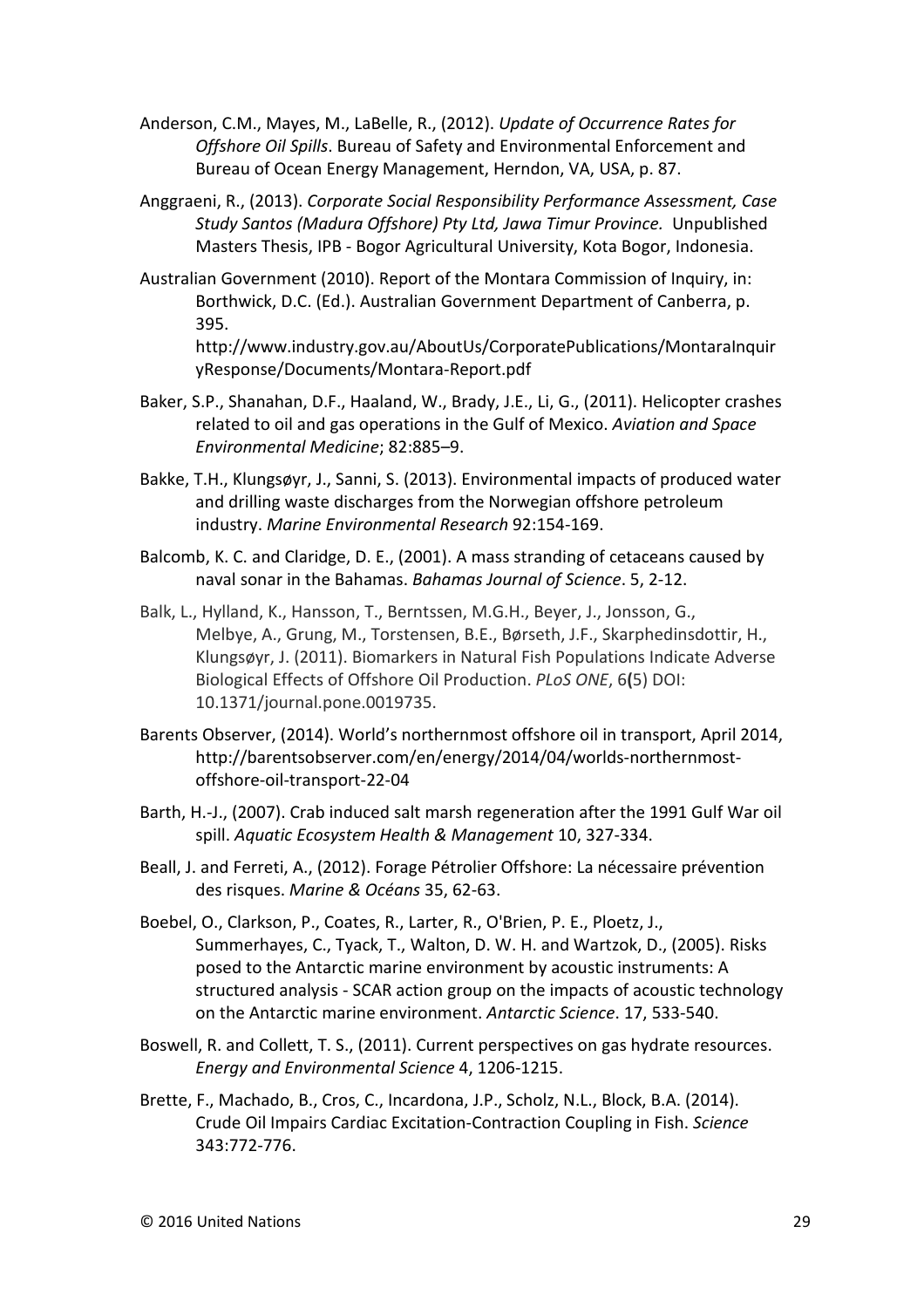- Brooks, S.J., Harman, C., Grung, M., Farmen, E., Ruus, A., Vingen, S., Godal, B.F., Barsiene, J., Andreikenaite, L., Skarpheoinsdottir, H., (2011). Water Column Monitoring of the Biological Effects of Produced Water from the Ekofisk Offshore Oil Installation from 2006 to 2009. *Journal of Toxicology and Environmental Health-Part A-Current Issues*. 74: 582-684.
- Carls, M. G., Marty, G. D. and Hose, J. E., (2002). Synthesis of the toxicological impacts of the Exxon Valdez oil spill on Pacific herring (Clupea pallasi) in Prince William Sound, Alaska, U.S.A. *Canadian Journal of Fisheries and Aquatic Sciences.* 59, 153-172.
- CBD. Convention on Biological Diversity (2014). *Report on the expert workshop on underwater noise and its impacts on marine and coastal biodiversity*, London, 25–27 February 2014, London, p. 22.
- Centers for Disease Control and Prevention (2013). Fatal Injuries in Offshore Oil and Gas Operations — United States, 2003–2010. *Morbidity and Mortality Weekly Report*, April 26, 2013, 62(16); 301-304. http://www.cdc.gov/mmwr/preview/mmwrhtml/mm6216a2.htm
- Cerchio, S., Strindberg, S., Collins, T., Bennett, C., Rosenbaum, H., (2014). Seismic Surveys Negatively Affect Humpback Whale Singing Activity off Northern Angola. *PLoS ONE* 9, e86464.
- Chandool, C., (2011). Oil and Gas and the Environment in Trinidad and Tobago: Experience and Challenges. Impact Assessment and Responsible Development for Infrastructure, Business and Industry 31st Annual Meeting of the International Association for Impact Assessment. *IAIA-11 Conference Proceedings*, Puebla, Mexico.
- Crone, T. J. and Tolstoy, M., (2010). Magnitude of the 2010 Gulf of Mexico Oil Leak. *Science*. 330, 634
- Day, M.D., (2008). Decommissioning of Offshore Oil and Gas Installations, in: Orszulik, S. (Ed.), *Environmental Technology in the Oil Industry*. Springer Netherlands, pp. 189-213.
- Eckle, P., Burgherr, P., and Michaux, E. (2012). Risk of large oil spills: a statistical analysis in the aftermath of Deepwater Horizon. *Environmental Science and Techonology* 46:13002-13008.
- The Economist (2014). In Deep Water, *The Economist*, 22 February, 2014 http://www.economist.com/node/21596990/print.
- Edgar, G.J., Kerrison, L., Shepherd, S.A. and Toral-Granda, M.V., (2003). Impacts of the Jessica oil spill on intertidal and shallow subtidal plants and animals. *Marine Pollution Bulletin*. 47, 276-283.
- EIA. (2014) United States Energy Information Administration, *U.S. Crude Oil and Natural Gas Proved Reserves 2013*, downloaded March, 2014, http://www.eia.gov/naturalgas/crudeoilreserves/.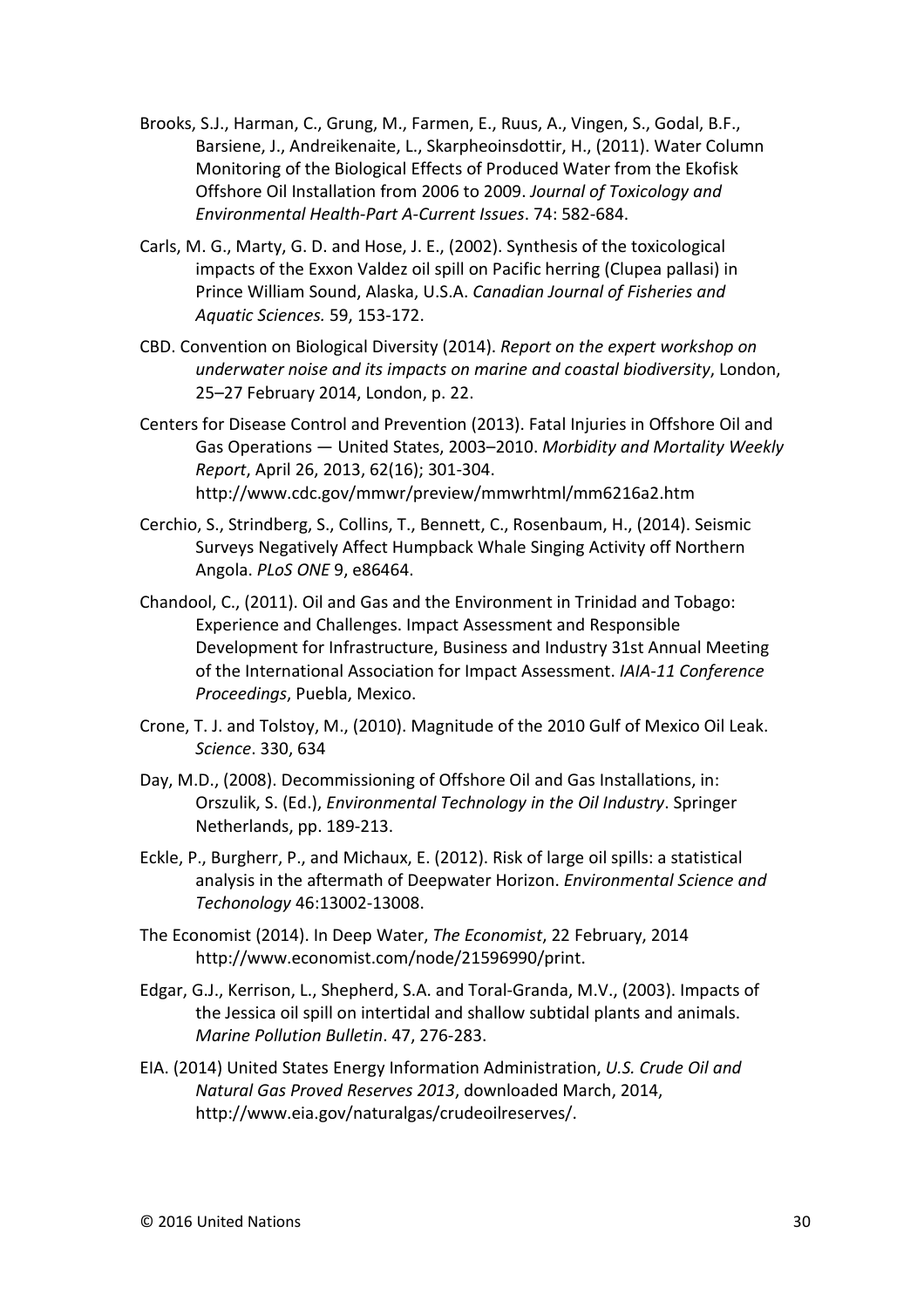- Elshorbagy, W. (2005). *Overview of marine pollution in the Arabian Gulf with emphasis on pollutant transport modeling*, Arabian Coast 2005 Conference, Dubai, 20 pp.
- FESS. (2006). *Oil and Gas and Conflict - Development Challenges and Policy Approaches.* Foundation for Environmental Security and Sustainability (FESS), Washington DC, p. 44. http://www.fess-global.org/files/OilandGas.pdf
- Fowler, S.W., Readman, J.W., Oregioni, B., Villeneuve, J.-P., Mckay, K., (1993). Petroleum hydrocarbons and trace metals in nearshore Gulf sediments and biota before and after the 1991 war: an assessment of temporal and spatial trends. *Marine Pollution Bulletin* 27, 171-182.
- Fraser, F. C. (1977). Royal fishes: the importance of the dolphin, in *Functional Anatomy of Marine Mammals, Volume 3* (ed. R. J. Harrison), Academic Press, London and New York.
- French-McCay, D. P., (2004). Oil spill impact modelling: Development and validation. *Environmental Toxicology and Chemistry*. 23, 2441-2456
- Galenson, W., (1986). *A Welfare State Strikes Oil: The Norwegian Experience*, University Press of America Ltd., Lantham, MD.
- Geoscience Australia and Bureau of Resource and Energy Economics, (2012). *Australian Gas Resource Assessment 2012*, Canberra. https://www.ga.gov.au/products/servlet/controller?event=GEOCAT\_DETAILS &catno=74032.
- GESAMP. (2007). Estimates of oil entering the marine environment from sea-based activities. IMO/FAO/UNESCO-IOC/UNIDO/ WMO/IAEA/UN/UNEP Joint Group of Experts on the Scientific Aspects of Marine Environmental Protection, *Reports and Studies* 75. p. 96.
- Gordon, J., Gillespie, D., Potter, J., Frantzis, A., Simmonds, M.P., Swift, R., Thompson, D., (2004). A Review of the Effects of Seismic Survey on Marine Mammals *Marine Technology Society Journal* 37, 16-34.
- Grøsvik, B.E., Kalstveit, E., Liu, L., Nesje, G., Westrheim, K., Bertnssen, M.H.G., Le Goff, J., Meier, S. (2012). Condition monitoring in the water column 2011: Oil hydrocarbons in fish from Norwegian waters. *IMR Report* No. 19-2012.
- Heemken, O.P., Reincke, H., Stachel, B., Theobald, N., (2001). The occurrence of xenoestrogens in the Elbe river and the North Sea. *Chemosphere*. 45: 245- 259.
- Harris, A., (2013). Piper Alpha 25 years on have we learned the lessons? *Engineering and Technology Magazine*. The Institution of Engineering and Technology, London. http://eandt.theiet.org/magazine/2013/07/never-stoplearning.cfm
- Harris, A.H., Lloyd, M.G. and Newlands, D.A., (1988). *The impact of oil on the Aberdeen economy*, Avebury, Aldershot.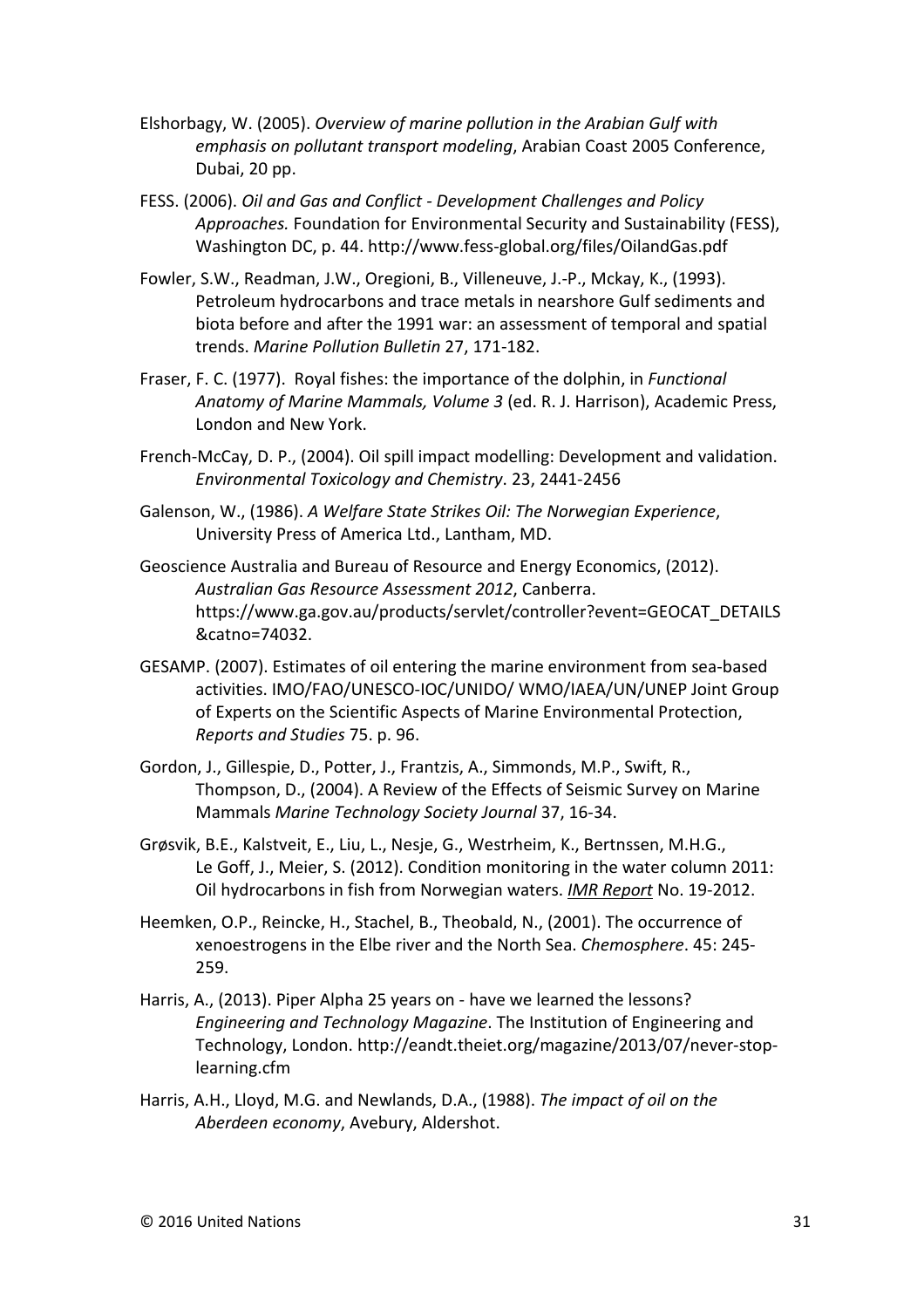- Harris, P.T., (2014). Shelf and deep-sea sedimentary environments and physical benthic disturbance regimes: a review and synthesis. *Marine Geology* 353, 169–184.
- Harris, P.T., MacMillan-Lawler, M., Rupp, J., Baker, E.K., (2014). Geomorphology of the oceans. *Marine Geology* 352, 4-24.
- Hays, (2013). *Oil & Gas global salary guide 2013 - global salaries and recruiting trends*, Hays Recruiting, London, p. 32.
- Hazen, T.C., Dubinsky, E.A., DeSantis, T.Z., Andersen, G.L., Piceno, Y.M., Singh, N., Jansson, J.K., Probst, A., Borglin, S.E., Fortney, J.L., Stringfellow, W.T., Bill, M., Conrad, M.E., Tom, L.M., Chavarria, K.L., Alusi, T.R., Lamendella, R., Joyner, D.C., Spier, C., Baelum, J., Auer, M., Zemla, M.L., Chakraborty, R., Sonnenthal, E.L., D,Äôhaeseleer, P., Holman, H.-Y.N., Osman, S., Lu, Z., Van Nostrand, J.D., Deng, Y., Zhou, J., Mason, O.U., (2010). Deep-Sea Oil Plume Enriches Indigenous Oil-Degrading Bacteria. *Science* 330, 204-208.
- Hester, M.W. and Mendelssohn, I.A., (2000). Long-term recovery of a Louisiana brackish marsh plant community from oil-spill impact: Vegetation response and mitigating effects of marsh surface elevation. *Marine Environmental Research*. 49, 233-254.
- Holdway, D. and Heggie, D.T., (2000). Direct hydrocarbon detection of produced formation water discharge on the Northwest Shelf, Australia. *Estuarine, Coastal and Shelf Science* 50, 387-402.
- ICES. (2011). Report of the Study Group on Integrated Monitoring of Contaminants and Biological Effects (SGIMC). *ICES/OSPAR report*. Pp 265.
- IMO. (International Maritime Organization) (1989). *Guidelines and Standards for the Removal of Offshore Installations and Structures on the Continental Shelf and in the Exclusive Economic Zone* (IMO Resolution A.672 (16)).
- Incardona, J.P., Collier, T.K., Scholz, N,L,. (2004). Defects in cardiac function precede morphological abnormalities in fish embryos exposed to polycyclic aromatic hydrocarbons. *Toxicology and Applied Pharmacology*. 196(2): 191-205.
- Infield, (2014). *Offshore outlook*. Data provided to the authors via e-mail.
- Irvine, G.V., Mann, D.H., Carls M.G., Reddy C., Nelson R.K. (2014), *Exxon Valdez oil after 23 years on rocky shores in the Gulf of Alaska: Boulder armor stability and persistence of slightly weathered oil.* Abstract for 2014 Ocean Sciences Meeting, 23-28 February 2014, Hawaii, USA.
- ITOPF. (2007). International Tanker Owners Pollution Federation, http://www.itopf.com/index.html.
- Jewett, S.C., Dean, T.A., Smith, R.O. and Blanchard, A., (1999). 'Exxon Valdez' oil spill: Impacts and recovery in the soft-bottom benthic community in and adjacent to eelgrass beds. *Marine Ecology Progress Series*. 185, 59-83.
- Jones, R.J. and Hayward, A.J., (2003). The effects of Produced Formation Water (PFW) on coral and isolated symbiotic dinoflagellates of coral. *Marine and Freshwater Research*. 54, 153-162.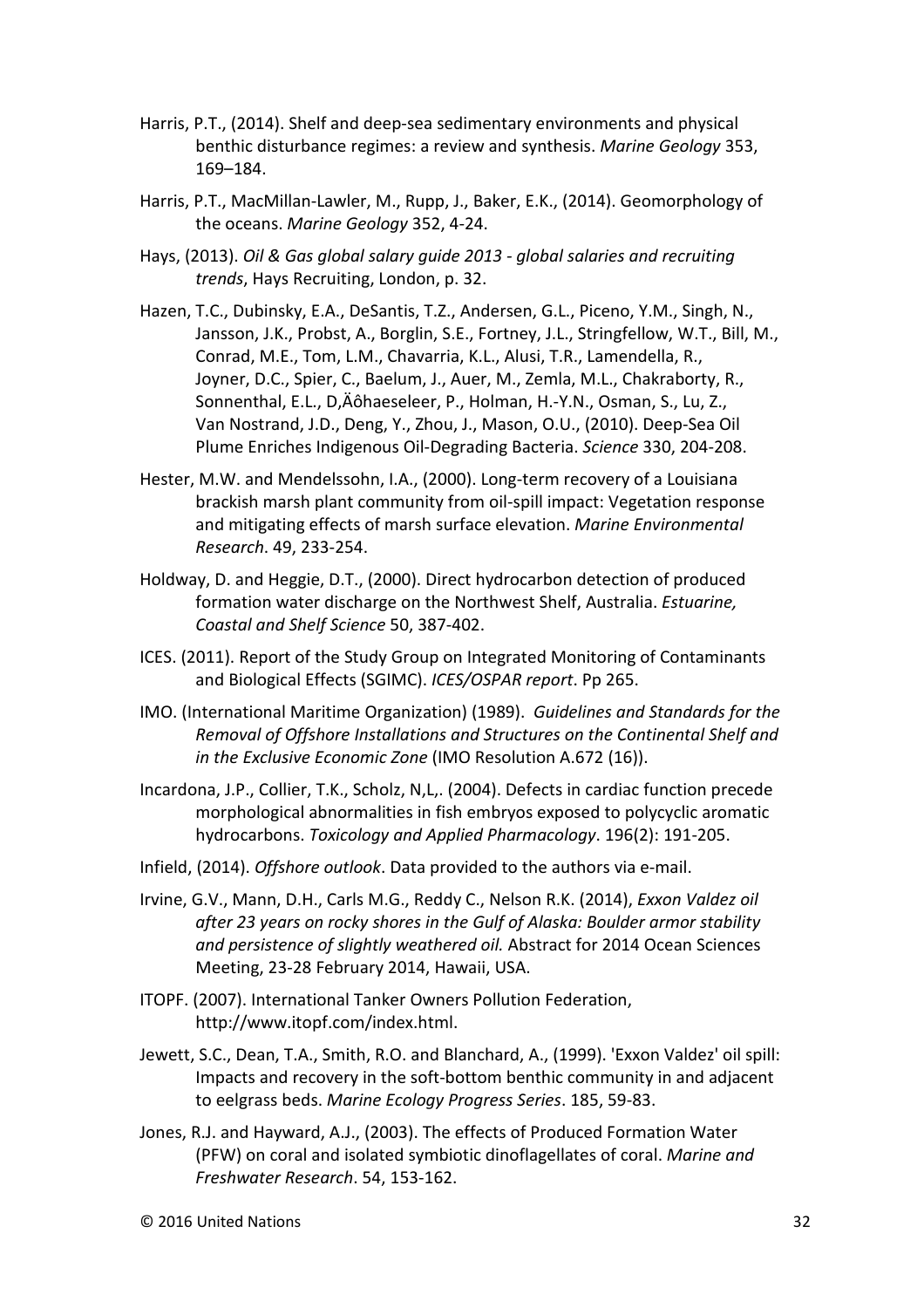- Jørgensen, D., (2012). Rigs-to-reefs is more than rigs and reefs. *Frontiers in Ecology and the Environment* 10, 178-179.
- Kashubsky, M., (2011). A Chronology of Attacks on and Unlawful Interferences with, Offshore Oil and Gas Installations, 1975 to 2010. *Perspectives on Terrorism* 5. http://www.terrorismanalysts.com/pt/index.php/pot/article/view/offshoregas-and-oil-attacks.
- Khatib, Z. and Verbeek, P., (2003). Water to value produced water management for sustainable field development of mature and green fields. *Journal of Petroleum Technology*. 55, 26-28.
- Khordagui, H., Al-Ajmi, D., (1993). Environmental impact of the Gulf War: An integrated preliminary assessment*. Environmental Management* 17, 557-562.
- Kostka, J.E., Prakash, O., Overholt, W.A., Green, S.J., Freyer, G., Canion, A., Delgardio, J., Norton, N., Hazen, T.C., Huettel, M., (2011). Hydrocarbon-Degrading Bacteria and the Bacterial Community Response in Gulf of Mexico Beach Sands Impacted by the Deepwater Horizon Oil Spill. *Applied Environmental Microbiology* 77, 7962-7974.
- Kvenvolden, K.A. and Cooper, C.K., (2003). Natural seepage of crude oil into the marine environment. *Geo-Marine Letters.* 23, 140-146.
- Li, G., (2011). *World atlas of oil and gas basins*. John Wiley and Sons, 496 pp.
- London Convention and Protocol/UNEP (2009) *Guidelines for the Placement of Artificial Reefs*, Adopted at the Thirtieth Consultative Meeting of Contracting Parties to the 1972 Convention on the Prevention of Marine Pollution by Dumping of Wastes and Other Matter and Third Meeting of Contracting Parties to the 1996 Protocol to the 1972 Convention on the Prevention of Marine Pollution by Dumping of Wastes and Other Matter, 27-31 October, 2008.
- Macreadie, P.I., Fowler, A.M., Booth, D.J., (2011). Rigs-to-reefs: will the deep sea benefit from artificial habitat? *Frontiers in Ecology and the Environment* 9, 455-461.
- Macreadie, P.I., Fowler, A.M., Booth, D.J., (2012). Rigs-to-reefs policy: can science trump public sentiment? Frontiers in Ecology and the Environment 10, 179- 180.
- Mallakh, R.E., Noreng, Ø. and Poulson, B.W., (1984). *Petroleum and Economic Development*, Lexington Books, Lexington, MA.
- Marine Board, (1994). *Improving the Safety of Marine Pipelines* Committee on the Safety of Marine Pipelines, Marine Board, Commission on Engineering and Technical Systems, Division on Engineering and Physical Sciences, National Research Council. National Academies Press, Washington DC. 121 pp.
- McCauley, R.D., Fewtrell, J., Duncan, A.J., Jenner, C., Jenner, M.-N., Penrose, J.D., Prince, R.I.T., Adhitya, A., Murdoch, J., McCabe, K., (2000). Marine seismic surveys - a study of environmental implications. *APEA Journal* 40, 692-708.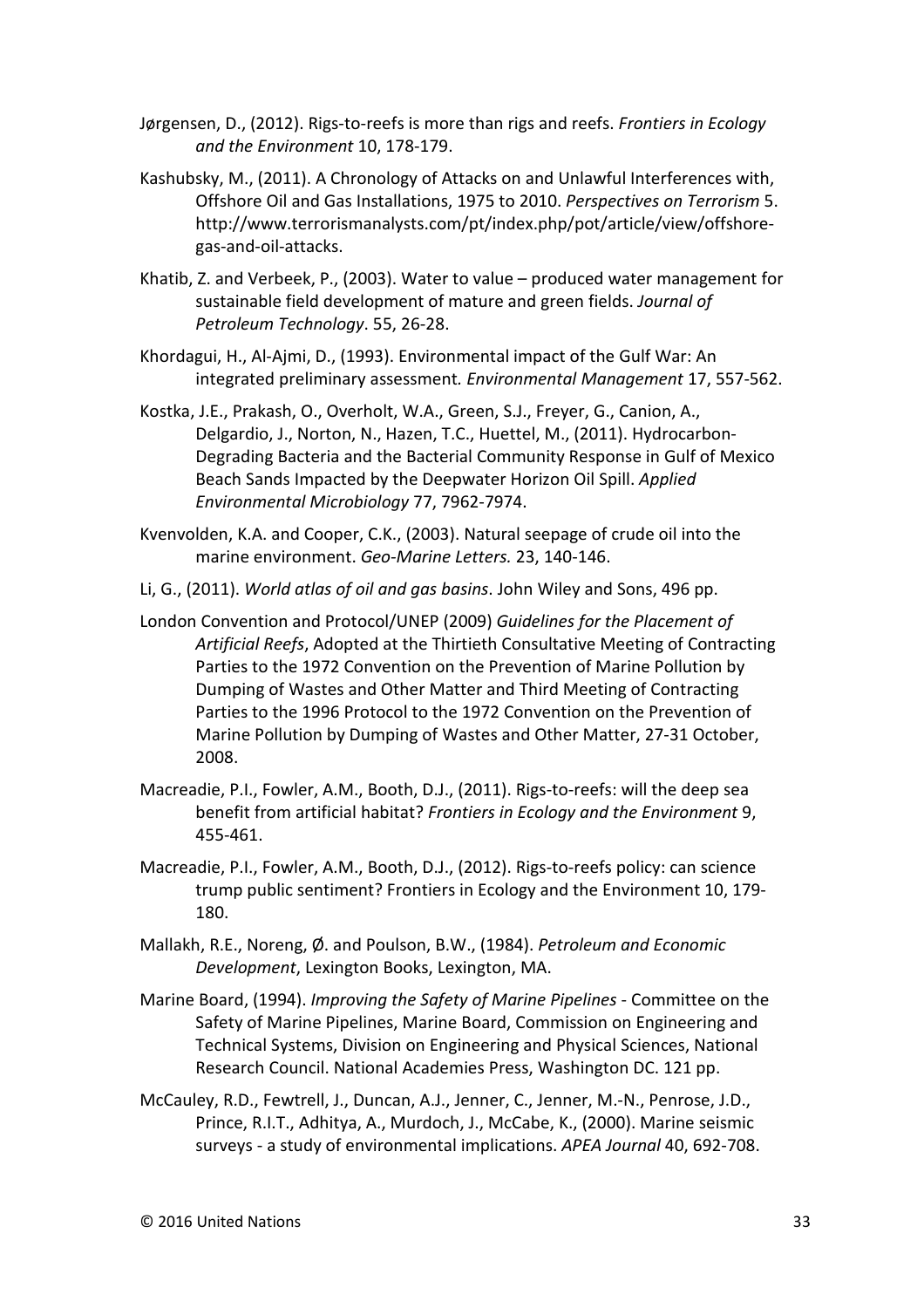- Michel, J., Hayes, M.O., Getter, C.D., Cotsapas, L., (2005). The Gulf War oil spill twelve years later: consequences of eco-terrorism. *International Oil Spill Conference Proceedings*, pp. 957-961.
- MSL, (2000). *Appraisal and development of pipeline defect assessment methodologies* - Report prepared by MSL Engineering Limited for Minerals Management Service, U.S. Department of the Interior. MSL Engineering Limited, Ascot, Berkshire, UK, p. 93.
- Mufson, S., (2010). Federal records show steady stream of oil spills in gulf since 1964, *Washington Post*, Washington DC. http://www.washingtonpost.com/wpdyn/content/article/2010/07/23/AR2010072305603.html.
- Mustafa, M., (2011). The role of environmental impact assessment in addressing marine environmental issues arising from oil and gas activities: examples from Malaysia, 2011 *International Conference on Environment and BioScience IPCBEE*. IACSIT Press, Singapore, Cairo, Egypt, pp. 58-62.
- National Research Council, (2003). *Oil in the Sea III: Inputs, Fates, and Effects*. Washington, DC: The National Academies Press, 280 pp. http://www.nap.edu/catalog.php?record\_id=10388
- Nevins, J., (2004). Contesting the Boundaries of International Justice: State Countermapping and Offshore Resource Struggles between East Timor and Australia*. Economic Geography* 80, 1-22.
- Newlands, D., (2000). 'The Oil Economy,' pp 126-152 in Fraser and Lee (eds.), *Aberdeen 1800 – 2000: a New History*, Tuckwell Press Ltd., East Lothian.
- Noreng, Ø .,(1980), *The Oil Industry and Government Strategy in the North Sea*, Croom Helm Ltd., London.
- Norsk olje & gass. *Environmental Report* (2013) (https://www.norskoljeoggass.no/en/Publica/Environmentalreports/Environmental-report-2013/)
- Norwegian Petroleum Directorate (2012) *The petroleum sector – Norway's largest industry*. http://www.npd.no/en/Publications/Facts/Facts-2012/Chapter-3/
- Nowacek, D.P., Bröker, K., Donovan, G., Gailey, G., Racca, R., Reeves, R.R., Vedenev, A.I., Weller, D.W., Southall, B.L., (2013). Responsible Practices for Minimizing and Monitoring Environmental Impacts of Marine Seismic Surveys with an Emphasis on Marine Mammals. *Aquatic Mammals* 39, 356-377.
- Nowacek, D.P., Thorne, L.H., Johnston, D.W., Tyack, P.L., (2007). Responses of cetaceans to anthropogenic noise. *Mammal Review* 37, 81-115.
- NRC, (1997). *A Focus on Offshore Safety: Recent Reports by the Marine Board of the National Research Council.* Marine Board of the National Research Council, Washington DC, 20 pp.
- O'Brien, P E., Arnt, W., Everson, I., Gohl, K., Gordon, J. C. D., Goss, K., Kremser, U., Laws, R., Martin, T., Ploetz, J., Rodhouse, P. G., Rogers, T., Thompson, D., Sexton, M., Wilson, R. and Woehler, E., (2002). *Impacts of marine acoustic*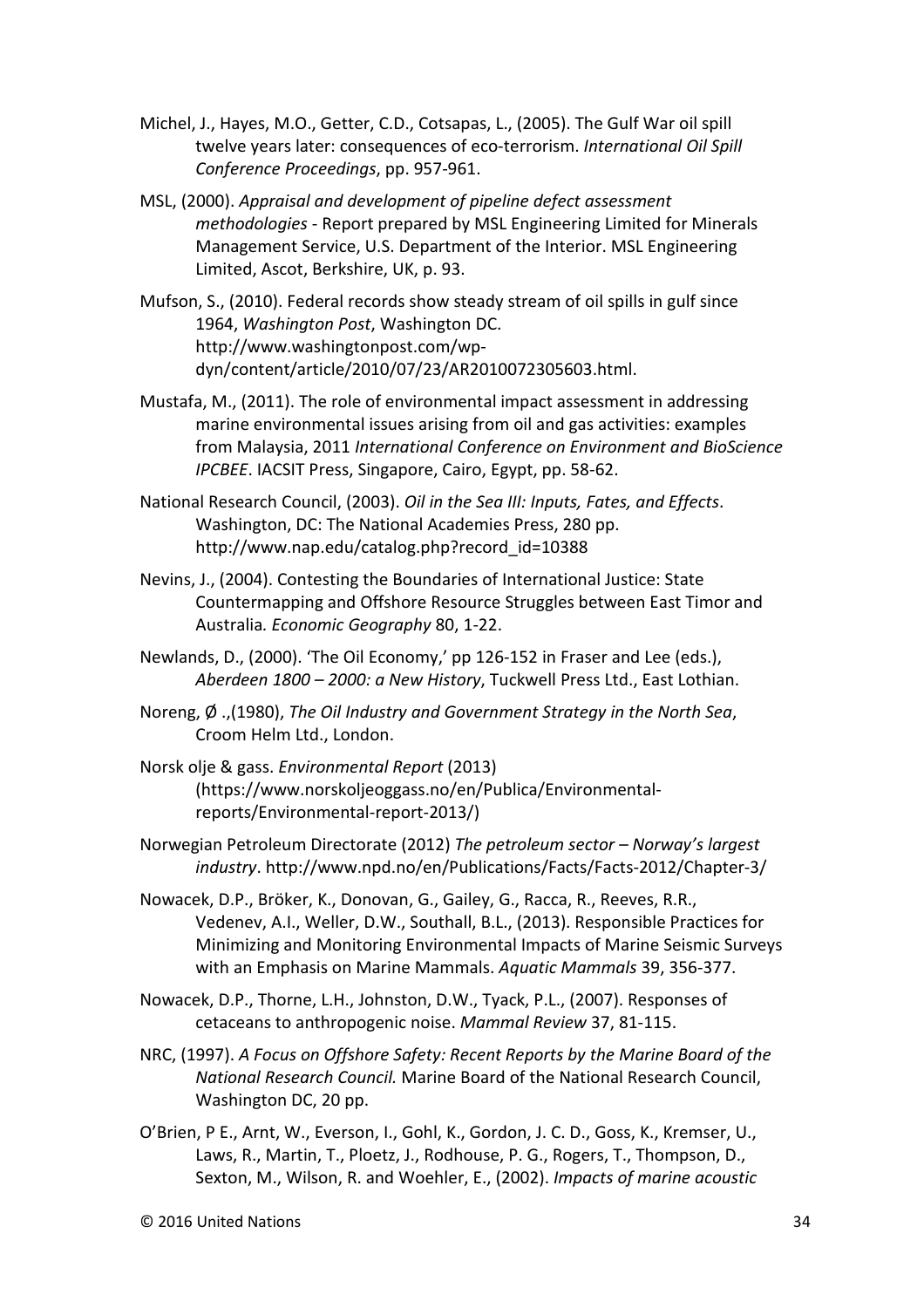*technology on the Antarctic environment.* SCAR Ad Hoc Group on marine acoustic technology and the environment.

- Oil & Gas UK, (2013). *Decommissioning of pipelines in the North Sea region*. Oil and Gas UK, London, p. 52. www.oilandgasuk.co.uk
- Oil Spill Commission (2011). National Commission on the BP Deepwater Horizon Oil Spill and Offshore Drilling staff working papers, *The amount and fate of the oil*, http://oscaction.org/resource-center/staff-papers/.
- Offshore Magazine, (2013). Seismic survey vessel capabilities go up while count goes down. *Offshore Magazine*, vol. 73, issue 3.
- Olsgard, F. and Gray, J. S., (1995). A comprehensive analysis of the effects of offshore oil and gas exploration and production on the benthic communities of the Norwegian continental shelf. Marine Ecology Progress Series. 122, 277-306.
- OPEC. (2013). *Annual statistical bulletin*. Organization of the Petroleum Exporting Countries, Vienna, Austria.
- OSPAR. (2009). Assessment of impacts of offshore oil and gas activities in the North-East Atlantic, *Offshore Industry Series*. The Convention for the Protection of the Marine Environment of the North-East Atlantic, London.
- OSPAR. (2010). *Quality Status Report 2010* (http://qsr2010.ospar.org/en/index.html)
- OSPAR. (2012a), Draft OSPAR report on discharges, spills and emissions from offshore oil and gas installations in 2010. OIC 12/6/4-E.
- OSPAR. (2012b). Report of the OSPAR Workshop on research into possible effects of regular platform lighting on specific bird populations, *Offshore Industry Series*. OSPAR Commission, London.
- Owen, E.W. (1975) *Trek of the Oil Finders*, American Association of Petroleum Geologists, Memoir 6, 800 pp.
- Page, H.M., Dugan, J.E., Dugan, D.S., Richards, J.B., Hubbard, D.M. (1999). Effects of an offshore oil platform on the distribution and abundance of commercially important crab species. *Marine Ecological Progress Series* 185: 47-57.
- Palmer, A.C., and King, R.A. (2004). *Subsea Pipeline Engineering*. PennWell Corporation, Tulsa, Oklahoma, 570 pp.
- PARLOC, (2001). *The Update of Loss of Containment Data for Offshore Pipelines* Prepared by Mott MacDonald Ltd. for: The Health and Safety Executive, The UK Offshore Operators Association and The Institute of Petroleum. Mott MacDonald Ltd., Croydon, p. 161.
- Paula, A.F., Creed, J.C., (2005). Spatial distribution and abundance of nonindigenous coral genus Tubastraea (Cnidaria, Scleractinia) around Ilha Grande, Brazil. *Brazil Journal of Biology* 65, 661-673.
- Pyenson, N.D., Gutstein, C.S., Parham, J.F., Le Roux, J.P., Chavarria, C.C., Little, H., Metallo, A., Rossi, V., Valenzuela-Toro, A.M., Velez-Jurabe, J., Santellie, C.M., Rogers, D.R., Cozzuol, M.A., and Suarez, M.E., (2014). Repeated mass strandings of Miocene marine mammals from Atacama Region of Chile point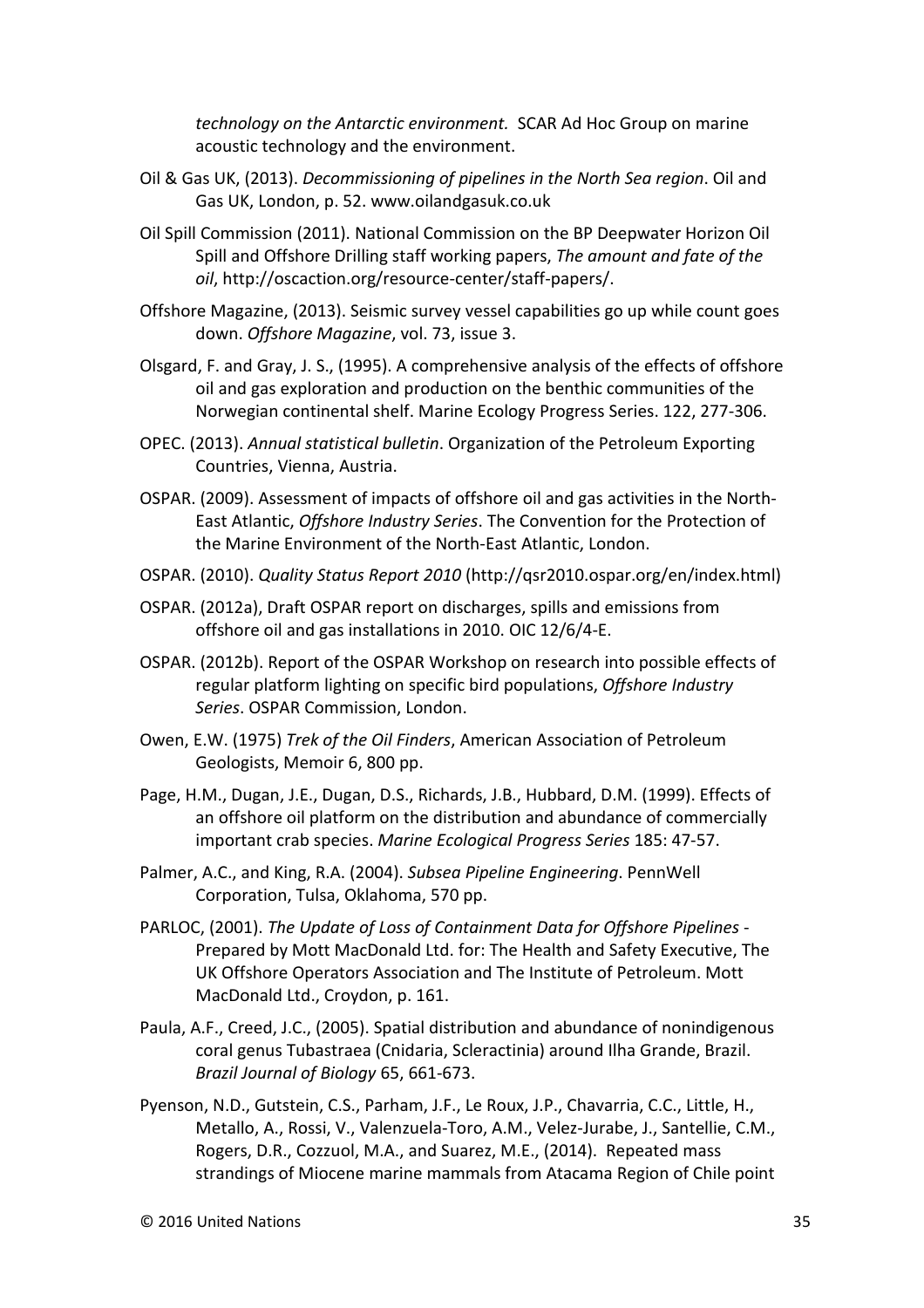to sudden death at sea. *Proceedings of the Royal Society B: Biological Sciences*, 22 April 2014 vol. 281 no. 1781. http://rspb.royalsocietypublishing.org/content/281/1781/20133316.full

- Pinder, D., (2001). Offshore oil and gas: global resource knowledge and technological change. *Ocean & Coastal Management* 44, 579-600.
- Prince, I., (2004). North Sea abandonment heats up, *E&P Magazine*. Hart Energy, Houston, Texas, November, 2004.
- Rach, N., (2013). BSEE: Offshore decommissioning accelerates in Gulf of Mexico, *Offshore Engineer*, August 2013.
- Richardson, W.J., Greene, C.R.J., Malme, C.I., Thomson, D.H., (1995). *Marine mammals and noise*. Academic Press, San Diego.
- Ritchie, W., 1993. The short-term impact of the Braer oil spill in Shetland and the significance of coastal geomorphology. Scottish Geographical Magazine. 109, 50-56.
- Ross, M.L., (2008). *Blood Barrels - Why Oil Wealth Fuels Conflict*, Foreign Affairs. Council on Foreign Relations, Tampa, Florida.
- Ruppel, C.D., (2011). Methane hydrates and contemporary climate change. *Nature Education Knowledge* 3, 29.
- Sammarco, P.W., Porter, S.A., Cairns, S.D., (2010). A new coral species introduced into the Atlantic Ocean - Tubastraea micranthus (Ehrenberg 1834) (Cnidaria, Anthozoa, Scleractinia): An invasive threat? *Aquatic Invasions* 5, 131-140.
- Sánchez, F., Velasco, F., Cartes, J.E., Olaso, I., Preciado, I., Fanelli, E., Serrano, A. and Gutierrez-Zabala, J.L., (2006). Monitoring the Prestige oil spill impacts on some key species of the Northern Iberian shelf. *Marine Pollution Bulletin*. 53, 332-349
- Shaw, D. G., 1992. The Exxon Valdez oil-spill: ecological and social consequences. *Environmental Conservation*. 19, 253-258
- Shaw, R.F., D.C. Lindquist, M.C. Benfield, T. Farooqi and J.T. Plunket. (2001). *Offshore Petroleum Platforms: Functional Significance for Larval Fish Across Longitudinal and Latitudinal Gradients*. Prepared by the Coastal Fisheries Institute, Louisiana State University. U.S. Department of the Interior, Minerals Management Service, Gulf of Mexico OCS Region, New Orleans, LA. OCS Study MMS 2002-077. 107 pp.
- Shrimpton, Mark and Storey, Keith, (2001). *The Effects of Offshore Employment in the Petroleum Industry: a Cross-National Perspective*, Minerals Management Service, US Department of the Interior, Herndon, VA.
- Shrimpton, M., (2002). *'Benefiting Communities: Lessons from Around the Atlantic'*, paper SPE 74057 presented at the Society of Petroleum Engineers International Conference on Health, Safety and Environment in Exploration and Production, Kuala Lumpur, Malaysia, March 2002.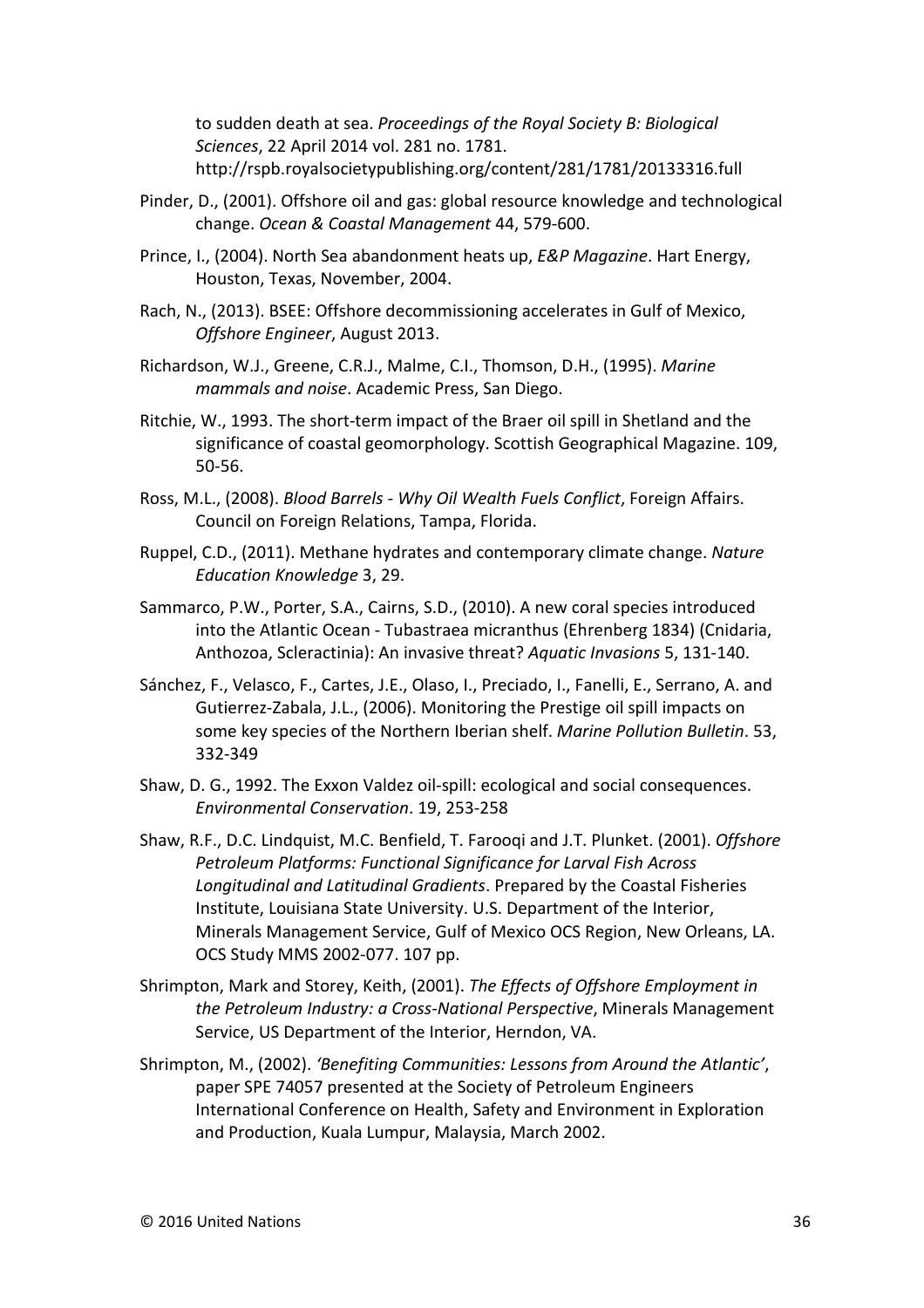- S.L. Ross Environmental Research Ltd., (2009). *Assessing Risk and Modelling a Sudden Gas Release Due to Gas Pipeline Ruptures*. A Report to: U.S. Department of the Interior Minerals Management Service. S.L. Ross Environmental Research Ltd., Ottawa, p. 93.
- Sorensen, C., (2013). *The latest move in offshore drilling: oil rigs on the ocean floor.* Macleans. http://www.macleans.ca/economy/business/maybe-its-betterdown-where-its-wetter/.
- Stafford, M., Williams, N. (1996). *Pipeline leak detection study*, UK Health and Safety Executive - Offshore Technology Report. Bechtel Ltd., London, p. 58.
- Stantec, (2012). *Socio-economic Benefits from Oil and Gas Activity in Newfoundland and Labrador: 2008-2010*, Petroleum Research NL, St. John's, NL.
- Swan, J.M., Neff, J.M. and Young, P.C., eds., (1994). *Environmental Implications of Offshore Oil and Gas Development in Australia - the findings of an independent scientific review.* Australian Petroleum Exploration Association, Sydney.
- Thompson, P.M., Brookes, K.L., Graham, I.M., Barton, T.R., Needham, K., Bradbury, G., Merchant, N.D., (2013). Short-term disturbance by a commercial two-dimensional seismic survey does not lead to long-term displacement of harbour porpoises. *Proceedings of the Royal Society (B)* 280, 1-8.
- Turner, J., (2013). *Sea change: offshore safety and the legacy of Piper Alpha*, Offshore-technology.com. Kable Intelligence Limited. http://www.offshoretechnology.com/features/feature-piper-alpha-disaster-anniversary-offshoresafety/
- UNEP (2011). *Environmental Assessment of Ogoniland*, http://www.unep.org/nigeria/.
- UK National Archives (2013). http://webarchive.nationalarchives.gov.uk/+/http://hmrc.gov.uk/statistics/
- Wagner, D., and Johnson, B., (2012). The Rise of National Oil Companies, *Huff Post*, 28 April, 2012, http://www.huffingtonpost.com/daniel-wagner/the-rise-ofnational-oil-\_b\_2138965.html.
- Whomersley P. and Picken G.B. (2003). Long-term dynamics of fouling communities found on offshore installations in the North Sea. *Journal of the Marine Biological Association of the United Kingdom* 83(5): 897-901.
- Woodson, R.D., (1990). *Offshore pipeline failures*, MSc Thesis, Department of Civil Engineering. University of California, Berkley, Berkley, California, p. 74.
- World Bank, (2010). Environmental governance in oil-producing developing countries – Findings from a survey of 32 countries. *Extractive Industries for Development Series #17*. World Bank.
- Xu, Y., Wu, J., Zhu, L., Wang, N., (2009). Study on the Unstable Geological Factors of Oil Gas Submarine Pipeline in Shallow Sea Shelf Area, *Proceedings ICPTT 2009*, pp. 281-295.